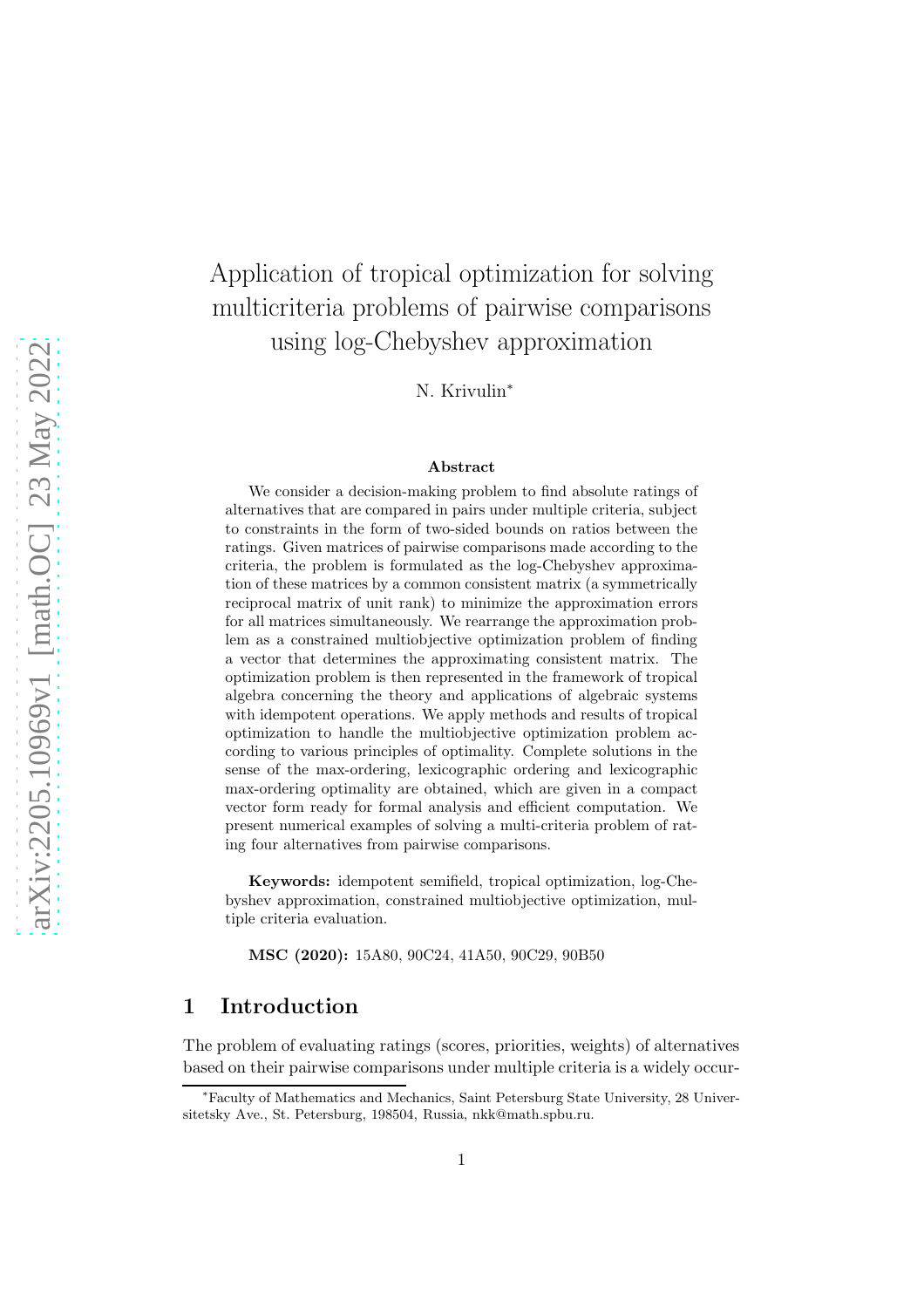ring and highly demanded decision-making problem, which has been studied for decades in many researches including the classical paper by L. L. Thurstone [\[40\]](#page-33-0). Given results of comparisons of decision alternatives in the form of pairwise comparison matrices, the problem is to find a vector of individual ratings (scores, priorities, weights) of alternatives, which can be used to rank alternatives according to their ratings and thus provide a basis for optimal decisions.

The solution techniques available for the problem apply various heuristic procedures that do not guarantee the optimal solution, but produce acceptable results in practice, and mathematical methods that are formally justified, but may be computationally very expensive. Along with the methods based on conventional algebra, there exist solutions that use interval arithmetic, fuzzy arithmetic and tropical algebra.

One of the most prominent approach to solve multicriteria pairwise comparison problems, which is known as the analytical hierarchy process, has been proposed in the 1970s by T. L. Saaty [\[34,](#page-33-1) [35,](#page-33-2) [36\]](#page-33-3). The approach employs the principal eigenvalue method to derive a vector of individual ratings by calculating the normalized eigenvectors of the pairwise comparison matrices, corresponding to their maximal eigenvalues. In succeeding years the approach was extended to handle problems with interval and fuzzy pairwise comparison matrices [\[42,](#page-33-4) [4,](#page-30-0) [38,](#page-33-5) [39\]](#page-33-6) (see also literature overviews in [\[16,](#page-31-0) [33\]](#page-32-0)) and to implement tropical algebra [\[8,](#page-30-1) [9,](#page-30-2) [13,](#page-31-1) [41,](#page-33-7) [10\]](#page-30-3).

Another widely used approach is the weighted geometric mean method, which is based on matrix approximation in the sense of the Euclidean metric in logarithmic scale [\[31,](#page-32-1) [6,](#page-30-4) [1\]](#page-30-5). Under this approach, the individual ratings are obtained from a matrix of pairwise comparisons as the vector of geometric means of elements in the rows of the matrix. For interval and fuzzy extensions of the geometric mean method one can consult [\[16,](#page-31-0) [33\]](#page-32-0).

Different solution approaches to the pairwise comparison problems may yields results where the obtained ratings produce different or contradictory orders of alternatives [\[2,](#page-30-6) [1,](#page-30-5) [15,](#page-31-2) [29\]](#page-32-2). Some of the approaches offer analytical solutions with low computational complexity, whereas the other are based on numerical algorithms that may have a sufficient computational cost. As a result, the development of new effective solutions of the problem to supplement and complement existing approaches remains relevant.

A technique that applies approximation of pairwise comparison matrices in Chebyshev metric in logarithmic scale (log-Chebyshev approximation) is proposed and developed in [\[20,](#page-31-3) [21,](#page-31-4) [25\]](#page-32-3). The technique leads to optimization problems in the framework of tropical algebra that concerns the theory and applications of semirings and semifields with idempotent operations. Using methods and results of tropical optimization yields analytical solutions of the problem in a compact vector form ready for both formal analysis and straightforward computations. Moreover, the log-Chebyshev approximation approach can be directly extended to solve pairwise comparison problems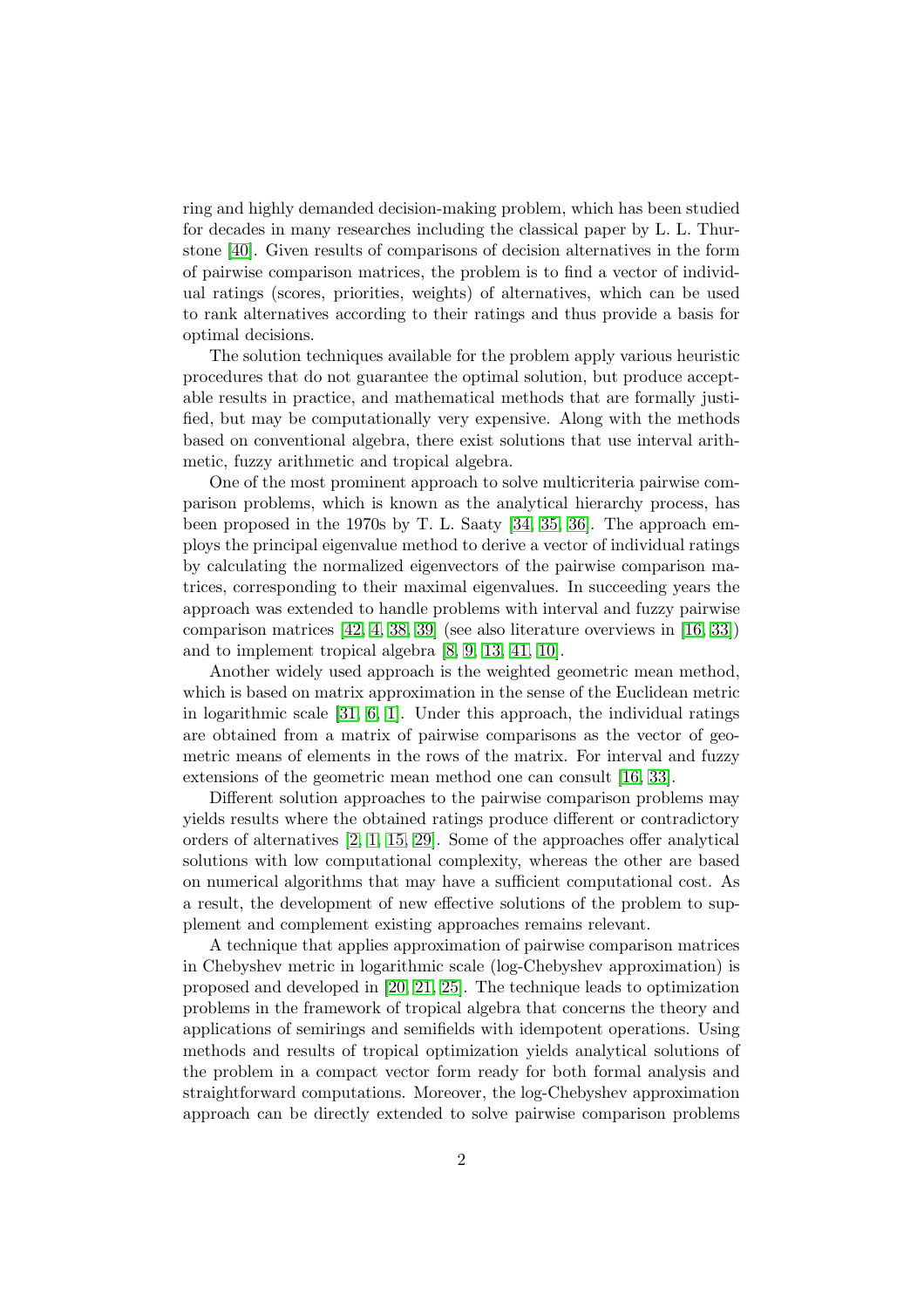with constraints imposed on the individual ratings of alternatives, whereas both methods of principal eigenvector and geometric mean cannot accommodate additional constraints without considerable complication of solution.

Multicriteria pairwise comparison problems can be considered as optimization problems with multiple objectives and solved using methods and techniques available in multiobjective optimization [\[7,](#page-30-7) [27,](#page-32-4) [3,](#page-30-8) [30,](#page-32-5) [32\]](#page-32-6). The most common approach to solving a multiobjective optimization problem is to obtain Pareto-optimal (nondominated) solutions that, which cannot be improved for any one objective without worsening at least one other objective. To obtain Pareto-optimal solutions, various techniques are applied to reduce the problem with multiple (vector) objective function to one or more problems with ordinary (scalar) objective functions. As examples, one can consider linear scalarization used in the weighted geometric mean method and Chebyshev scalarization in the log-Chebyshev approximation method. Other examples include max-ordering, lexicographic ordering and lexicographic max-ordering techniques.

In this paper, we consider a decision-making problem to find absolute ratings of alternatives that are compared in pairs under multiple criteria, subject to constraints in the form of two-sided bounds (box-constraints) on ratios between the ratings. Given matrices of pairwise comparisons made according to the criteria, the problem is formulated as the log-Chebyshev approximation of these matrices by a common consistent matrix (a symmetrically reciprocal matrix of unit rank) to minimize the approximation errors for all matrices simultaneously. We rearrange the approximation problem as a constrained multiobjective optimization problem of finding a vector that determines the approximating consistent matrix. The optimization problem is then represented in the framework of tropical algebra. We apply methods and results of tropical optimization to handle the multiobjective optimization problem according to various principles of optimality. Complete solutions in the sense of the max-ordering, lexicographic ordering and lexicographic max-ordering optimality are obtained which are given in a compact vector form ready for formal analysis and efficient computation. We present numerical examples of solving a multi-criteria problem of rating four alternatives from pairwise comparisons as an illustration of the computational technique used.

The rest of the paper is organized as follows. We start with Section [2](#page-3-0) where a constrained pairwise comparison problem with a single criterion and its solution based on the log-Chebyshev approximation is considered. In Section [3](#page-7-0) we extend the pairwise comparison problem to take into account multiple criteria and describe various solution approaches. Section [4](#page-10-0) offers an outline of basic definitions and results of tropical max-algebra needed below. In Section [5,](#page-13-0) we present solutions to tropical optimization problems, which are used to handle multicriteria pairwise comparison problems in Section [6.](#page-18-0) Section [7](#page-24-0) gives numerical examples to illustrate the obtained results,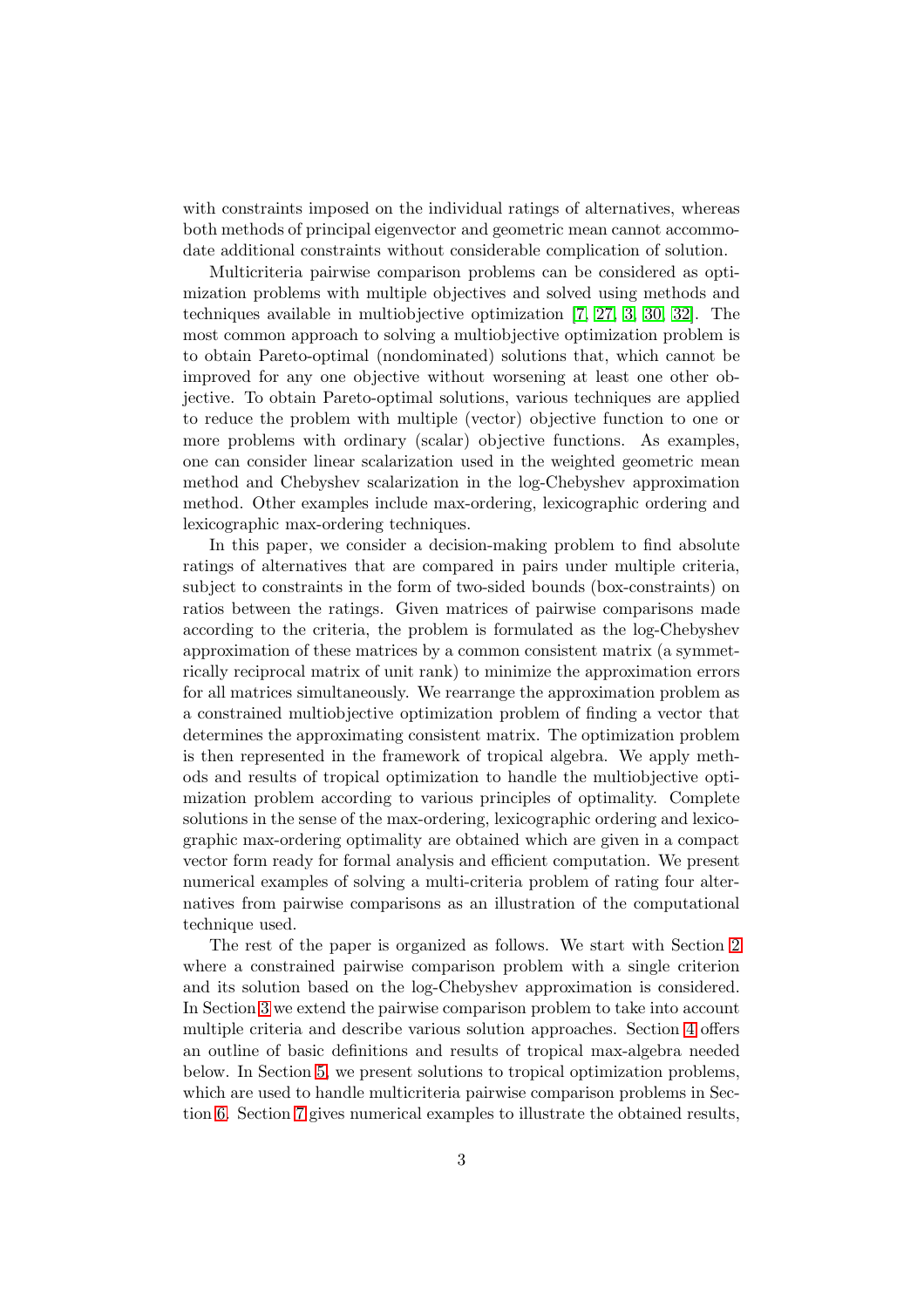<span id="page-3-0"></span>and Section [8](#page-29-0) offers short concluding remarks.

# 2 Single-Criterion Pairwise Comparison Problem

Suppose that  $n$  alternatives are compared in pairs, which results in an  $(n \times n)$ -matrix  $\mathbf{C} = (c_{ij})$  of pairwise comparisons, where the entry  $c_{ij} > 0$ shows by how many times alternative  $i$  is considered more preferable than alternative j. The pairwise comparison matrix  $C$  is assumed to satisfy the condition  $c_{ij} = 1/c_{ji}$  (and thus  $c_{ii} = 1$ ) to be valid for all  $i, j = 1, \ldots, n$ , which makes the matrix  $C$  be symmetrically reciprocal. This condition says that if alternative i is estimated to be  $c_{ij}$  times better than j, then alternative j must be  $1/c_{ij}$  better than i.

Given a pairwise comparison matrix  $C$ , which presents results of relative evaluation of one alternative against another, the problem of interest is to calculate absolute ratings of alternatives in the form of an *n*-vector  $\boldsymbol{x} = (x_i)$ , where  $x_j > 0$  represents the rating of alternative j.

A pairwise comparison matrix  $C$  is referred to as consistent if the condition  $c_{ij} = c_{ik}c_{ki}$  holds for all  $i, j, k = 1, \ldots, n$ . This condition corresponds to the natural transitivity of judgments, which requires that if alternative  $i$ is considered  $c_{ik}$  times better than k, and alternative k is  $c_{kj}$  times better than j, then alternative i should be  $c_{ik} \times c_{ki}$  times better than j.

For a consistent matrix  $C$ , it is not difficult to verify that there exists a positive vector  $\mathbf{x} = (x_i)$  whose entries determine the entries of C by the relation  $c_{ij} = x_i/x_j$  to be valid for all  $i, j$ , which means that the matrix C is of unit rank. Indeed, the transitivity condition  $c_{ij} = c_{ik}c_{kj}$  implies that any two columns j and k in C are collinear, and thus we can write  $C = xy^T$ where  $\mathbf{x} = (x_i)$  and  $\mathbf{y} = (y_i)$  are positive column vectors.

Since each entry of the matrix C is given by  $c_{ij} = x_i y_j$  with  $x_i y_i = c_{ii} =$ 1, we have  $y_i = 1/x_i$  for all i, which yields the above relation. Moreover, it directly follows from this relation that the vector  $x$ , which is defined up to a positive factor, can be taken as a vector of absolute ratings of alternatives and thus gives the solution of the pairwise comparison problem.

The matrices of pairwise comparisons that appear in real-world problems are commonly not consistent, which makes the problem of evaluating absolute ratings nontrivial. The solution techniques available to handle the problem include various heuristic methods that offer acceptable results in many cases in practice, and approximation methods that provide mathematically justified optimal solutions.

#### 2.1 Solution Approaches to Pairwise Comparison Problem

The heuristic methods are mainly based on aggregating columns of the pairwise comparison matrix to obtain a solution by calculating a weighted sum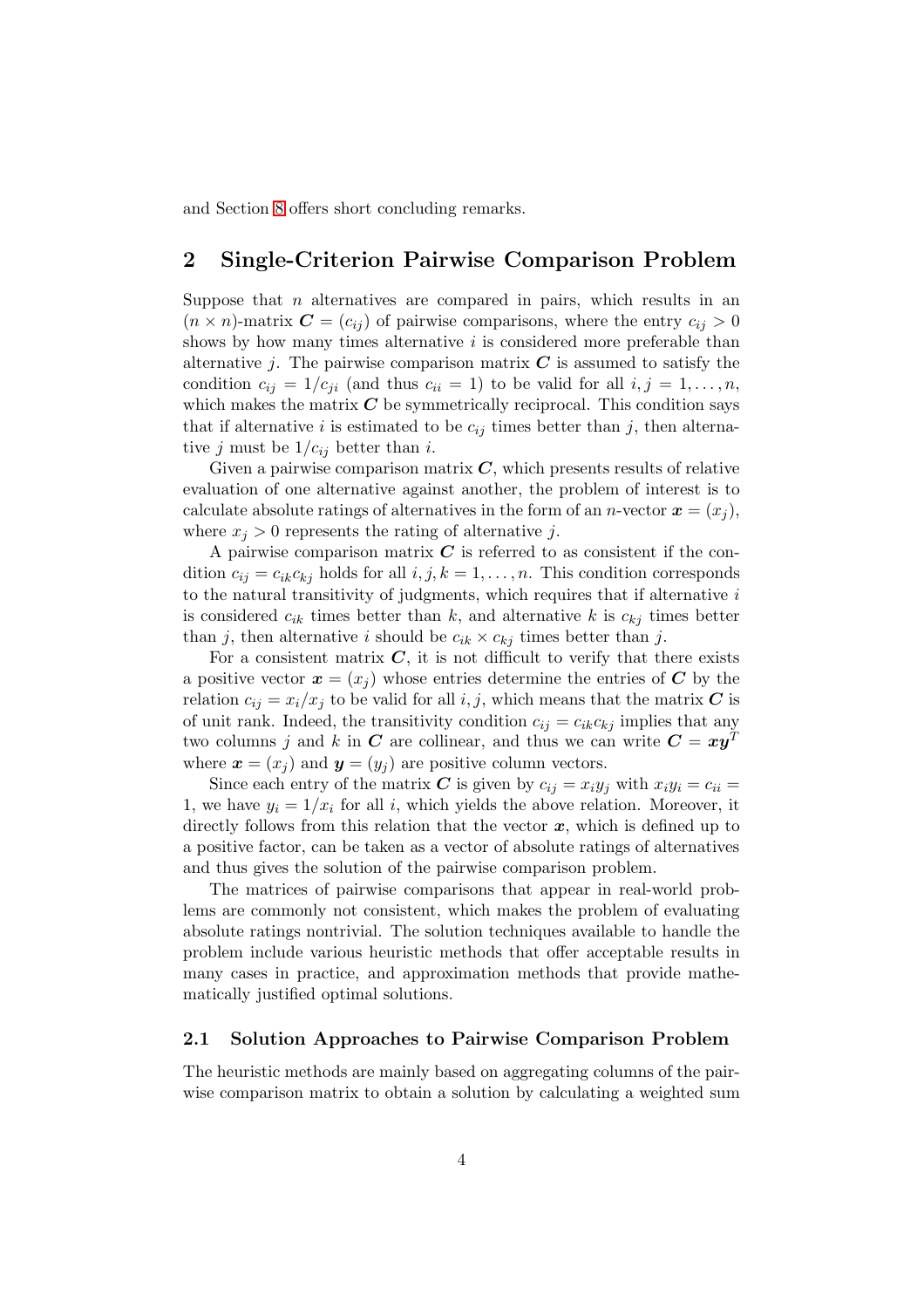of these columns [\[5\]](#page-30-9). In the most widely used method of principal eigenvec-tor [\[34,](#page-33-1) [35,](#page-33-2) [36\]](#page-33-3), the solution vector  $x$  is defined as the sum of columns taken with weights that are assumed proportional to the components of  $x$ . Under this assumption, the vector x must satisfy the equation  $Cx = \lambda x$  where  $\lambda$ is a coefficient of proportionality, and it is found as the principal (Perron) eigenvector of the matrix  $C$  corresponding to the maximum eigenvalue.

The approximation methods reduce the problem to finding a consistent matrix  $X$  that approximates a given matrix  $C$  in the sense of some distance function as approximation error [\[5\]](#page-30-9). Then, a positive vector  $\boldsymbol{x}$  that determines the approximating consistent matrix is taken as a vector of absolute ratings of alternatives. The approximation problem is solved as an optimization problem of minimizing the distance between the matrices  $C$  and X, which provides a formal justification of the solution.

If the approximation error is measured on the standard linear scale, the approach normally leads to complex multiextremal optimization problems that are very hard to solve [\[37\]](#page-33-8). On the contrary, the application of the logarithmic scale (with logarithm to a base greater than 1) makes the approximation problem more tractable and even allows the solution to be derived analytically in an exact explicit form.

A widespread approximation technique to solve the pairwise comparison problem measures the error between the matrices  $\mathbf{C} = (c_{ij})$  and  $\mathbf{X} = (x_i/x_i)$ by using the Euclidean metric in logarithmic scale [\[31,](#page-32-1) [6,](#page-30-4) [1\]](#page-30-5). This technique known as the method of geometric mean, involves finding a positive vector  $\mathbf{x} = (x_i)$  that solves the problem

$$
\min_{\pmb{x} > \pmb{0}} \quad \sum_{1 \leq i,j \leq n} \left( \log c_{ij} - \log \frac{x_i}{x_j} \right)^2.
$$

The standard solution approach, which applies the first derivative test to derive the roots of the partial derivatives of the objective function with respect to all  $x_i$ , yields a solution vector  $\boldsymbol{x}$  with the components given in the parametric form

$$
x_i = \left(\prod_{j=1}^n c_{ij}\right)^{1/n} u, \qquad u > 0, \qquad i = 1, \dots, n.
$$

After normalization (e.g. by dividing by the sum of components), this vector is taken as the optimal solution of the pairwise comparison problem.

As another approximation technique, a method of minimizing the Chebyshev distance in logarithmic scale (a log-Chebyshev approximation method) in proposed in [\[20,](#page-31-3) [21\]](#page-31-4). The method is to find positive vectors  $\boldsymbol{x}$  that solve the problem

<span id="page-4-0"></span>
$$
\min_{\mathbf{x} > \mathbf{0}} \quad \max_{1 \le i, j \le n} \left| \log c_{ij} - \log \frac{x_i}{x_j} \right| \,. \tag{1}
$$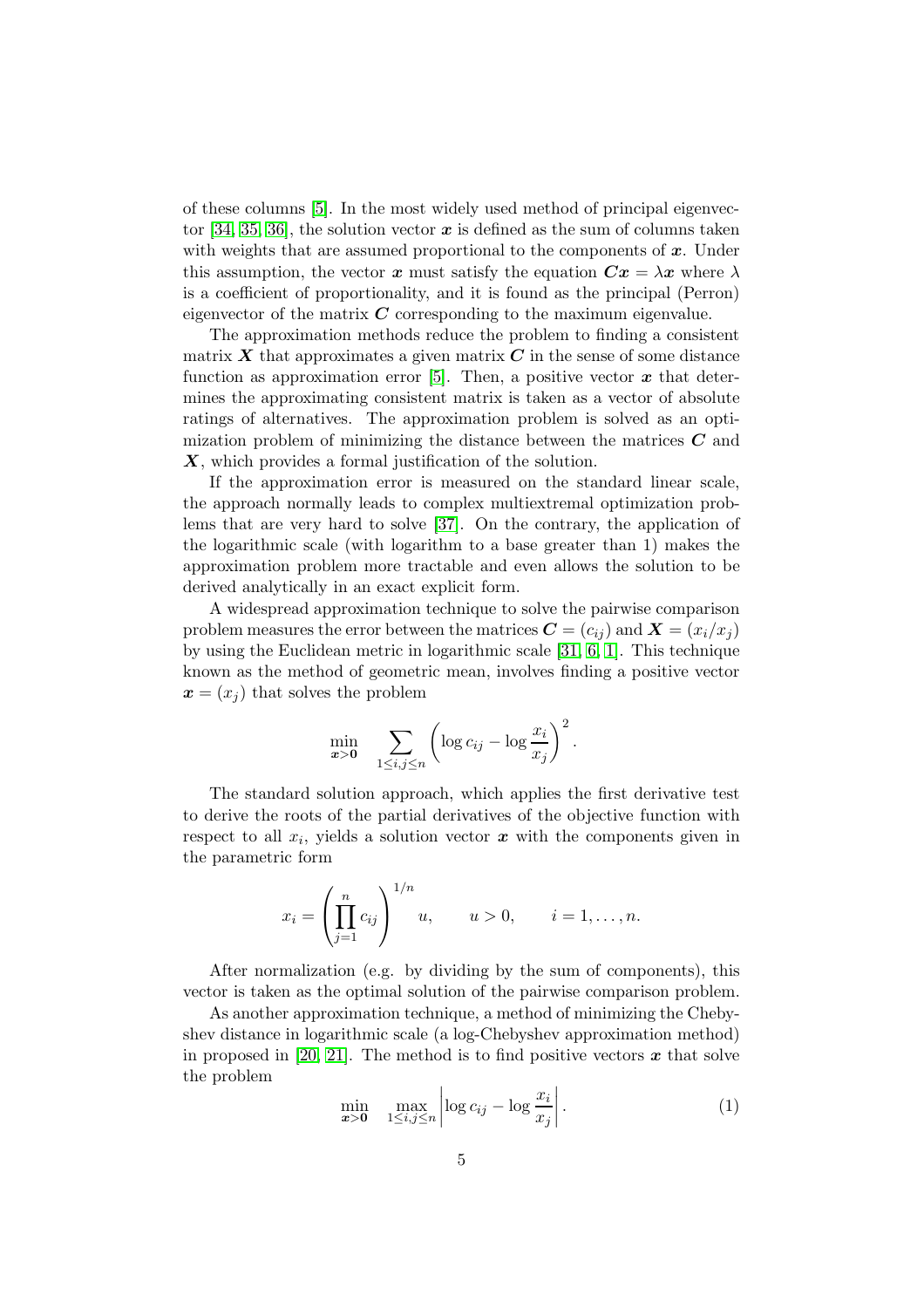We observe that the methods of principal eigenvector and geometric mean lead to unique solutions and offer efficient computational procedures of calculating the result. At the same time, the solution provided by log-Chebyshev approximation can be nonunique and thus require further analysis.

In the next subsection, the log-Chebyshev approximation solution to the pairwise comparison problem with additional constraints on absolute ratings is discussed in more detail.

### 2.2 Log-Chebyshev Approximation of Pairwise Comparison Matrix

Let us consider the problem of unconstrained log-Chebyshev approximation at [\(1\)](#page-4-0). Observing that the logarithm to a base greater than 1 monotonically increases, we rewrite the objective function in the form (see, e.g. [\[24\]](#page-32-7))

$$
\max_{1 \le i,j \le n} \left| \log c_{ij} - \log \frac{x_i}{x_j} \right| = \log \max_{1 \le i,j \le n} \frac{c_{ij} x_j}{x_i}.
$$

Since the logarithmic function on the right-hand side attains its maximum there where its argument is maximal, we remove the logarithm from the objective function. Moreover, one can verify (see, e.g.,  $[8, 9, 24]$  $[8, 9, 24]$  $[8, 9, 24]$ ) that the obtained objective function is connected with the relative approximation error by the equality

$$
\max_{1 \le i,j \le n} \frac{c_{ij} x_j}{x_i} = \max_{1 \le i,j \le n} \frac{|c_{ij} - x_i/x_j|}{c_{ij}} + 1.
$$

This means that the log-Chebyshev approximation of the matrix  $C$  is equivalent to the approximation in the sense of relative error as well.

Consider an extension of the pairwise comparison problem where the ratings of alternatives are to be evaluated subject to some predefined constraints. Suppose the constraints imposed on the ratings are in the form of two-sided bounds on ratios between the ratings. These constraints can reflect prior knowledge about the relationship between ratings, which is obtained by different assessment techniques or resulted from the nature of alternatives.

Given a matrix  $\mathbf{B} = (b_{ij})$  where  $b_{ij} \geq 0$  shows that alternative i must be considered not less than  $b_{ij}$  times better than j, the constraints are given by the inequalities  $b_{ij} \leq x_i/x_j \leq 1/b_{ji}$ , or equivalently by the inequalities  $b_{ij}x_j \leq x_i$  for all  $i, j = 1, \ldots, n$ . Combining the latter inequalities for all j yields the system of inequalities

$$
\max_{1 \le j \le n} b_{ij} x_j \le x_i, \qquad i = 1, \dots, n.
$$

We now incorporate the above constraints into problem [\(1\)](#page-4-0) to formulate the following problem of constrained log-Chebyshev approximation. Given a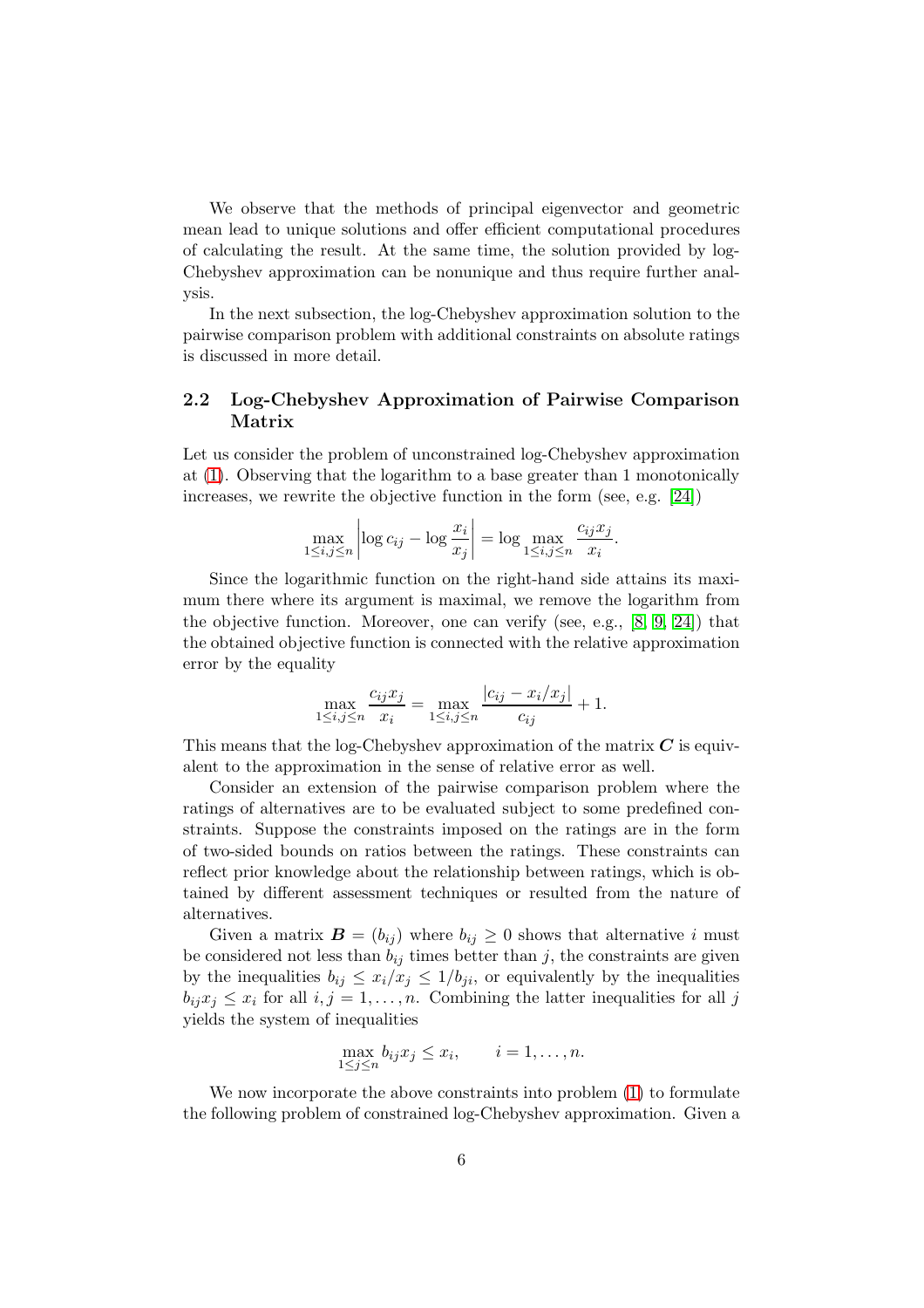positive  $(n \times n)$ -matrix  $\mathbf{C} = (c_{ij})$  of pairwise comparisons and nonnegative  $(n \times n)$ -matrix  $\mathbf{B} = (b_{ij})$  of constraints, the problem is to find positive *n*-vectors  $\boldsymbol{x} = (x_i)$  that achieve

<span id="page-6-0"></span>
$$
\min_{\mathbf{x} > \mathbf{0}} \quad \max_{1 \le i, j \le n} \frac{c_{ij} x_j}{x_i};
$$
\n
$$
\text{s.t.} \quad \max_{1 \le j \le n} b_{ij} x_j \le x_i, \qquad i = 1, \dots, n. \tag{2}
$$

Note that multiplying all components of the vector  $x$  by a common positive factor does not change both objective function and inequality constraints in problem [\(2\)](#page-6-0), and hence the solutions of the problem are scaleinvariant.

Finally, we observe that the methods of principal eigenvector and geometric mean cannot accommodate the above constraints in a straightforward way without considerable modification and complication of the solution. As it is shown later, the constrained problem of log-Chebyshev approximation at [\(2\)](#page-6-0) can be directly solved to give the result in a compact vector form.

### 2.3 Best and Worst Differentiating Solutions

If problem [\(2\)](#page-6-0) has a unique solution up to a positive factor, this solution is taken as the vector of absolute ratings of alternatives in question.

Suppose that the solution of [\(2\)](#page-6-0) is not unique and denote the set of optimal solution vectors  $x$  by

$$
X = \arg\min_{\mathbf{x} > \mathbf{0}} \left\{ \max_{1 \le i,j \le n} \frac{c_{ij} x_j}{x_i} \; : \; \max_{1 \le j \le n} b_{ij} x_j \le x_i, \quad i = 1, \dots, n \right\}
$$

Since a nonunique solution vector of the pairwise comparison problem may make it difficult to derive an optimal decision, further analysis is needed to characterize the result by one or two vectors that are reasonably representative of the solution. An approach developed in [\[25\]](#page-32-3) suggests to reduce the entire set of solutions to two vectors that provide the "best" and "worst" answers to the questions of which alternative has the highest rating and how much this rating differs from the ratings of other alternatives. As the best solution, we take a vector that maximally differentiates the alternatives with the highest and lowest ratings, and as the worst a vector that minimally differentiates all alternatives.

We express the difference between the alternatives by the ratio, which can be referenced to as a multiplicative version of the Hilbert (span, range) seminorm of the vector  $x$ , and is given by

$$
\max_{1 \le i \le n} x_i / \min_{1 \le j \le n} x_j = \max_{1 \le i \le n} x_i \times \max_{1 \le j \le n} x_j^{-1}.
$$

The best and worst differentiating solutions are then obtained by maximizing and minimizing the Hilbert seminorm over all vectors  $x \in X$ , which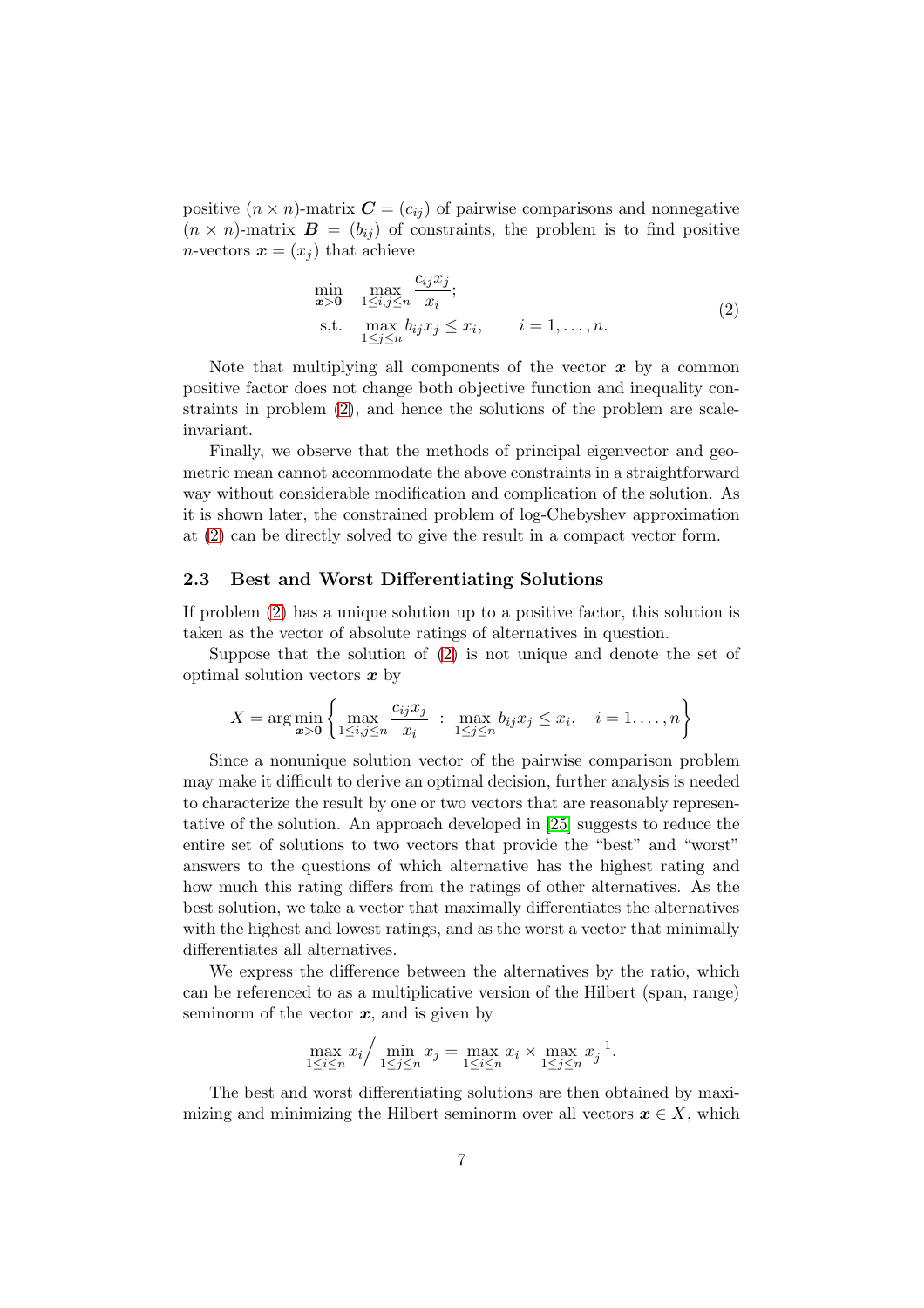leads to the optimization problems

$$
\max_{\mathbf{x}\in X} \max_{1\leq i\leq n} x_i \times \max_{1\leq j\leq n} x_j^{-1}; \qquad \min_{\mathbf{x}\in X} \max_{1\leq i\leq n} x_i \times \max_{1\leq j\leq n} x_j^{-1};
$$

As the solutions of problem [\(2\)](#page-6-0) are invariant under multiplication by a positive factor, we can restrict ourselves to solution vectors that are normalized by dividing by the maximum component. Adding the normalization condition transforms the last two problems into the problems

<span id="page-7-1"></span>
$$
\max_{\mathbf{x} \in X} \max_{1 \le i \le n} x_i^{-1}; \qquad \min_{\mathbf{x} \in X} \max_{1 \le i \le n} x_i^{-1};
$$
\n
$$
\text{s.t.} \max_{1 \le i \le n} x_i = 1; \qquad \text{s.t.} \max_{1 \le i \le n} x_i = 1.
$$
\n(3)

Finally, we note that both problems can have nonunique normalized solutions. In order to overcome this potential shortcoming, it is reasonable to concentrate only on the minimal normalized solution to the maximization problem and the maximal normalized solution to the minimization problem. A solution  $x_0$  is called minimal (maximal) if the componentwise inequality  $x_0 \leq x \ (x_0 \geq x)$  holds for any solution x.

Indeed, all normalized vectors, which maximize or minimize the ratio between the highest and lowest ratings, have two common components whose ratio is fixed: the maximum component equal to 1, and the minimum component less or equal to 1. In this case, the lower (higher) the ratings of the other alternatives, the better (worse) the alternative with the maximum rating is distinguishable from the others.

## <span id="page-7-0"></span>3 Multicriteria Pairwise Comparison Problems

We now assume that n alternatives are compared in pairs according to  $m$ criteria. For each criterion  $l = 1, \ldots, m$ , the results of pairwise comparisons are represented by a matrix  $C_l = (c_{ij}^{(l)})$ . The problem is to assess the alternatives by evaluating a vector  $\mathbf{x} = (x_j)$  of ratings subject to constraints given by a matrix  $\mathbf{B} = (b_{ij})$ . Application of the log-Chebyshev approximation technique yields the multiobjective optimization problem

<span id="page-7-2"></span>
$$
\min_{\mathbf{x} > \mathbf{0}} \left( \max_{1 \le i, j \le n} \frac{c_{ij}^{(1)} x_j}{x_i}, \dots, \max_{1 \le i, j \le n} \frac{c_{ij}^{(m)} x_j}{x_i} \right);
$$
\ns.t.

\n
$$
\max_{1 \le j \le n} b_{ij} x_j \le x_i, \quad i = 1, \dots, n.
$$
\n(4)

Suppose we have a solution to the problem, which forms a nonempty set of solution vectors. If the solution obtained is a unique vector up to a positive factor, we normalize this vector and take its entries as absolute ratings of alternatives in the pairwise comparison problem. Otherwise, the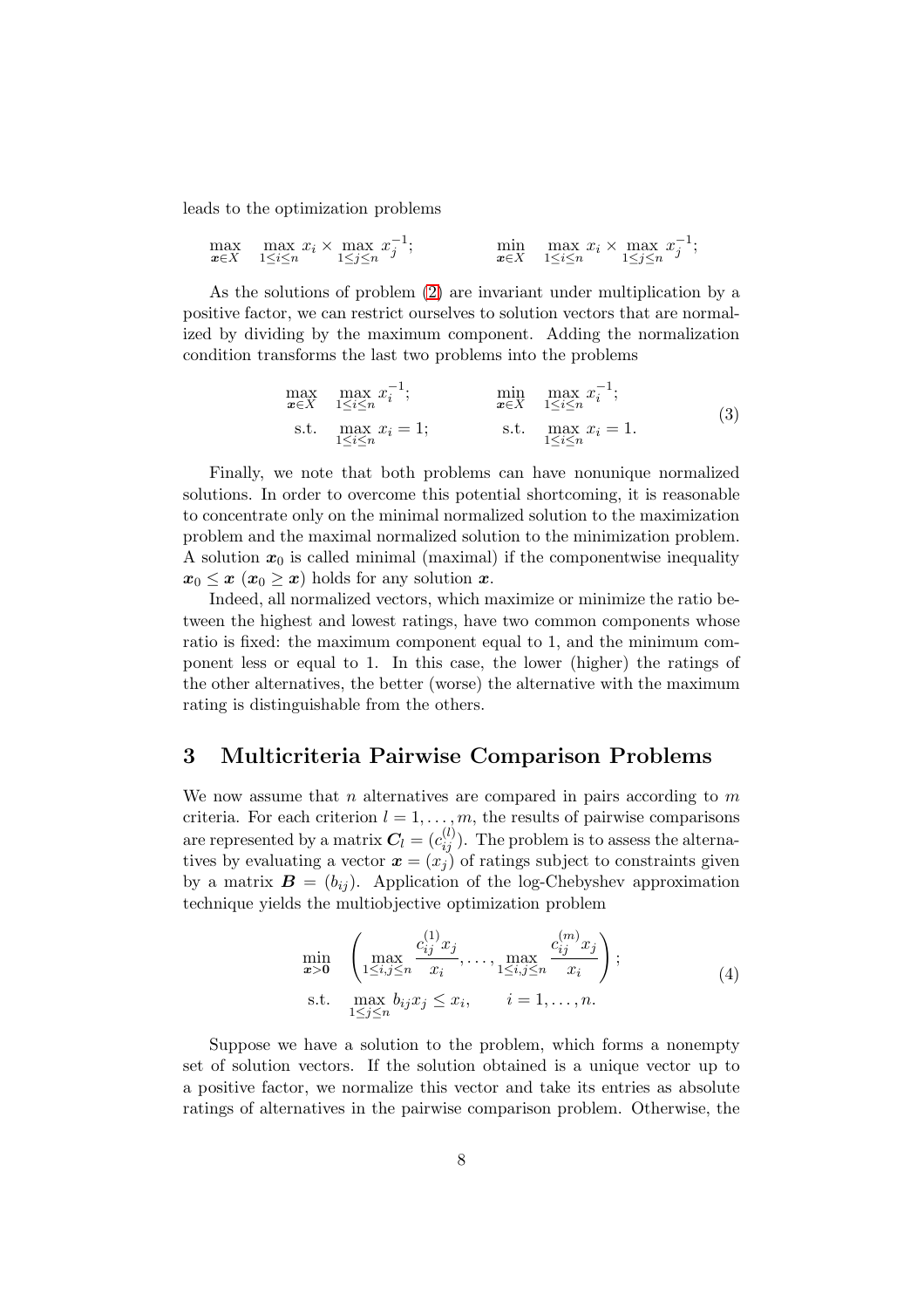best and worst differentiating vectors of ratings are obtained respectively as the minimal solution of the maximization problem and the maximal solution of the minimization problem at [\(3\)](#page-7-1).

In the rest of this section, we consider three common approaches to handle problem [\(4\)](#page-7-2), which result in different procedures to find the solution set. The solution techniques used are based on the max-ordering, lexicographic ordering and lexicographic max-ordering principles of optimality [\[7\]](#page-30-7).

### 3.1 Max-Ordering Solution

The max-ordering optimization aims at minimizing the worst value of the scalar objective functions in the multiobjective problem. For each  $x$ , the approach considers that function which takes the maximal (worst) value. This leads to the replacement of the vector objective function by a scalar function given by the maximum component of the vector function, which is known as the Chebyshev scalarization approach in multiobjective optimization [\[30\]](#page-32-5).

The solution of the constrained problem at [\(4\)](#page-7-2) starts with the introduction of the feasible solution set  $X_0$  given by the constraints as

<span id="page-8-0"></span>
$$
X_0 = \left\{ \boldsymbol{x} > \boldsymbol{0} : \max_{1 \leq j \leq n} b_{ij} x_j \leq x_i, \quad i = 1, ..., n \right\}.
$$
 (5)

We apply the Chebyshev scalarization and use the associativity of the maximum operation to form the scalar objective function

$$
\max_{1 \le l \le m} \max_{1 \le i,j \le n} \frac{c_{ij}^{(l)} x_j}{x_i} = \max_{1 \le i,j \le n} \frac{a_{ij} x_j}{x_i}, \qquad a_{ij} = \max_{1 \le l \le m} c_{ij}^{(l)}.
$$

Then, the problem reduces to the minimization problem

<span id="page-8-1"></span>
$$
\min_{\boldsymbol{x}\in X_0} \max_{1\le i,j\le n} \frac{a_{ij}x_j}{x_i},\tag{6}
$$

which is solved to obtain the max-ordering solution in the form of the set

$$
X_1 = \arg\min_{\mathbf{x} \in X_0} \max_{1 \le i,j \le n} \frac{a_{ij} x_j}{x_i}.
$$

Note that the solution obtained by the max-ordering optimization is known to be week Pareto-optimal and become Pareto-optimal if unique [\[30\]](#page-32-5).

If the solution is not unique (up to a positive factor), we further reduce the solution set by extracting the best and worst differentiating vectors of ratings given by the minimal and maximal normalized solutions of problems [\(3\)](#page-7-1) over the set  $X_1$ .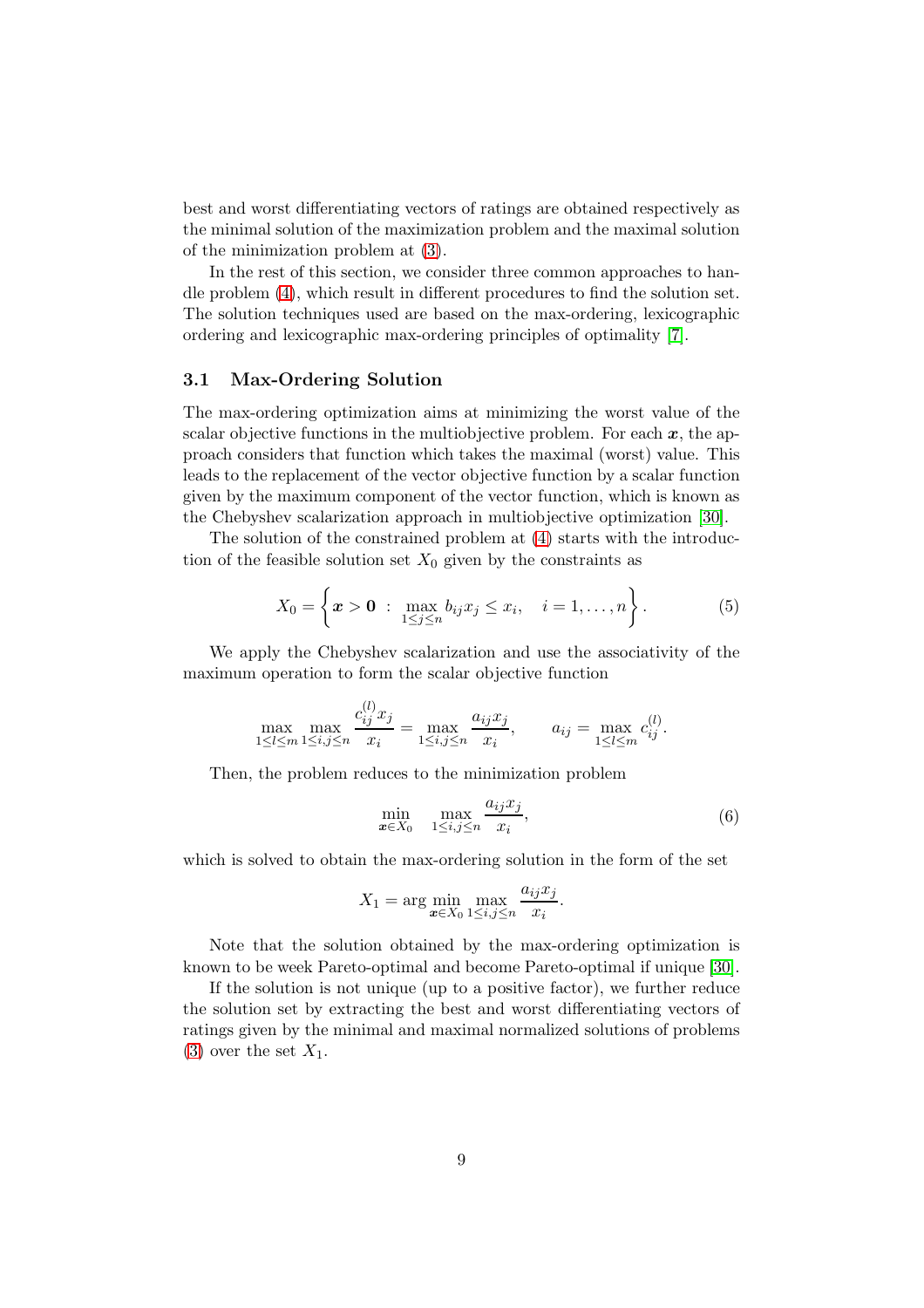### 3.2 Lexicographic Ordering Solution

The lexicographic optimization considers the scalar objective functions in a hierarchical order based on certain ranking of objectives. Suppose the objectives are numbered in such a way that objective 1 has the highest rank, objective 2 has the second highest and so on until objective m having the lowest rank. The lexicographic approach first solves the problem of minimizing function 1 and examines the set of optimal solutions obtained. If the solution is unique, it is taken as the solution of the overall multiobjective problem. Otherwise function 2 is minimized over all solutions of the first problem, and the procedure continues until a unique solution is obtained or the problem with function  $m$  is solved.

To apply this approach to problem [\(4\)](#page-7-2), we first take the initial feasible solution set  $X_0$  given by [\(5\)](#page-8-0), and then successively obtain the solution set  $X_s$  for each problem

<span id="page-9-0"></span>
$$
\min_{\mathbf{x} \in X_{s-1}} \max_{1 \le i,j \le n} \frac{c_{ij}^{(s)} x_j}{x_i}, \qquad s = 1, \dots, m. \tag{7}
$$

The solution procedure stops at step  $s \leq m$  if the set  $X_s$  consists of a single solution vector. The last found set  $X_s$  is taken as the lexicographic solution for the entire problem.

In the same way as before, if the solution given by  $X_s$  is not unique, it is reduced to the minimal and maximal solutions of problems  $(3)$  over  $X_s$ .

### 3.3 Lexicographic Max-Ordering Solution

This approach combines the lexicographic ordering and max-ordering into one procedure that improves the accuracy of the assessment provided by the max-ordering approach. The procedure consists of several steps, each of which finds the max-ordering solution of a reduced problem that has a lower multiplicity of objectives and smaller feasible set. The first solution step coincides with the above described max-ordering solution of the constrained problem with m objectives, and the feasible solution set given by the constraints. Each subsequent step takes the solution from the previous step as the current feasible set and selects objectives that can be further minimized over this set, to incorporate into a current vector objective function. A scalar objective function is included if it has its minimum value over the current feasible set below the minimum of the objective function at the previous step.

We denote by  $I_s$  the set of indices of scalar objective functions that form components of the vector objective function, and by  $X_s$  the solution set obtained at step s. We initially set  $I_0 = \{1, \ldots, m\}$  and define  $X_0$  as in [\(5\)](#page-8-0).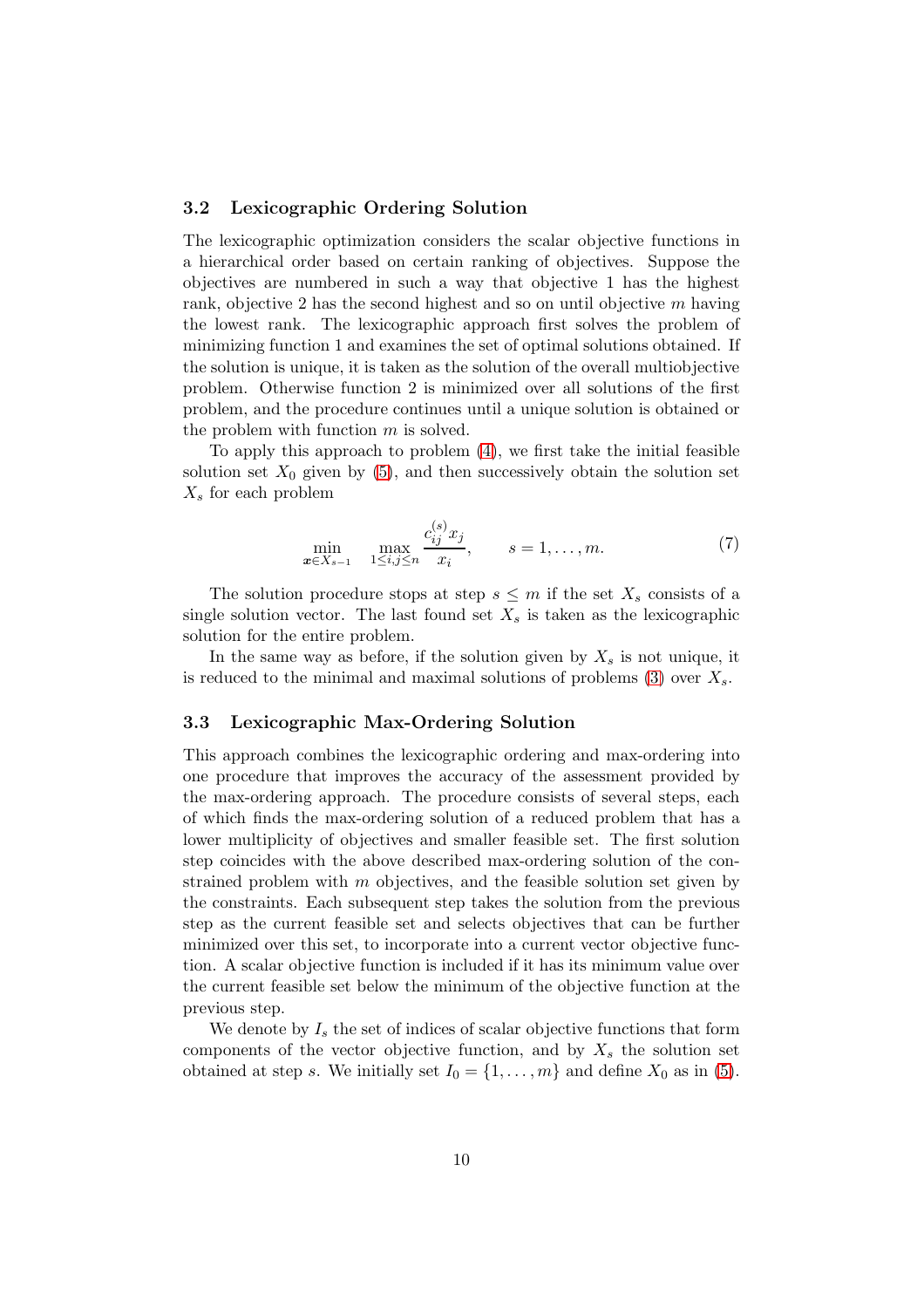We find a solution set  $X_s$  by solving the problem

<span id="page-10-1"></span>
$$
\min_{\mathbf{x} \in X_{s-1}} \max_{l \in I_{s-1}} \max_{1 \le i,j \le n} \frac{c_{ij}^{(l)} x_j}{x_i}, \qquad s = 1, \dots, m. \tag{8}
$$

With the minimum value of the objective function at step s denoted by  $\theta_s$ , we define the index set as follows:

<span id="page-10-2"></span>
$$
I_s = \left\{ l \in I_{s-1} : \ \theta_s > \min_{x \in X_s} \max_{1 \le i, j \le n} \frac{c_{ij}^{(l)} x_j}{x_i} \right\}.
$$
 (9)

The procedure is completed at step  $s \leq m$  if either the set  $X_s$  reduces to a single solution vector or the condition  $I_s = \emptyset$  holds. We additionally solve optimization problems [\(3\)](#page-7-1) if the final set  $X_s$  provides a nonunique solution.

Below we show how the solutions offered by the above three approaches can be directly represented in explicit analytical form using methods and result of tropical mathematics.

# <span id="page-10-0"></span>4 Preliminary Algebraic Definitions, Notation and Results

In this section, we offer a brief overview of definitions, notation and results of tropical algebra that are used in the sequel. For further detail on the theory and application of tropical mathematics, one can consult the resent monographs and textbooks [\[11,](#page-30-10) [14,](#page-31-5) [12,](#page-30-11) [28\]](#page-32-8).

### 4.1 Idempotent Semifield

Consider the set  $\mathbb{R}_+$  of nonnegative reals with two binary operations: addition denoted by  $\oplus$  and defined as maximum, and multiplication denoted and defined as usual. Both operations are associative and commutative, and multiplication distributes over addition. Addition is idempotent since  $x \oplus x = \max(x, x) = x$  for all  $x \in \mathbb{R}_+$ , and thus it is not invertible. Idempotent addition induces a partial order by the rule:  $x \leq y$  if and only if  $x \oplus y = y$ , which is in agreement with the natural linear order on  $\mathbb{R}_+$ . The algebraic system  $\langle \mathbb{R}_+, 0, \oplus \rangle$  presents a linearly ordered idempotent Abelian semigroup with identity.

The system  $\langle \mathbb{R}_+, 1, \times \rangle$  has the structure of an Abelian group where powers with rational (and even real) exponents are well defined, which means that this system is radicable (algebraically complete). In what follows, the multiplication sign  $\times$  is omitted as in the standard algebra to save writing. Under the above properties, the algebraic system  $\langle \mathbb{R}_+, 0, 1, \oplus, \times \rangle$  is usually classified as a linearly ordered idempotent radicable semifield and commonly referred to as max-algebra.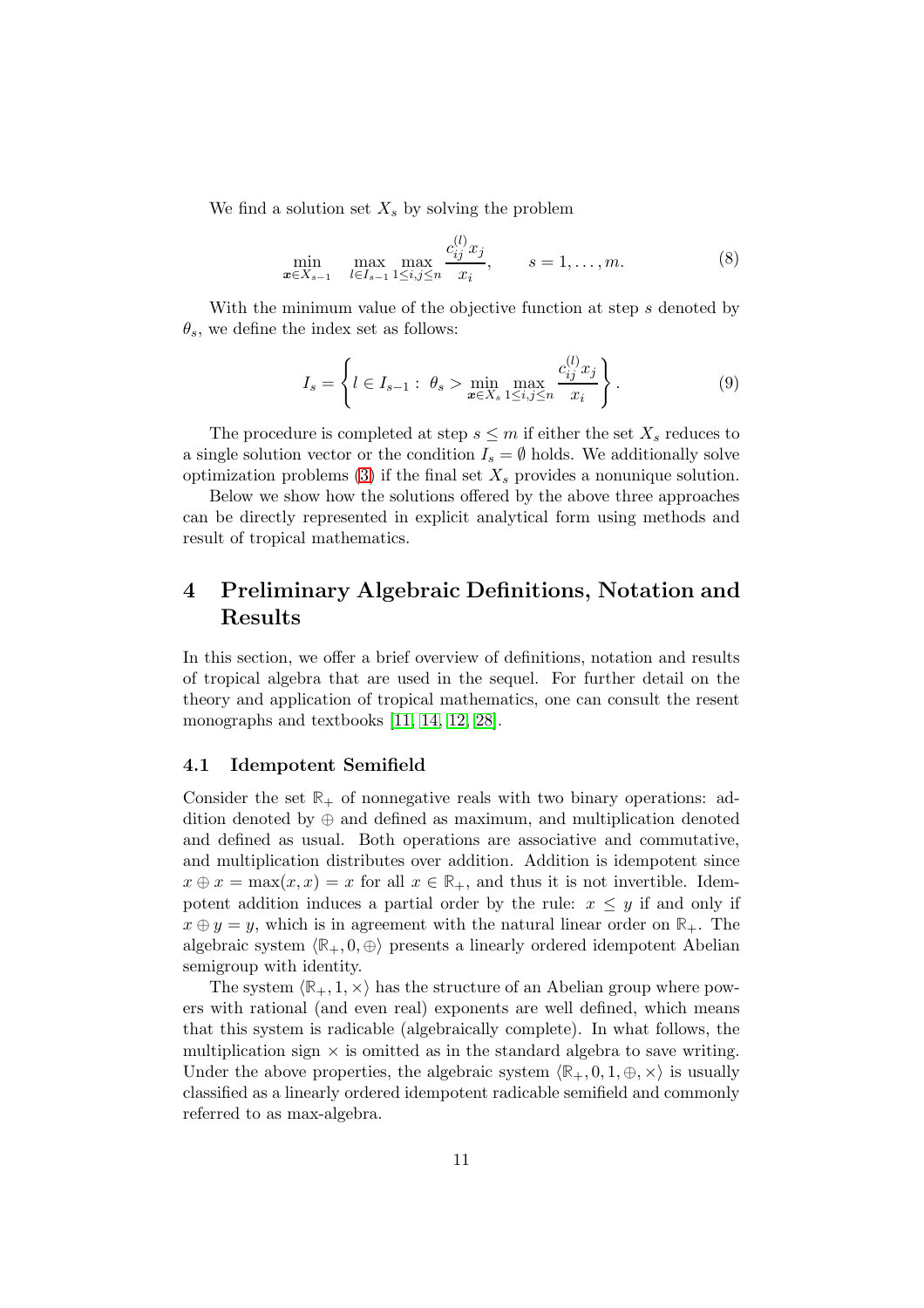Both addition and multiplication are monotone in each argument: if the inequality  $x \leq y$  holds for some  $x, y \in \mathbb{R}_+$ , then the inequalities  $x \oplus z \leq y \oplus z$ and  $xz \leq yz$  are valid for any  $z \in \mathbb{R}_+$  as well. Furthermore, it results from the inequality  $x \leq y$  that  $x^q \geq y^q$  if  $q \leq 0$  and  $x^q \leq y^q$  if  $q > 0$ .

### 4.2 Matrix and Vector Algebra

Matrices over max-algebra are introduced in the usual way; addition and multiplication of compatible matrices follow the standard entrywise rules where the arithmetic addition + is replaced by  $\oplus = \max$  (whereas the multiplication does not change). The monotonicity of scalar operations extends to the matrix operations, where the inequalities are understood entrywise.

The transpose of a matrix  $\boldsymbol{A}$  is denoted by  $\boldsymbol{A}^T$ . The matrices which consist of one column are vectors, and of one row are transposed vectors. The set of matrices of m rows and n columns is denoted by  $\mathbb{R}^{m \times n}_+$ , and the set of column vectors with *n* entries is by  $\mathbb{R}^n_+$ .

The zero matrix denoted by  $\bf{0}$  and the identity matrix denoted by  $\bf{I}$  are defined in the same way as in conventional algebra. A matrix without zero rows (columns) is called row-regular (column-regular), and a vector without zero entries is called regular. The matrices without zero entries and regular vectors are also called positive.

A vector y is collinear to vector x, if  $y = cx$  for some  $c \in \mathbb{R}_+$ .

For any matrix  $\mathbf{A} = (a_{ij})$  from the set  $\mathbb{R}^{m \times n}_+$ , its (multiplicative) conjugate transpose is the matrix  $\mathbf{A}^- = (a_{ij}^-)$  in  $\mathbb{R}^{n \times m}_+$  where  $a_{ij}^- = a_{ji}^{-1}$  if  $a_{ji} \neq 0$ , and  $a_{ij}^- = 0$  otherwise. If a matrix  $\vec{A}$  is row-regular, then the following inequality obviously holds:

$$
AA^{-}\geq I.
$$

For any vector  $x = (x_j)$  from  $\mathbb{R}^n_+$ , its conjugate transpose is the row vector  $\boldsymbol{x}^- = (x_i^-)$  $j$ ) where  $x_j^- = x_j^{-1}$  if  $x_j \neq 0$ , and  $x_j^- = 0$  otherwise. If a vector  $x$  is regular (positive), then the following matrix inequality and scalar equality are valid:

$$
xx^-\geq I,\qquad x^-x=1
$$

(where the equality holds for any nonzero vector  $x$ ).

For any square matrix  $\mathbf{A} = (a_{ij})$  from  $\mathbb{R}^{n \times n}_+$ , the nonnegative integer powers represent repeated multiplication of the matrix by itself, defined by  $A^0 = I$  and  $A^p = AA^{p-1}$  for all integer  $p > 0$ . The trace of A is given by

$$
\operatorname{tr} \boldsymbol{A} = a_{11} \oplus \cdots \oplus a_{nn} = \bigoplus_{k=1}^n a_{kk}.
$$

For any matrix  $A \in \mathbb{R}_+^{n \times n}$ , a trace function is introduced as a tropical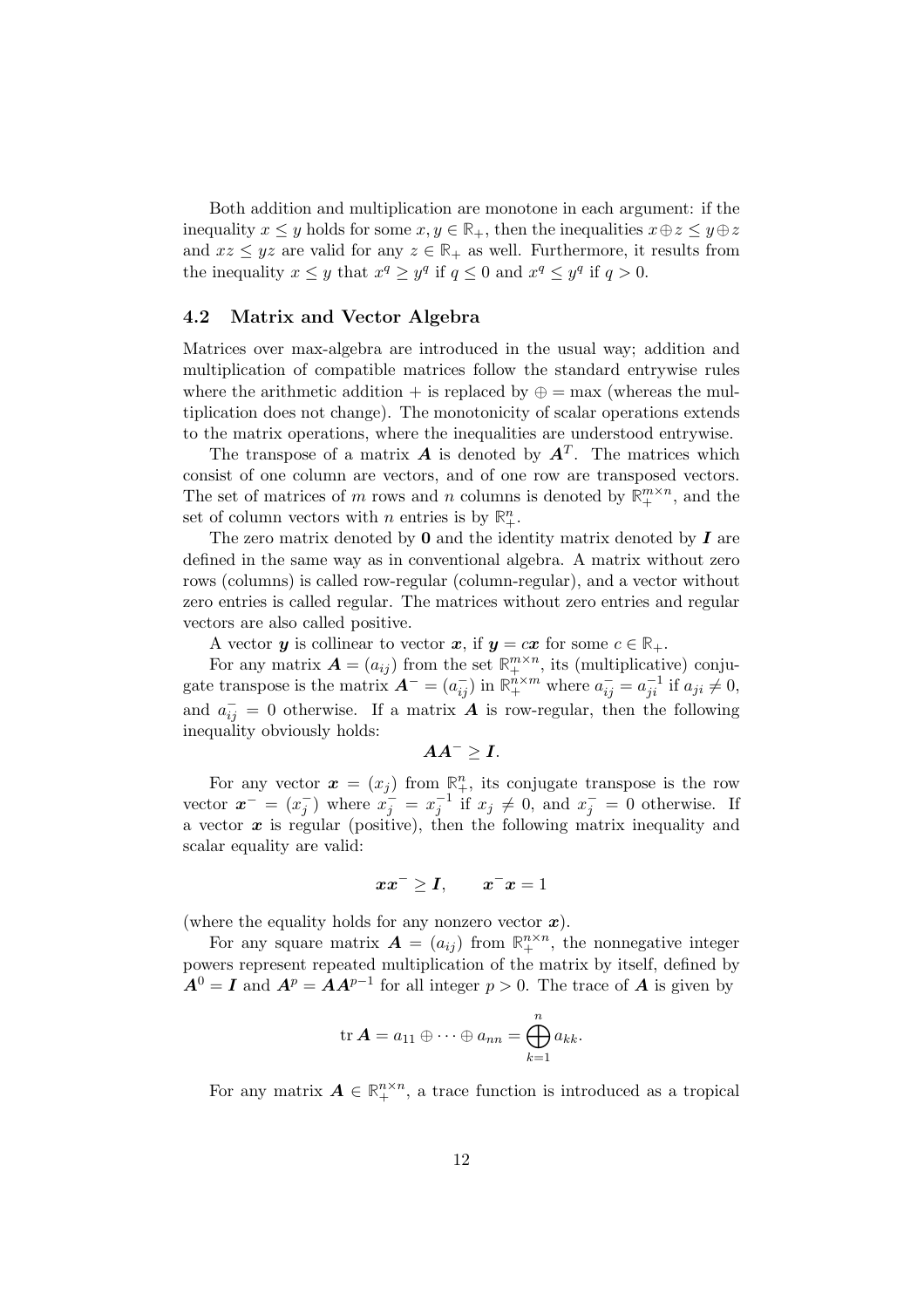analogue of the matrix determinant in the form

$$
\mathrm{Tr}(\boldsymbol{A}) = \mathrm{tr}\,\boldsymbol{A} \oplus \cdots \oplus \mathrm{tr}\,\boldsymbol{A}^n = \bigoplus_{k=1}^n \mathrm{tr}\,\boldsymbol{A}^k.
$$

If the condition  $\text{Tr}(\mathbf{A}) \leq 1$  holds, then the Kleene star operator is defined to map the matrix  $\boldsymbol{A}$  into the matrix

$$
\boldsymbol{A}^* = \boldsymbol{I} \oplus \boldsymbol{A} \oplus \cdots \oplus \boldsymbol{A}^{n-1} = \bigoplus_{k=0}^{n-1} \boldsymbol{A}^k.
$$

Moreover, under the condition  $\text{Tr}(\mathbf{A}) \leq 1$ , the inequality

$$
\boldsymbol{A}^*\geq \boldsymbol{A}^p,
$$

is valid for all integer  $p \geq 0$ , from which it follows directly that

$$
A^*A^*=A^*.
$$

The spectral radius of a matrix  $A \in \mathbb{R}_+^{n \times n}$  is given by

$$
\lambda = \text{tr}\,\boldsymbol{A} \oplus \cdots \oplus \text{tr}^{1/n}(\boldsymbol{A}^n) = \bigoplus_{k=1}^n \text{tr}^{1/k}(\boldsymbol{A}^k).
$$

Consider a matrix  $\mathbf{A} = (a_{ij})$  in  $\mathbb{R}^{m \times n}_+$  and vector  $\mathbf{x} = (x_j)$  in  $\mathbb{R}^n_+$ . With the notation  $\mathbf{1} = (1, \ldots, 1)^T$ , tropical analogues of the matrix and vector norms are difined as

$$
||A|| = \mathbf{1}^T A \mathbf{1} = \bigoplus_{i=1}^m \bigoplus_{j=1}^n a_{ij}, \qquad ||x|| = \mathbf{1}^T x = x^T \mathbf{1} = \bigoplus_{j=1}^n x_j.
$$

#### 4.3 Vector Inequalities

We conclude the overview with two inequalities that appear in the derivation of the solution of optimization problems in what follows. Suppose  $A \in \mathbb{R}_+^{m \times n}$ is a given matrix and  $\mathbf{d} \in \mathbb{R}^m_+$  is a vector, and consider the problem to find all vectors  $x \in \mathbb{R}^n_+$  that satisfy the inequality

<span id="page-12-0"></span>
$$
Ax \leq d. \tag{10}
$$

Solutions of [\(10\)](#page-12-0) are known under various assumptions in different forms. We use a solution suggested by the following assertion (see, e.g. [\[18\]](#page-31-6)).

lemma 1. For any column-regular matrix  $A$  and regular vector  $d$ , all solu-tions of inequality [\(10\)](#page-12-0) are given by the inequality  $x \leq (d^-A)^-$ .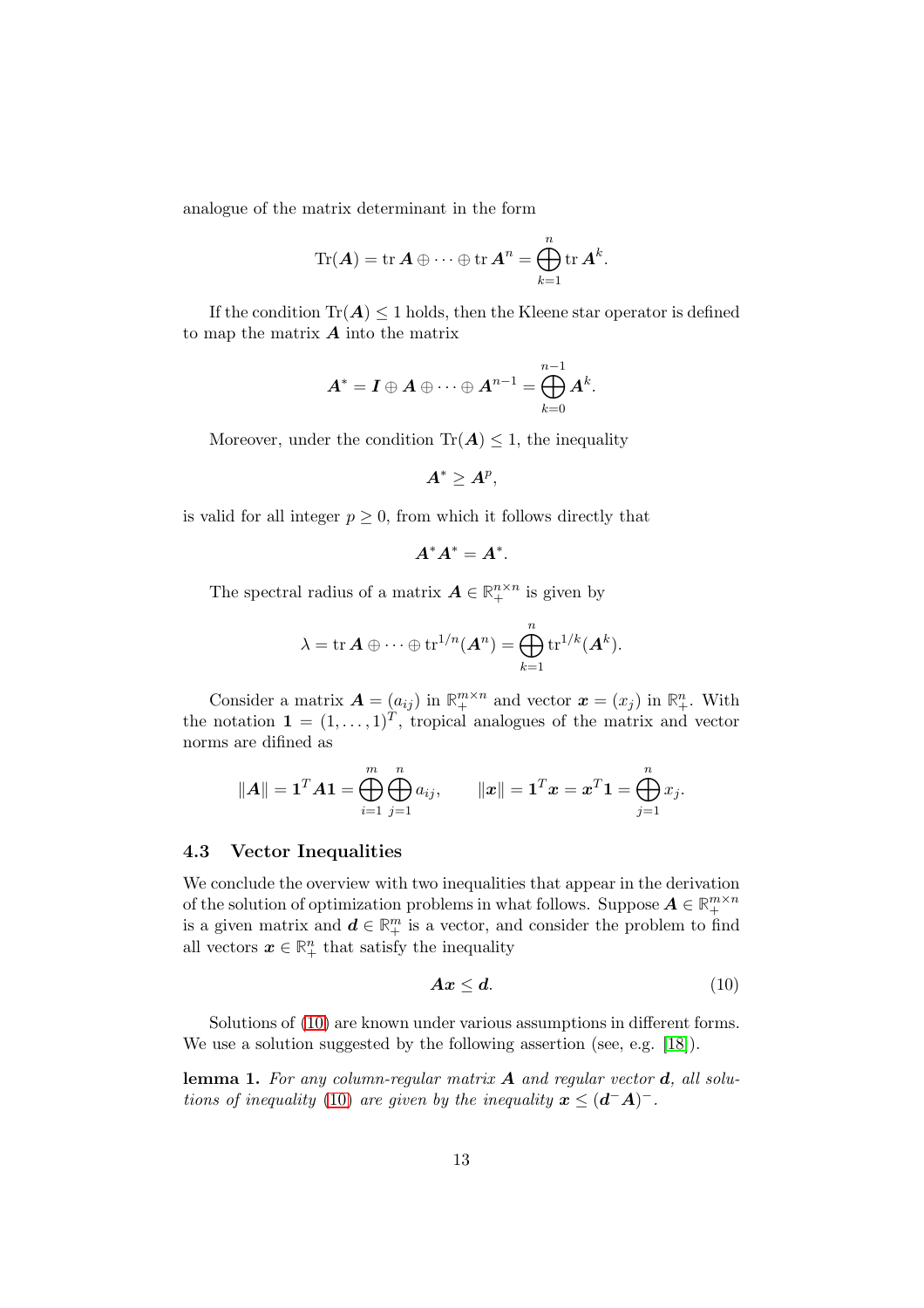As a consequence of the lemma, the solution of the equation  $\boldsymbol{A}\boldsymbol{x} = \boldsymbol{d}$  can be represented as a family of solutions each defined by the vector inequality  $x \leq (d^{-}A)^{-}$  where one scalar inequality is replaced by an equality.

Assume that for a given square matrix  $B \in \mathbb{R}^{n \times n}_+$ , we need to find all regular solutions  $x \in \mathbb{R}^n_+$  to the inequality

<span id="page-13-1"></span>
$$
Bx \le x. \tag{11}
$$

A complete solution of [\(11\)](#page-13-1) can be obtained as follows [\[18,](#page-31-6) [19\]](#page-31-7).

<span id="page-13-5"></span>lemma 2. For any matrix B, the following statements are true.

- 1. If  $\text{Tr}(\mathbf{B}) \leq 1$ , then all regular solutions of inequality [\(11\)](#page-13-1) are given in parametric form by  $x = B^*u$  where  $u \neq 0$  is a vector of parameters.
- 2. If  $\text{Tr}(\mathbf{B}) > 1$ , then there is no regular solution.

# <span id="page-13-0"></span>5 Tropical Optimization Problems

We are now concerned with optimization problems formulated and solved in the framework of tropical mathematics. We offer direct solutions to the problems, given in analytical form to provide the basis for the solution of multicriteria pairwise comparison problems in what follows. Note that the solutions presented below are valid for a general linearly ordered radicable tropical semifield, and not only for the max-algebra, which is actually used to handle the multicriteria problems under consideration.

### 5.1 Conjugate Quadratic Optimization Problems

We start with a problem to minimize a multiplicative conjugate quadratic (or pseudoquadratic) vector form subject to a linear constraint on the solution vectors. Given matrices  $A, B \in \mathbb{R}_+^{n \times n}$ , the problem is to find regular vectors  $\boldsymbol{x} \in \mathbb{R}_+^n$  that attain the minimum

<span id="page-13-2"></span>
$$
\min_{\mathbf{x} > \mathbf{0}} \quad \mathbf{x}^{-} \mathbf{A} \mathbf{x};
$$
  
s.t.  $\mathbf{B} \mathbf{x} \le \mathbf{x}.$  (12)

Complete solutions to the problem and its variations are proposed in [\[18,](#page-31-6) [19,](#page-31-7) [23\]](#page-32-9). We use a solution in the form of the next statement.

<span id="page-13-4"></span>**Theorem 3.** Let  $A$  be a matrix with nonzero spectral radius and  $B$  be a matrix such that  $\text{Tr}(\boldsymbol{B}) \leq 1$ . Then, the minimum value of the objective function in problem [\(12\)](#page-13-2) is equal to

<span id="page-13-3"></span>
$$
\theta = \bigoplus_{k=1}^{n} \bigoplus_{0 \le i_1 + \dots + i_k \le n-k} \text{tr}^{1/k} (\mathbf{A} \mathbf{B}^{i_1} \cdots \mathbf{A} \mathbf{B}^{i_k}),\tag{13}
$$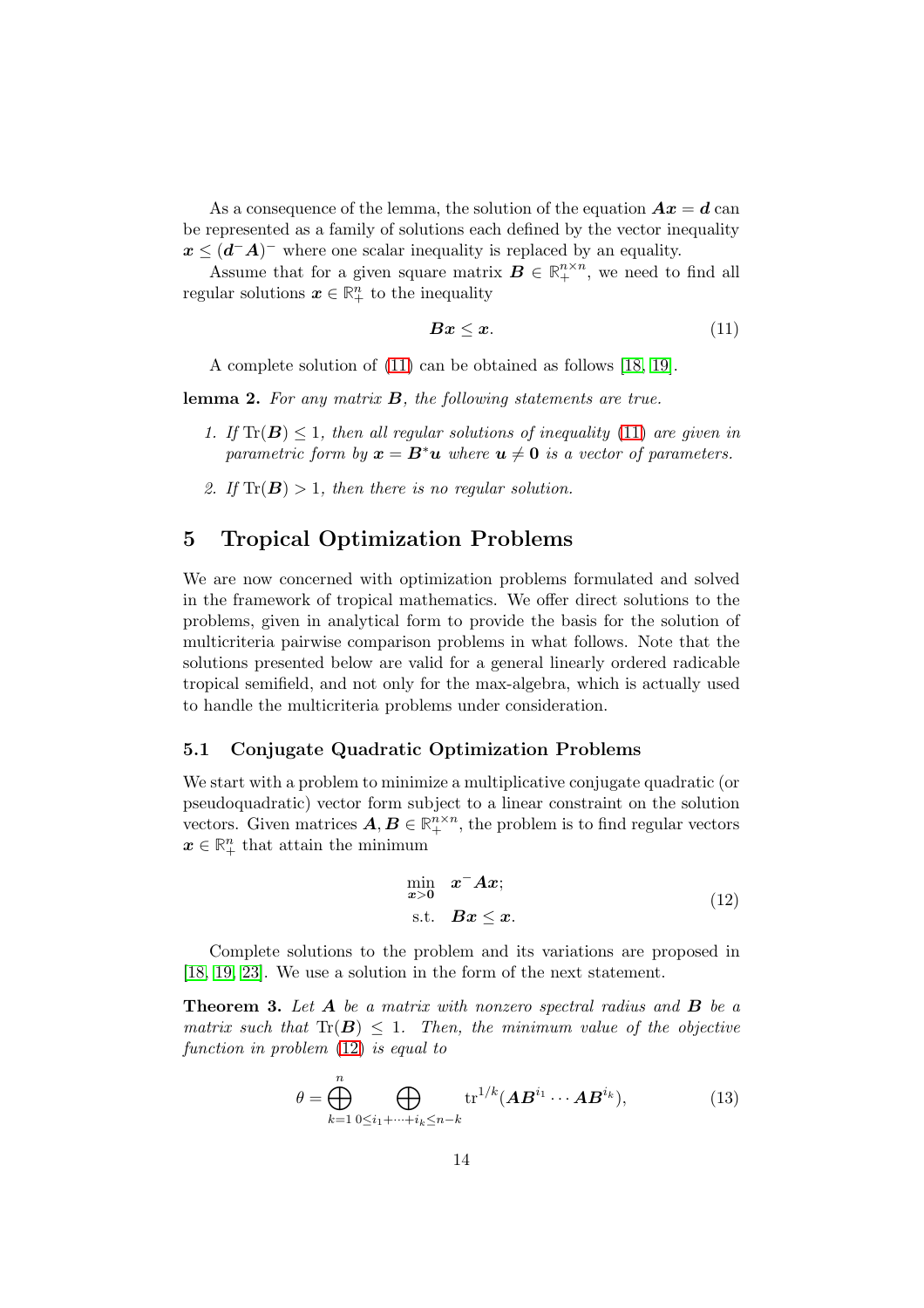and all regular solutions of the problem are given in the parametric form

$$
x = Gu, \qquad G = (\theta^{-1}A \oplus B)^*, \tag{14}
$$

where  $u \neq 0$  is a vector of parameters.

The following result plays a key role in the solution of optimization problems in subsequent sections.

<span id="page-14-1"></span>**Theorem 4.** Let **A** be a matrix with nonzero spectral radius, **B** a matrix such that  $\text{Tr}(\boldsymbol{B}) \leq 1$ , and  $\theta$  be the minimum value of the objective function in problem  $(12)$ , given by  $(13)$ . Then, the following assertions are equivalent:

- (i)  $x$  is a regular solution of problem  $(12)$ .
- (ii)  $x$  is a regular solution of the inequality

 $(\theta^{-1}\boldsymbol{A}\oplus\boldsymbol{B})\boldsymbol{x}\leq\boldsymbol{x}.$ 

(iii)  $x$  is a regular vector given in the parametric form

$$
\boldsymbol{x}=(\theta^{-1}\boldsymbol{A}\oplus\boldsymbol{B})^*\boldsymbol{u},
$$

where  $u \neq 0$  is a vector of parameters.

Proof. The proof of this equivalence theorem is readily obtained by combining the result of Theorem [3](#page-13-4) with that of Lemma [2.](#page-13-5)  $\Box$ 

### 5.2 Maximization and Minimization of Hilbert Seminorm

Assume  $\boldsymbol{x} = (x_j)$  is an unknown vector and  $\boldsymbol{1} = (1, \ldots, 1)^T$  the vector of ones. Let us examine optimization problems with an objective function that can be represented in the form

$$
\mathbf{1}^T \boldsymbol{x} \boldsymbol{x}^- \mathbf{1} = \boldsymbol{x}^- \mathbf{1} \mathbf{1}^T \boldsymbol{x} = \| \boldsymbol{x} \| \| \boldsymbol{x}^- \|.
$$

We note that this function given in terms of max-algebra, is expressed in the conventional algebra setting as  $\max_i x_i/\min_j x_j$ . Since the last expression can be considered as a multiplicative version of the Hilbert (span, range) seminorm of the vector  $x$ , we refer to this function as a tropical representation of the multiplicative Hilbert seminorm or simply as the Hilbert seminorm.

First, we suppose that given a matrix  $\mathbf{B} \in \mathbb{R}_+^{n \times n}$ , we need to find regular solutions  $x \in \mathbb{R}^n_+$  of the constrained maximization problem

<span id="page-14-0"></span>
$$
\max_{x>0} \quad x^{-1} \mathbf{1}^{T} x; \text{s.t.} \quad Bx \leq x.
$$
\n(15)

A solution to problem [\(15\)](#page-14-0) can be obtained as follows (see [\[22,](#page-31-8) [25\]](#page-32-3)).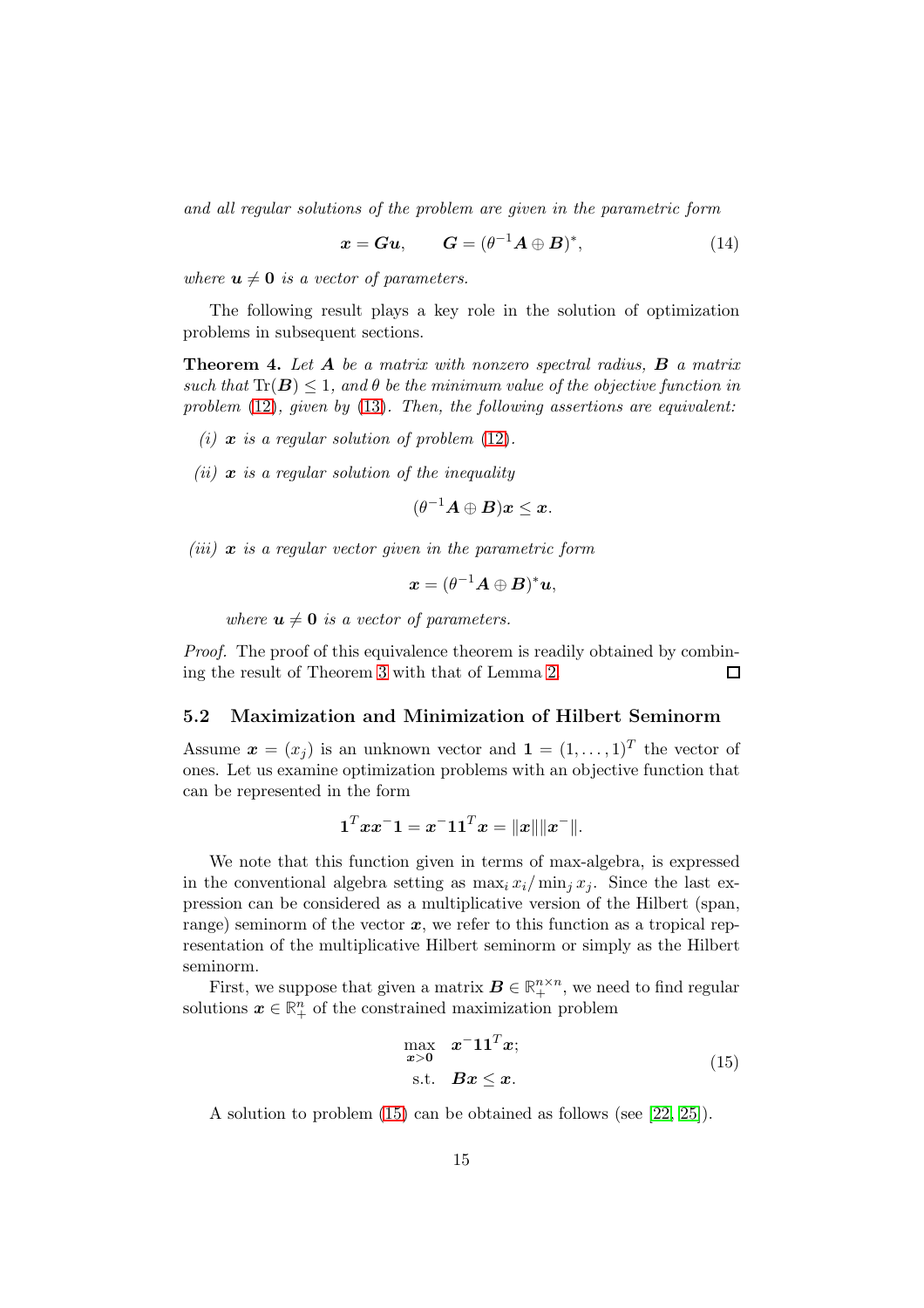<span id="page-15-1"></span>**lemma 5.** For any matrix **B** without zero entries and with  $\text{Tr}(\mathbf{B}) \leq 1$ , the maximum in problem [\(15\)](#page-14-0) is equal to  $\|\boldsymbol{B}^*(\boldsymbol{B}^*)^-\|$ , and all regular solutions of the problem are given in the parametric form

$$
x = G u, \qquad G = B^*(B_{lk}^*)^- B^* \oplus B^*, \qquad u \neq 0,
$$

where  $B_{lk}^*$  is a matrix obtained from the matrix  $B^* = (b_j^*)$  with columns  $\bm{b}_j^* = (b_{ij}^*)^{\top}$  by setting to 0 all entries except the entry  $b_{lk}^*$  with indices given by

$$
k = \arg \max_{j} \|b_j^*\| \| (b_j^*)^{-} \|,
$$
  $l = \arg \min_{i} b_{ik}^*.$ 

Next, we consider the problem to determine regular vectors  $x$  that achieve the minimum

<span id="page-15-0"></span>
$$
\min_{\mathbf{x} > \mathbf{0}} \quad \mathbf{x}^{-1} \mathbf{1}^{T} \mathbf{x};
$$
\n
$$
\text{s.t.} \quad \mathbf{B} \mathbf{x} \le \mathbf{x}.
$$
\n
$$
(16)
$$

The statement below offers a solution to problem [\(16\)](#page-15-0), obtained by ap-plying Theorem [3](#page-13-4) with substitution  $A = 11^T$  (see [\[26\]](#page-32-10) for a solution of the problem with an extended system of constraints).

<span id="page-15-2"></span>**lemma 6.** For any matrix **B** with  $\text{Tr}(\mathbf{B}) \leq 1$ , the minimum value of the objective function in problem [\(16\)](#page-15-0) is equal to  $\|\mathbf{B}^*\|$ , and all regular solutions are given in the parametric form

$$
\boldsymbol{x} = \boldsymbol{G}\boldsymbol{u}, \qquad \boldsymbol{G} = \bigoplus_{0 \leq i+j \leq n-1} \|\boldsymbol{B}^*\|^{-1} \boldsymbol{B}^i \boldsymbol{1}\boldsymbol{1}^T \boldsymbol{B}^j \oplus \boldsymbol{B}^*, \qquad \boldsymbol{u} \neq \boldsymbol{0}.
$$

Assume that we add to both problems [\(15\)](#page-14-0) and [\(16\)](#page-15-0) a normalization constraint on the solution vector  $x$  in the form

$$
\mathbf{1}^T \boldsymbol{x} = \|\boldsymbol{x}\| = 1.
$$

We now concentrate on finding extremal (minimal and maximal) normalized solutions. We refer to a solution  $x_0$  as maximal if  $x_0 \geq x$  and as minimal if  $x_0 \leq x$  for any solution x of the problem.

To solve the problems with the normalization constraint, one can refine the results of Lemmas [\(5\)](#page-15-1) and [\(6\)](#page-15-2) and then find the extremal solutions. Below we offer direct solutions to the problems, which use less specific assumptions and seem to involve less complicated and cumbersome calculations.

We start with finding the minimal solution of the maximization problem

<span id="page-15-3"></span>
$$
\max_{\mathbf{x}>0} \quad \mathbf{x}^{-1};
$$
  
s.t. 
$$
\mathbf{B}\mathbf{x} \le \mathbf{x}, \quad \mathbf{1}^{T}\mathbf{x} = 1.
$$
 (17)

We proof the following statement.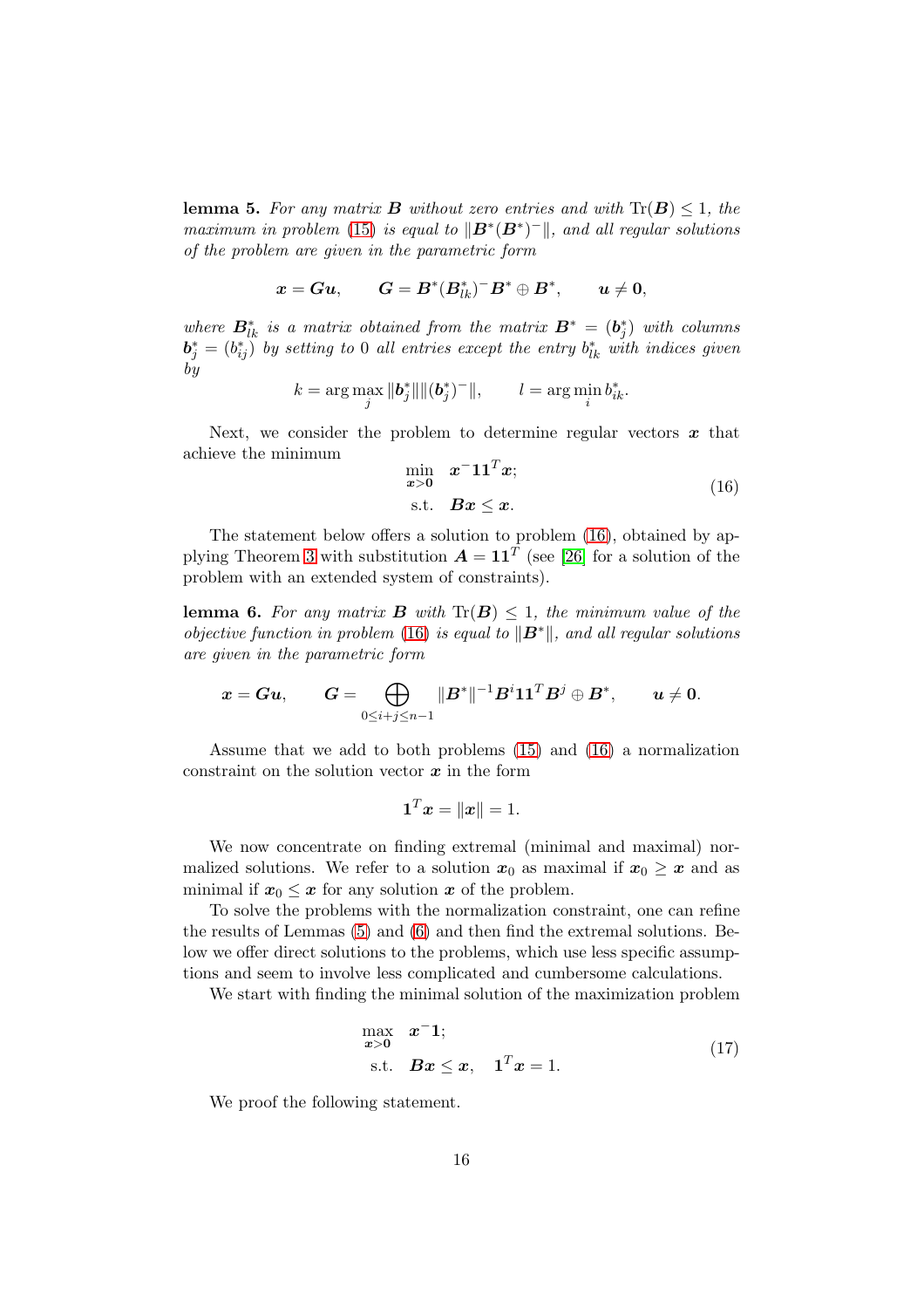<span id="page-16-0"></span>**lemma 7.** For any matrix **B** with  $Tr(B) \leq 1$ , the maximum value of the objective function in problem [\(17\)](#page-15-3) is equal to  $\|\mathbf{B}^*(\mathbf{B}^*)^{-}\|$ , and the minimal solutions are determined by the set of normalized columns in the matrix  $\boldsymbol{B}^* = (\boldsymbol{b}^*_j)$ , given by

$$
\boldsymbol{x}=\boldsymbol{b}_k^*\|\boldsymbol{b}_k^*\|^{-1}, \qquad k=\arg\max_{1\leq j\leq n}\|\boldsymbol{b}_j^*\|\|(\boldsymbol{b}_j^*)^-\|.
$$

If a vector of the set is dominated by the other vectors (the minimal vector) or is the only vector in the set, it uniquely determines the minimal solution of the problem. Otherwise, the minimal solution is not uniquely defined.

Proof. We solve the inequality constraint in problem [\(17\)](#page-15-3) by using Lemma [2](#page-13-5) to write  $x = B^*u$  where  $u \neq 0$ , and then represent the problem in the form

$$
\max_{\mathbf{u}\neq\mathbf{0}} \quad (\mathbf{B}^*\mathbf{u})^-\mathbf{1};
$$
  
s.t. 
$$
\mathbf{1}^T \mathbf{B}^*\mathbf{u} = 1.
$$

It follows from the equality constraint that  $u \leq (\mathbf{1}^T B^*)^-$ , where at least for one component of the vector  $u$ , the inequality is satisfied as an equality.

Suppose that the equality holds for some  $k = 1, \ldots, n$ , which defines the components of  $\mathbf{u} = (u_i)$  by the conditions

$$
u_k = (\mathbf{1}^T \mathbf{b}_k^*)^{-1} = \|\mathbf{b}_k^*\|^{-1},
$$
  

$$
u_j \le (\mathbf{1}^T \mathbf{b}_j^*)^{-1} = \|\mathbf{b}_j^*\|^{-1}, \quad j \neq k.
$$

Under this assumption, we use properties of idempotent addition to bound the objective function from above as follows:

$$
(\boldsymbol{B}^*\boldsymbol{u})^{-1}=\bigoplus_{i=1}^n(b_{i1}^*u_1\oplus\cdots\oplus b_{in}^*u_n)^{-1}\leq \bigoplus_{i=1}^n(b_{ik}^*u_k)^{-1}=\|(\boldsymbol{b}_k^*)^-\|\|\boldsymbol{b}_k^*\|.
$$

Note that the above inequality becomes an equality if for all  $j \neq k$ , we put  $u_j = 0$  since in this case, we have  $(b_{i1}^* u_1 \oplus \cdots \oplus b_{in}^* u_n)^{-1} = (b_{ik}^* u_k)^{-1}$ .

Furthermore, the maximum value of the objective function is attained if the index  $k$  is chosen as

$$
k = \arg \max_{1 \leq j \leq n} \| \boldsymbol{b}_j^* \| \| (\boldsymbol{b}_j^*)^{-} \|,
$$

which yields this maximum equal to  $\mathbf{1}^T B^* (B^*)^{-} \mathbf{1} = ||B^* (B^*)^{-}||.$ 

For each index  $k$  that provides the above maximum, we take as a solution to the maximization problem, the vector  $\boldsymbol{u}$  with the components

$$
u_k = \|\mathbf{b}_k^*\|^{-1},
$$
  

$$
u_j = 0, \quad j \neq k.
$$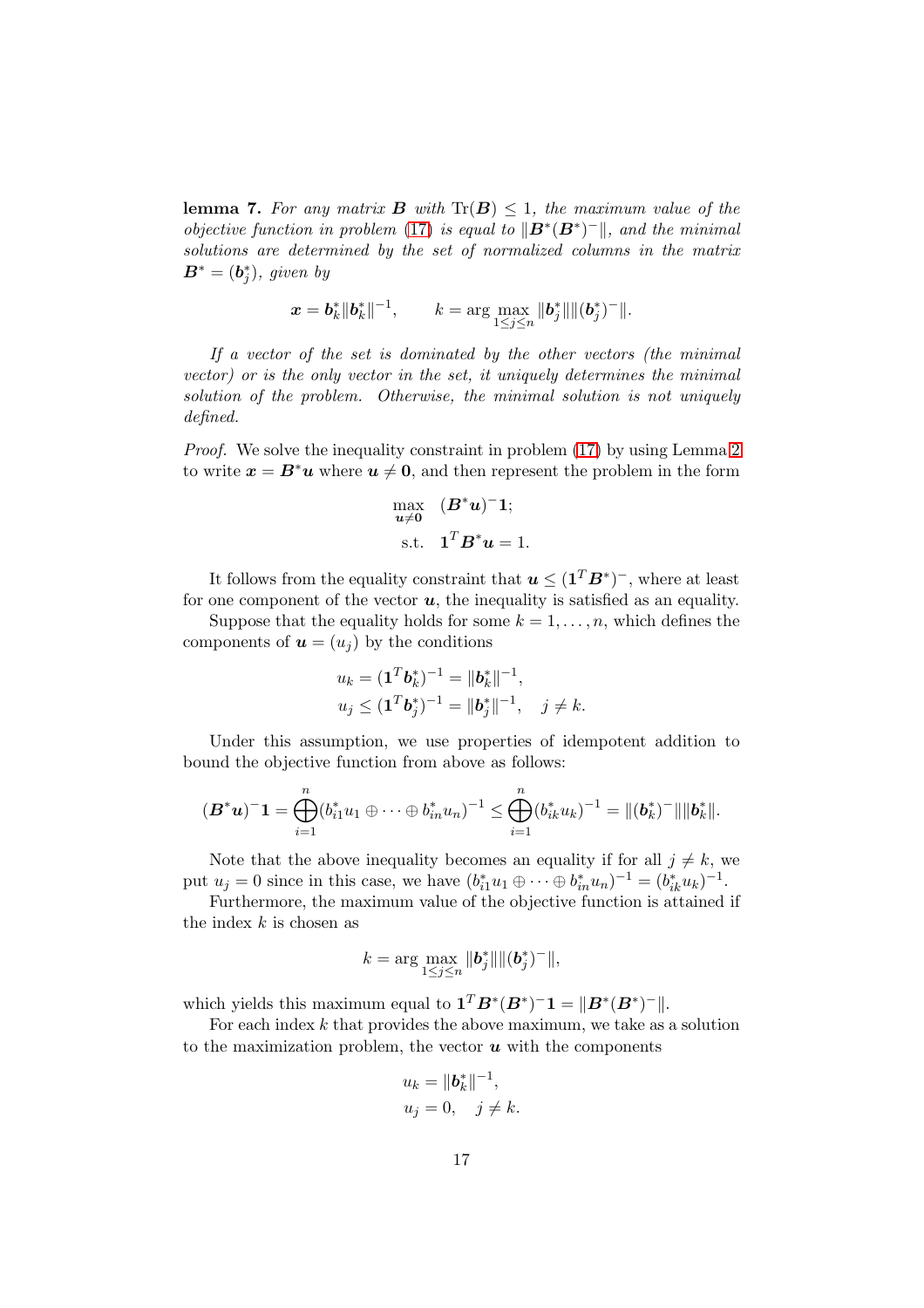Since the equality  $x = B^*u$  holds, this vector u produces the vector

$$
\boldsymbol{x} = u_1 \boldsymbol{b}_1^* \oplus \cdots \oplus u_n \boldsymbol{b}_n^* = \boldsymbol{b}_k^* ||\boldsymbol{b}_k^*||^{-1}.
$$

We observe that the solution vector obtained has the form of a normalized column of the matrix  $B^*$ , and that for a fixed k, it is the minimal solution due to monotonicity of the matrix operations.

Finally, in the case of several indices  $k$  that yield the maximum value of the objective function, we combine the corresponding solution vectors in a set. If there is the minimal vector among them, we take this vector as the unique minimal solution. Otherwise, the minimal solution cannot be uniquely determined, and it is given by multiple vectors.  $\Box$ 

We now turn to the derivation of the maximal solution to the constrained minimization problem

<span id="page-17-0"></span>
$$
\min_{\mathbf{x} > \mathbf{0}} \quad \mathbf{x}^{\top} \mathbf{1};
$$
\n
$$
\text{s.t.} \quad \mathbf{B}\mathbf{x} \le \mathbf{x}, \quad \mathbf{1}^T \mathbf{x} = 1.
$$
\n
$$
(18)
$$

A complete solution of the problem is given by the next statement.

<span id="page-17-1"></span>**lemma 8.** For any matrix **B** with  $\text{Tr}(\mathbf{B}) \leq 1$ , the minimum value of the objective function in problem [\(18\)](#page-17-0) is equal to  $\|\mathbf{B}^*\|$ , and the maximal solution is given by

$$
\boldsymbol{x} = (\boldsymbol{1}^T \boldsymbol{B}^*)^{-}.
$$

*Proof.* Similarly as before, we replace the inequality  $Bx \leq x$  by its solution  $x = B^*u$  with  $u \neq 0$ . Combining with the constraint  $\mathbf{1}^T x = 1$  yields the equality  $\mathbf{1}^T \mathbf{B}^* \mathbf{u} = 1$ , from which the inequality  $\mathbf{u} \leq (\mathbf{1}^T \mathbf{B}^*)$ <sup>-</sup> follows.

After multiplication of the last inequality by  $B^*$  from the left, we arrive at a constraint on  $x$  in the form

$$
\boldsymbol{x} = \boldsymbol{B}^*\boldsymbol{u} \leq \boldsymbol{B}^*(\boldsymbol{1}^T\boldsymbol{B}^*)^-.
$$

Next, we verify the equality  $B^*(1^T B^*)^- = (1^T B^*)^-$  (see also [\[17\]](#page-31-9)). Indeed, since  $B^* \geq I$ , the inequality  $B^*(1^T B^*)^- \geq (1^T B^*)^-$  holds.

To show the opposite inequality  $B^*(1^T B^*)^- \leq (1^T B^*)^-$ , we note that the identity  $\mathbf{B}^* \mathbf{B}^* = \mathbf{B}^*$  is valid according to the properties of the Kleene star matrix. An application of the properties of conjugate transposition yields

$$
(\mathbf{1}^T \boldsymbol{B}^*)^{-1} \mathbf{1}^T \boldsymbol{B}^* \ge \boldsymbol{I}, \qquad \mathbf{1}^T \boldsymbol{B}^* \boldsymbol{B}^* (\mathbf{1}^T \boldsymbol{B}^* \boldsymbol{B}^*)^{-} = 1.
$$

We combine these relations to obtain the desired inequality as follows:

$$
B^*(1^T B^*)^{-} = B^*(1^T B^* B^*)^{-} \leq (1^T B^*)^{-} 1^T B^* B^*(1^T B^* B^*)^{-} = (1^T B^*)^{-}.
$$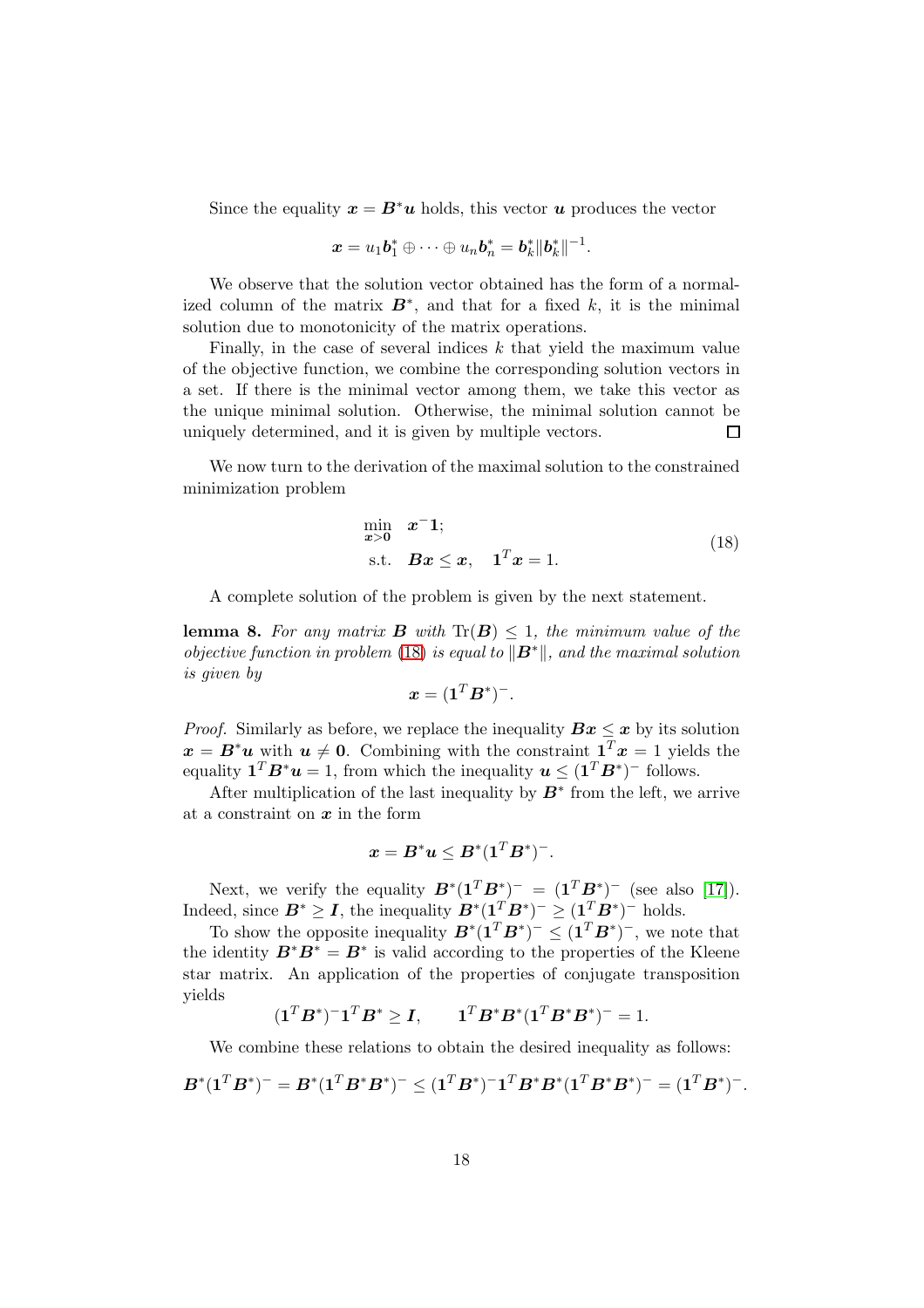As a result, the inequality constraint on the vector  $x$  reduces to

$$
\boldsymbol{x} \leq (\boldsymbol{1}^T \boldsymbol{B}^*)^{-}.
$$

Furthermore, we examine the vector  $\boldsymbol{x} = (\boldsymbol{1}^T \boldsymbol{B}^*)$ , which is the maximal solution of the last inequality, to verify that this vector satisfies both constraints of the problem. Since  $B^* \geq B$ , we can write

$$
Bx = B(1^T B^*)^{-} \le B^*(1^T B^*)^{-} = (1^T B^*)^{-} = x,
$$

and thus this vector  $x$  satisfies the inequality constraint. Moreover, we have

$$
\mathbf{1}^T \mathbf{x} = \mathbf{1}^T (\mathbf{1}^T \mathbf{B}^*)^{-} = \mathbf{1}^T \mathbf{B}^* (\mathbf{1}^T \mathbf{B}^*)^{-} = 1,
$$

which means that the equality constraint holds as well.

After conjugate transposition of both sides of the inequality  $\boldsymbol{x} \leq (\boldsymbol{1}^T \boldsymbol{B}^*)^$ and multiplication by 1, we obtain a lower bound on the objective function

$$
\boldsymbol{x}^{-}\boldsymbol{1} \geq \boldsymbol{1}^{T} \boldsymbol{B}^*\boldsymbol{1} = \|\boldsymbol{B}^*\|.
$$

It is clear that the maximal feasible solution  $x = (1^T B^*)^-$  attains this bound, which means that  $||B^*||$  is the minimum of the objective function.

Note that the solution obtained is unique and can be represented as

$$
\boldsymbol{x}=\begin{pmatrix}\|\boldsymbol{b}_1^*\|^{-1}&\dots&\|\boldsymbol{b}_n^*\|^{-1}\end{pmatrix}^T,
$$

<span id="page-18-0"></span>which is the vector of inverse maximum column elements in  $B^*$ .

# 6 Solution of Multicriteria Pairwise Comparison Problems

Consider the multiobjective optimization problem [\(4\)](#page-7-2), which arises in the solution of the constrained multicriteria pairwise comparison problem using the log-Chebyshev approximation approach. After rewriting the objective functions and inequality constraints in terms of tropical max-algebra, the problem can be formulated in vector form as follows.

Given  $(n \times n)$ -matrices  $C_l$  of pairwise comparisons of n alternatives for criteria  $l = 1, \ldots, m$ , and nonnegative  $(n \times n)$ -matrix **B** of constraints, find positive *n*-vectors  $x$  of ratings that solve the multiobjective problem

<span id="page-18-1"></span>
$$
\min_{\boldsymbol{x} > \boldsymbol{0}} \quad (\boldsymbol{x}^{-}\boldsymbol{C}_{1}\boldsymbol{x}, \ldots, \boldsymbol{x}^{-}\boldsymbol{C}_{m}\boldsymbol{x});
$$
\n
$$
\text{s.t.} \quad \boldsymbol{B}\boldsymbol{x} \leq \boldsymbol{x}. \tag{19}
$$

 $\Box$ 

In this section, we offer max-ordering, lexicographic and lexicographic max-ordering optimal solutions to these problems. If the solution obtained is not a unique vector of ratings, this solution is reduced to two the best and worst solution vectors, which most and least differentiate between the alternatives with the highest and lowest ratings.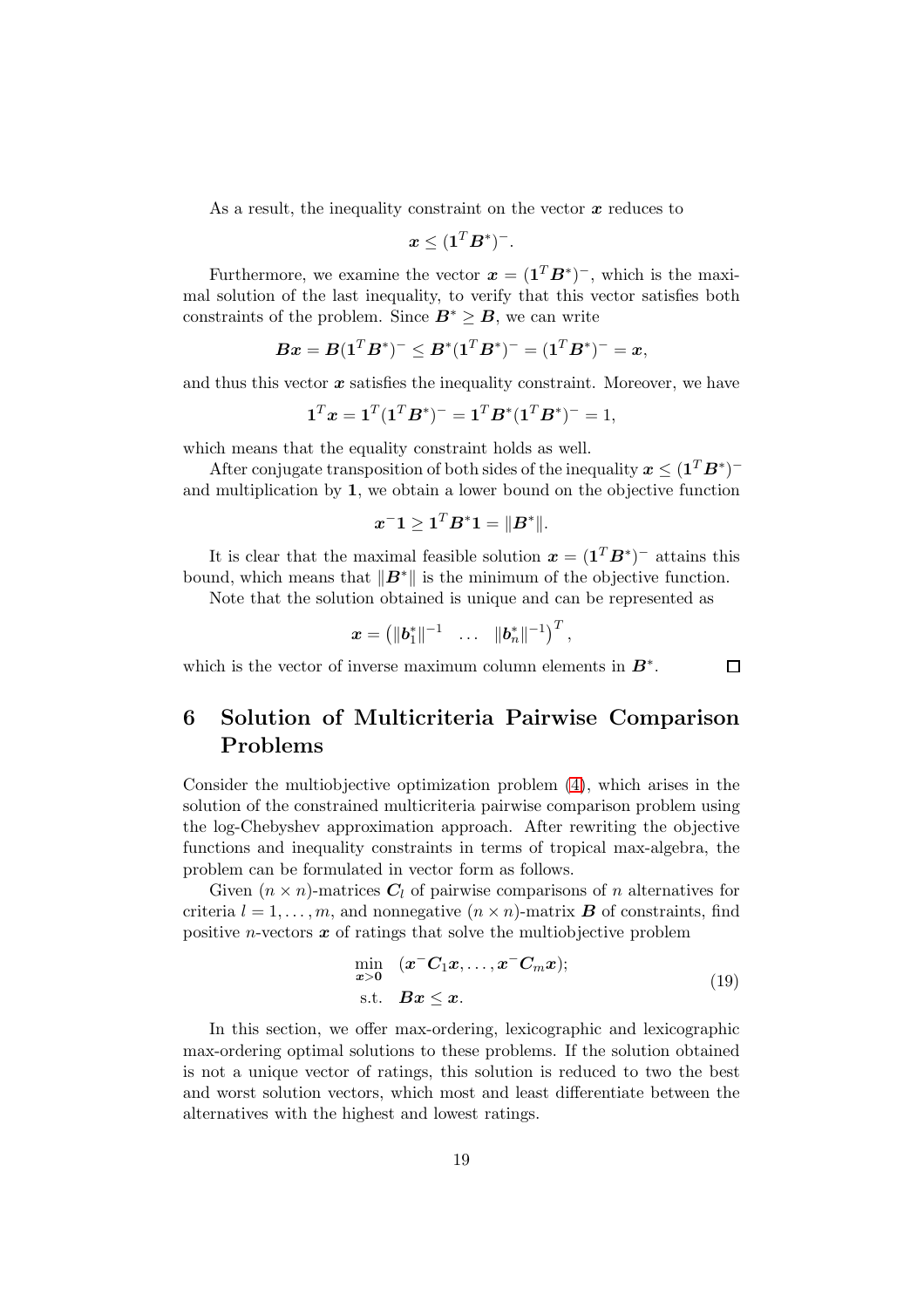### 6.1 Max-Ordering Solution

We start with the max-ordering solution technique, which leads to the solu-tion of problem [\(6\)](#page-8-1) over the feasible set  $X_0$  given by [\(5\)](#page-8-0).

In terms of max-algebra, the set  $X_0$  is the set of regular vectors  $\boldsymbol{x}$  that solve the inequality  $Bx \leq x$ . The objective function at [\(6\)](#page-8-1) takes the form

$$
\max_{1\leq l\leq m} \boldsymbol{x}^- \boldsymbol{C}_l \boldsymbol{x} = \boldsymbol{x}^- \boldsymbol{A} \boldsymbol{x}, \qquad \boldsymbol{A} = \bigoplus_{l=1}^m \boldsymbol{C}_l.
$$

Combining the objective function with the inequality constraint leads to the problem

$$
\min_{x>0} x^{-} A x
$$
  
s.t.  $Bx \leq x$ .

Since the problem takes the form of [\(12\)](#page-13-2), we apply Theorem [3](#page-13-4) to find the minimum value  $\theta$  of the objective function, which is given by [\(13\)](#page-13-3). Next, we obtain the solution set  $X_1$  of the problem as the set of vectors

$$
\boldsymbol{x} = \boldsymbol{B}_1^*\boldsymbol{u}, \qquad \boldsymbol{B}_1 = \theta^{-1}\boldsymbol{A} \oplus \boldsymbol{B} \qquad \boldsymbol{u} \neq \boldsymbol{0}.
$$

If the columns in the generating matrix  $G = B_1^*$  are collinear, then any column after normalization can be taken as the unique solution. Otherwise, we observe that by Theorem  $(4)$ , the set  $X_1$  coincides with the set of regular solutions to the inequality

$$
B_1x\leq x.
$$

It remains to obtain the best and worst differentiating solutions in the set, which are the minimal and maximal solutions of the respective problems

$$
\begin{array}{ll}\n\max x & \text{if } x = 1; \\
\text{s.t.} & B_1 x \leq x, \\
1^T x = 1, & 1^T x = 1.\n\end{array}
$$
\n
$$
\begin{array}{ll}\n\min x - 1; \\
\text{s.t.} & B_1 x \leq x, \\
1^T x = 1.\n\end{array}
$$

By applying Lemma [7,](#page-16-0) we find the best differentiating solutions represented in terms of the columns of the matrix  $\mathbf{G} = (\mathbf{g}_i)$  as the set of vectors

$$
\boldsymbol{x}^{\text{best}} = \boldsymbol{g}_k \| \boldsymbol{g}_k \|^{-1}, \qquad k = \arg \max_{1 \leq j \leq n} \| \boldsymbol{g}_j \| \| (\boldsymbol{g}_j)^- \|.
$$

If there is a minimal solution in the set, it is taken as the unique minimal best differentiating solution; otherwise, the minimal solution cannot be uniquely determined.

By Lemma [8,](#page-17-1) the maximal worst differentiating solution is obtained as

$$
\boldsymbol{x}^{\text{worst}} = (\boldsymbol{1}^T\boldsymbol{G})^-.
$$

The next statement combines the results of the derivation of all maxordering solution vectors for problem [\(19\)](#page-18-1) with the calculation of the best and worst differentiating vectors among them.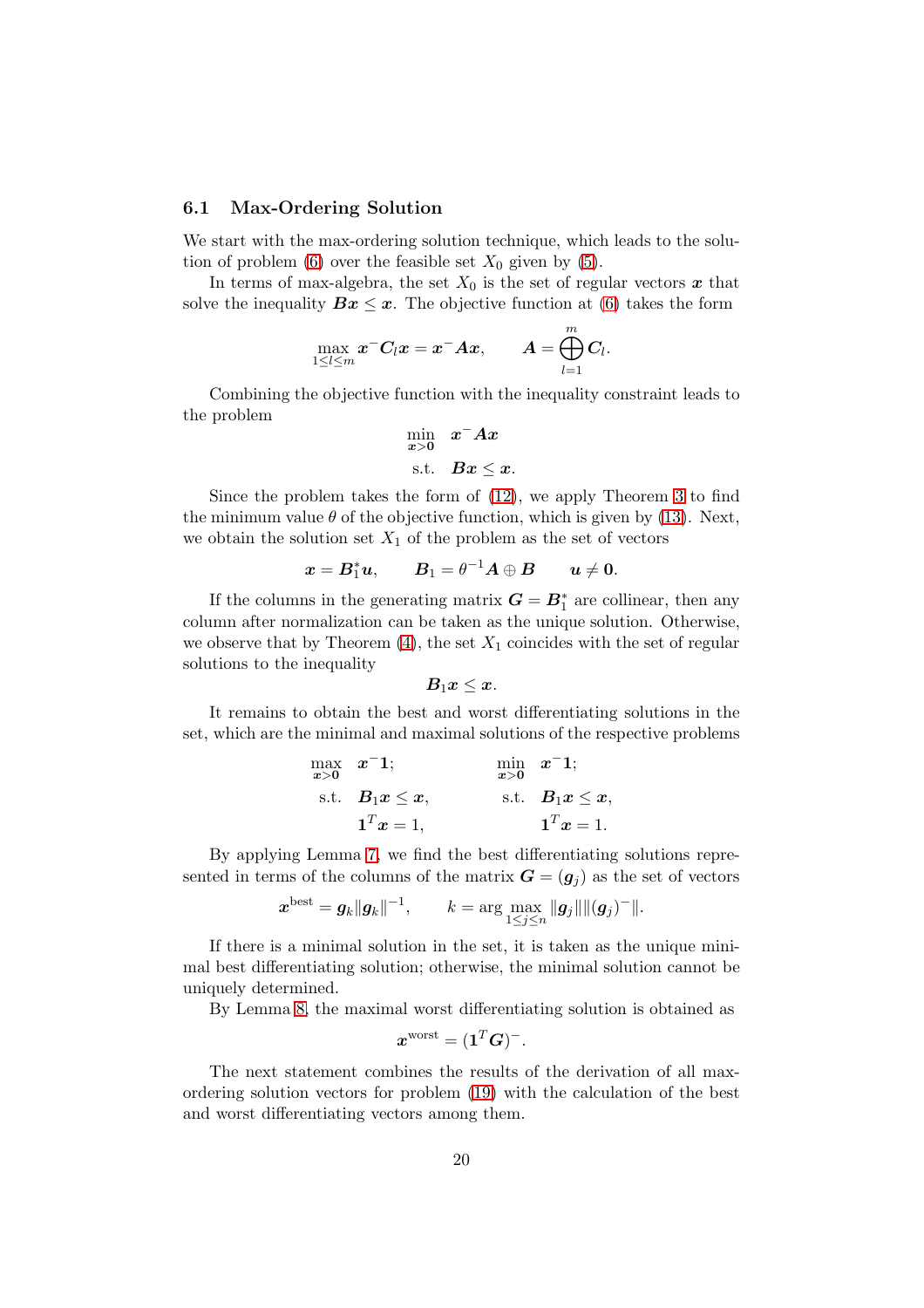<span id="page-20-0"></span>**Theorem 9.** Let  $C_l$  for all  $l = 1, \ldots, m$  be matrices with nonzero spectral radii and **B** be a matrix such that  $\text{Tr}(\mathbf{B}) \leq 1$ . Define

$$
\theta = \bigoplus_{k=1}^n \bigoplus_{0 \leq i_1 + \dots + i_k \leq n-k} \operatorname{tr}^{1/k}(\boldsymbol{A}\boldsymbol{B}^{i_1} \cdots \boldsymbol{A}\boldsymbol{B}^{i_k}), \qquad \boldsymbol{A} = \bigoplus_{l=1}^m \boldsymbol{C}_l,
$$

$$
\boldsymbol{B}_1 = \theta^{-1} \boldsymbol{A} \oplus \boldsymbol{B}.
$$

Then, with the notation  $G = B_1^*$ , the following statements hold:

(i) All lexicographic max-ordering solutions of problem [\(19\)](#page-18-1) are given by the matrix  $\mathbf{G} = (\mathbf{g}_i)$  in the parametric form

$$
x=Gu, \qquad u>0.
$$

(ii) The minimal normalized best differentiating solution is given by

$$
\bm{x}^{\text{best}} = \bm{g}_k ||\bm{g}_k||^{-1}, \qquad k = \arg \max_{1 \leq j \leq n} ||\bm{g}_j|| ||\bm{g}_j^-||.
$$

(iii) The maximal normalized worst differentiating solution is

$$
\boldsymbol{x}^{\text{worst}} = (\boldsymbol{1}^T\boldsymbol{G})^-.
$$

We observe that if the generating matrix produces a unique solution, then the minimal best and maximal worst differentiating solutions obviously coincide. This allows one not to check whether all columns in the generating matrix are collinear or not. Instead one can directly calculate the best and worst solutions, which provide a common result if the solution is unique.

Finally, note that the above result is valid for the unconstrained problem which is obtained by setting  $\mathbf{B} = \mathbf{0}$ . In this case, the minimum value  $\theta$  of the objective function is reduced to the spectral radius of the matrix  $\boldsymbol{A}$ .

### 6.2 Lexicographic Ordering Solution

Consider the implementation of the lexicographic ordering technique, which involves a series of problems  $(7)$ . We solve problem  $(19)$  in no more than m steps each consisting in the minimization of a scalar objective function over a feasible set given by the solutions of the previous step.

At step  $s = 1$ , we use the symbol  $B_0 = B$  and formulate the problem

$$
\min_{\bm{x} > \bm{0}} \quad \bm{x}^{\top} \bm{C}_1 \bm{x};
$$
  
s.t.  $\bm{B}_0 \bm{x} \leq \bm{x}.$ 

To solve the problem, we apply Theorem [3](#page-13-4) to calculate the minimum

$$
\theta_1 = \bigoplus_{k=1}^n \bigoplus_{0 \le i_1 + \dots + i_k \le n-k} \text{tr}^{1/k} (C_1 B_0^{i_1} \cdots C_1 B_0^{i_k}).
$$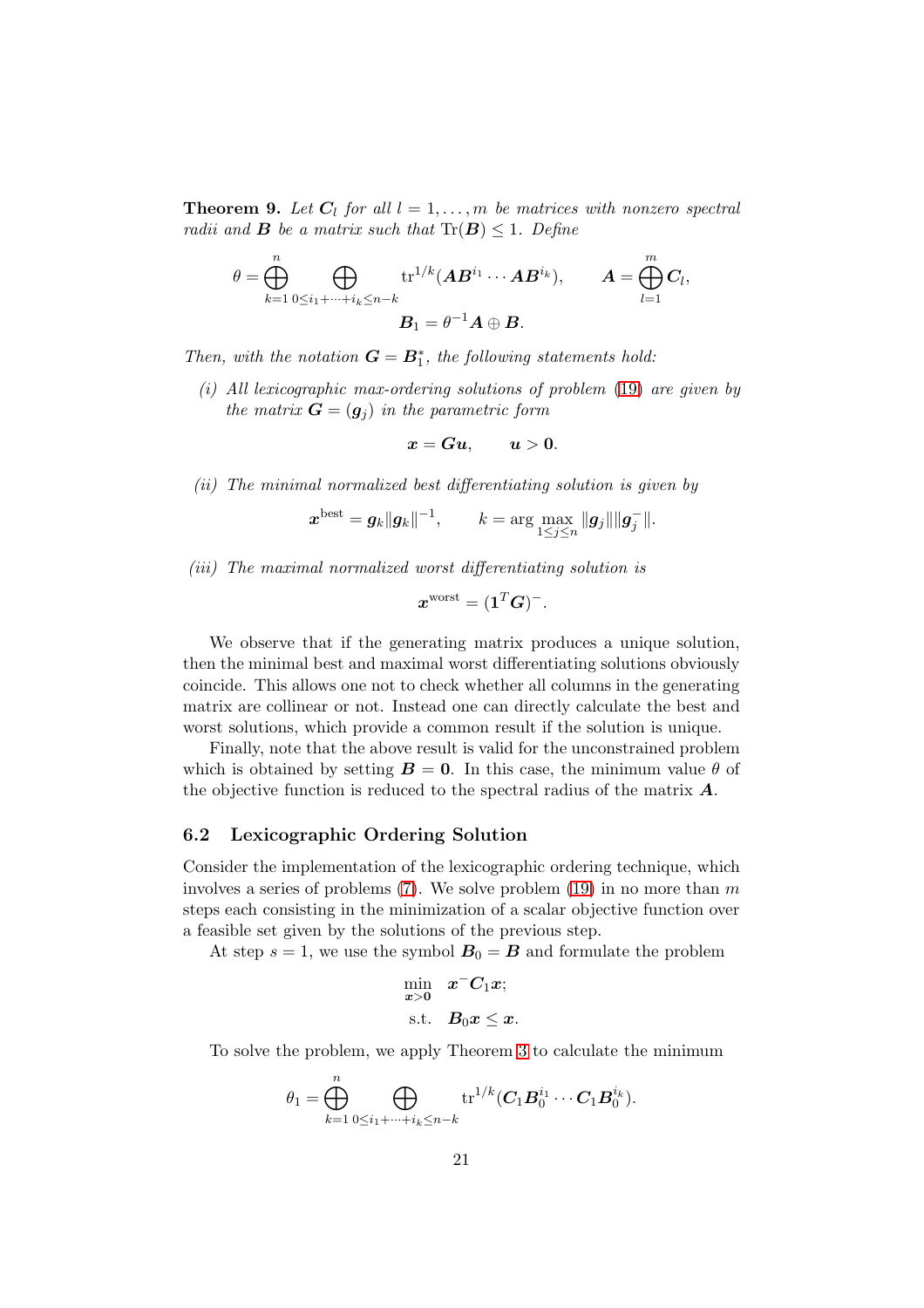Then, we find the solution set, which is given in parametric form by

$$
\boldsymbol{x} = \boldsymbol{B}_1^*\boldsymbol{u}, \qquad \boldsymbol{B}_1 = \theta_1^{-1}\boldsymbol{C}_1 \oplus \boldsymbol{B}_0, \qquad \boldsymbol{u} \neq \boldsymbol{0},
$$

or according to Theorem [4,](#page-14-1) as the set of solutions of the inequality

$$
B_1x\leq x.
$$

We take the last inequality as a constraint that determines the set  $X_1$ and formulate the problem of step  $s = 2$  as follows:

$$
\min_{\bm{x} > \bm{0}} \quad \bm{x}^{\top} \bm{C}_2 \bm{x};
$$
  
s.t.  $\bm{B}_1 \bm{x} \leq \bm{x}$ .

The minimum in the problem is given by

$$
\theta_2 = \bigoplus_{k=1}^n \bigoplus_{0 \leq i_1 + \dots + i_k \leq n-k} \text{tr}^{1/k} (C_2 B_1^{i_1} \cdots C_2 B_1^{i_k}),
$$

and the set of solutions  $X_2$  is defined as

$$
\boldsymbol{x} = \boldsymbol{B}_2^* \boldsymbol{u}, \qquad \boldsymbol{B}_2 = \theta_2^{-1} \boldsymbol{C}_2 \oplus \boldsymbol{B}_1, \qquad \boldsymbol{u} \neq \boldsymbol{0}.
$$

We repeat the procedure for each step  $s = 3, \ldots, m$ . Upon completion of step  $s = m$ , we arrive at the lexicographic solution given by

$$
\boldsymbol{x} = \boldsymbol{B}^*_m \boldsymbol{u}, \qquad \boldsymbol{u} \neq \boldsymbol{0}.
$$

If the solution obtained is not unique (up to a positive factor), we calculate the best and worst differentiating solution vectors.

We summarize the above computational scheme in the following form.

<span id="page-21-0"></span>**Theorem 10.** Let  $C_l$  for all  $l = 1, ..., m$  be matrices with nonzero spectral radii and **B** be a matrix such that  $\text{Tr}(\mathbf{B}) \leq 1$ . Denote  $\mathbf{B}_0 = \mathbf{B}$  and define the recurrence relations

$$
\theta_s = \bigoplus_{k=1}^n \bigoplus_{0 \le i_1 + \dots + i_k \le n-k} \operatorname{tr}^{1/k} (C_s B_{s-1}^{i_1} \cdots C_s B_{s-1}^{i_k}),
$$
  

$$
B_s = \theta_s^{-1} C_s \oplus B_{s-1}, \qquad s = 1, \dots, m.
$$

Then, with the notation  $G = B_m^*$ , the following statements hold:

(i) All lexicographic ordering solutions of problem [\(19\)](#page-18-1) are given by the matrix  $\mathbf{G} = (\mathbf{g}_j)$  in the parametric form

$$
x=Gu, \qquad u\neq 0.
$$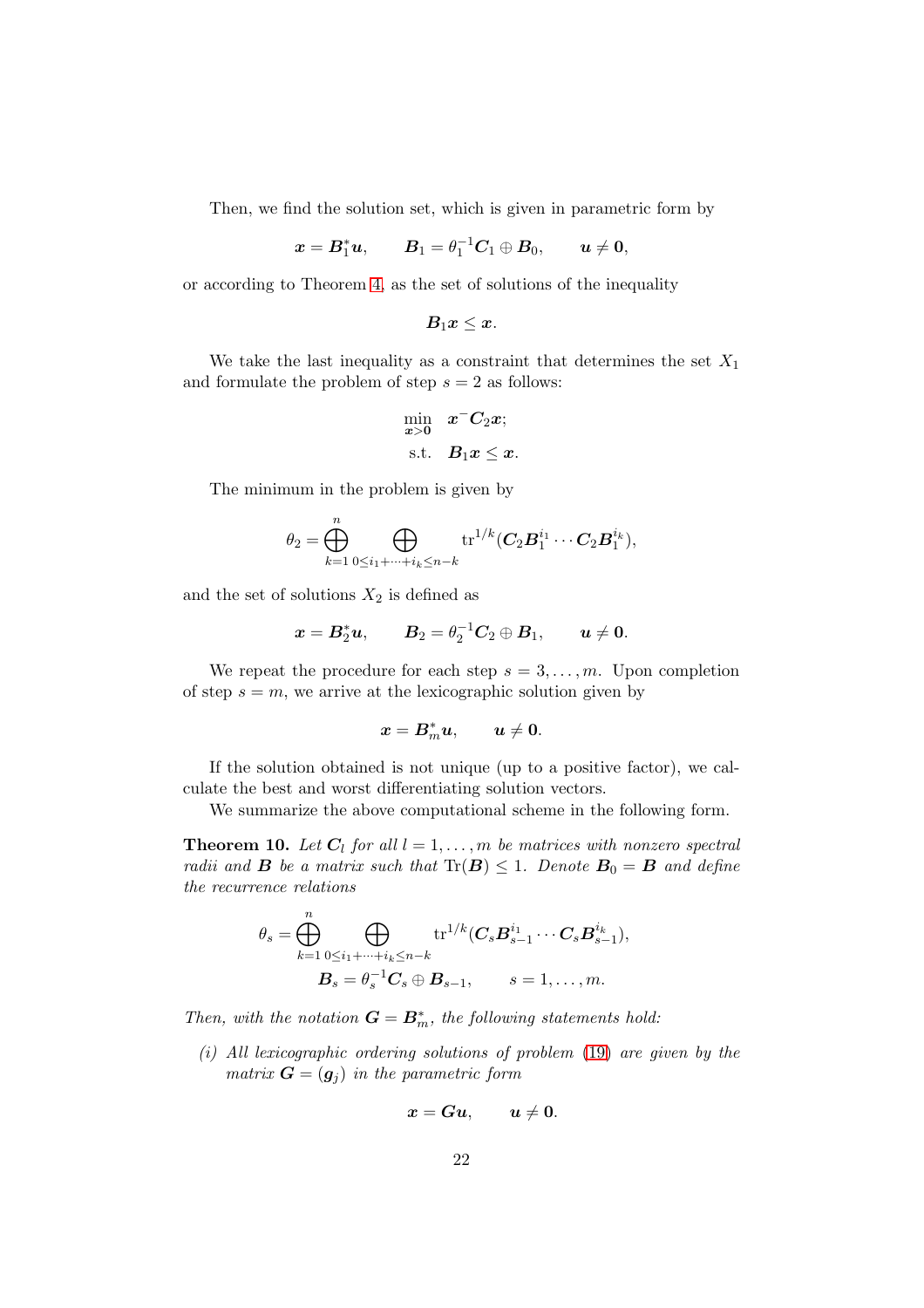(ii) The minimal normalized best differentiating solution is given by

$$
\boldsymbol{x}^{\text{best}} = \boldsymbol{g}_k \|\boldsymbol{g}_k\|^{-1}, \qquad k = \arg\max_{1 \leq j \leq n} \|\boldsymbol{g}_j\| \|\boldsymbol{g}_j^-\|.
$$

(iii) The maximal normalized worst differentiating solution is

$$
\boldsymbol{x}^{\text{worst}} = (\boldsymbol{1}^T\boldsymbol{G})^-.
$$

Suppose that for some step  $s < m$ , all columns in the matrix  $B_s^*$  are collinear, and thus the matrix generates a unique solution vector. In this case, further steps cannot change the obtained solution and thus can be avoided to stop the procedure.

Note that if a matrix  $B_s^*$  generates a unique solution, then both the minimal best and maximal worst normalized vectors obtained from  $B_s^*$  are the same. As a result, we can calculate these vectors to check whether the solution at step  $s$  is unique. The procedure is stopped if these vectors are different or continued otherwise.

### 6.3 Lexicographic Max-Ordering Solution

We now describe a solution technique based on the lexicographic maxordering optimality principle. Similar to the lexicographic ordering solution, we handle problem [\(19\)](#page-18-1) by solving a series of problems, where each problem has a scalar objective function and inequality constraint provided by the solution of the previous problem. According to the computational scheme given by formulas  $(5)$ ,  $(8)$  and  $(9)$ , the solution involves no more than m steps, which are described in the framework of max-algebra as follows.

We set  $B_0 = B$  and define  $X_0 = \{x > 0 | B_0 x \le x\}, I_0 = \{1, ..., m\}.$ The step  $s = 1$  starts with calculating the matrix

$$
\boldsymbol{A}_1 = \bigoplus_{l \in I_0} \boldsymbol{C}_l = \boldsymbol{C}_1 \oplus \cdots \oplus \boldsymbol{C}_m.
$$

The purpose of this step is to solve the problem

$$
\min_{x>0} \quad x^{-}A_{1}x;
$$
  
s.t.  $B_{0}x \leq x$ .

We apply Theorem [3](#page-13-4) to find the minimum of the objective function

$$
\theta_1 = \bigoplus_{k=1}^n \bigoplus_{0 \leq i_1 + \dots + i_k \leq n-k} \text{tr}^{1/k} (A_1 B_0^{i_1} \cdots A_1 B_0^{i_k}),
$$

and then obtain all solutions in the parametric form

$$
\boldsymbol{x} = \boldsymbol{B}_1^*\boldsymbol{u}, \qquad \boldsymbol{B}_1 = \theta_1^{-1}\boldsymbol{A}_1 \oplus \boldsymbol{B}_0, \qquad \boldsymbol{u} \neq \boldsymbol{0}.
$$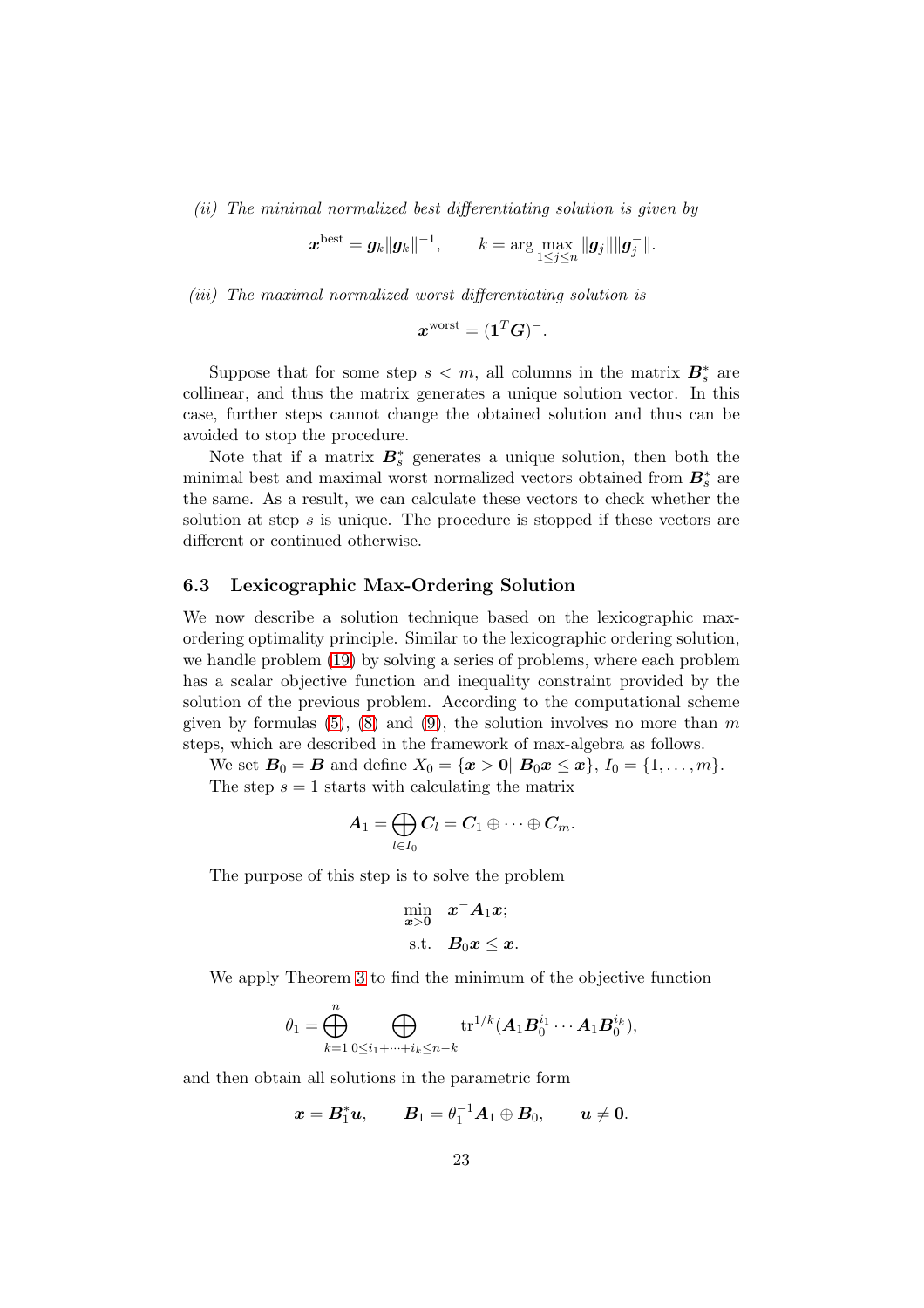By Theorem [4](#page-14-1) these solutions can be defined by the inequality  $B_1x \leq x$ to provide the new feasible set

$$
X_1 = \{ \bm{x} > \bm{0}: \; \bm{B}_1\bm{x} \leq \bm{x} \}.
$$

To prepare the next step, we find the minimums

$$
\theta_{1l}=\min_{\boldsymbol{x}\in X_1}\boldsymbol{x}^-\boldsymbol{C}_l\boldsymbol{x}=\bigoplus_{k=1}^n\bigoplus_{0\leq i_1+\cdots+i_k\leq n-k}\text{tr}^{1/n}(\boldsymbol{C}_l\boldsymbol{B}_1^{i_1}\cdots\boldsymbol{C}_l\boldsymbol{B}_1^{i_k}),\qquad l\in I_0.
$$

At the step  $s = 2$ , we form the matrix

$$
\boldsymbol{A}_2 = \bigoplus_{l \in I_1} \boldsymbol{C}_l, \qquad \boldsymbol{I}_1 = \{l \in I_0 \; : \; \theta_1 > \theta_{1l}\},
$$

and then solve the problem

$$
\min_{\bm{x} > \bm{0}} \quad \bm{x}^- \bm{A}_2 \bm{x};
$$
  
s.t.  $\bm{B}_1 \bm{x} \leq \bm{x}$ .

The minimum in the problem is given by

$$
\theta_2=\bigoplus_{k=1}^n\bigoplus_{0\leq i_1+\cdots+i_k\leq n-k}\operatorname{tr}^{1/k}(\boldsymbol{A}_2\boldsymbol{B}_1^{i_1}\cdots\boldsymbol{A}_2\boldsymbol{B}_1^{i_k}),
$$

and the set of solutions by

$$
X_2 = \{x > 0: B_2x \le x\},
$$
  $B_2 = \theta_2^{-1}A_2 \oplus B_1.$ 

To complete this step, we calculate the values

$$
\theta_{2l} = \bigoplus_{k=1}^n \bigoplus_{0 \leq i_1 + \dots + i_k \leq n-k} \operatorname{tr}^{1/n}(\mathbf{C}_l \mathbf{B}_2^{i_1} \cdots \mathbf{C}_l \mathbf{B}_2^{i_k}), \qquad l \in I_1,
$$

and then define

$$
A_3 = \bigoplus_{l \in I_2} C_l, \qquad I_2 = \{l \in I_1 \; : \; \theta_2 > \theta_{2l}\}.
$$

We repeat the procedure for all remaining steps  $s \leq m$ . The procedure stops at step s if  $I_s = \emptyset$  or the set  $X_s$  consists of a single solution (all columns in the matrix  $B_s$  are collinear).

The above solution scheme can be summarized as follows.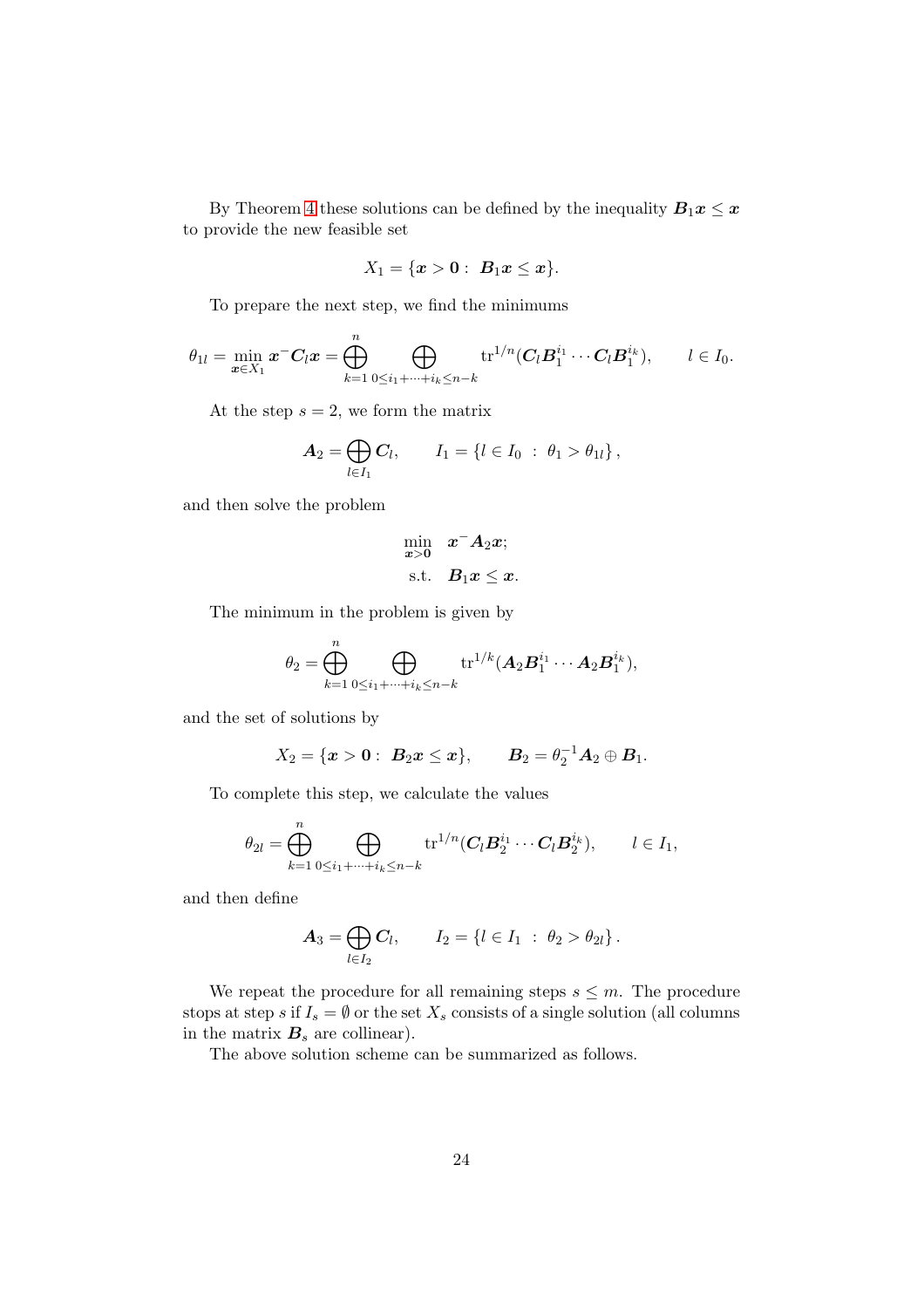**Theorem 11.** Let  $C_l$  for all  $l = 1, \ldots, m$  be matrices with nonzero spectral radii and **B** be a matrix such that  $\text{Tr}(\mathbf{B}) \leq 1$ . Denote  $\mathbf{B}_0 = \mathbf{B}$  and  $I_0 =$  ${1, \ldots, m}$ , and define the recurrence relations

$$
\theta_s = \bigoplus_{k=1}^n \bigoplus_{0 \le i_1 + \dots + i_k \le n-k} \text{tr}^{1/k}(A_s B_{s-1}^{i_1} \cdots A_s B_{s-1}^{i_k}), \qquad A_s = \bigoplus_{l \in I_{s-1}} C_l,
$$
  

$$
B_s = \theta_s^{-1} A_s \oplus B_{s-1}, \qquad I_s = \{l \in I_{s-1} \; : \; \theta_s > \theta_{sl}\},
$$
  

$$
\theta_{sl} = \bigoplus_{k=1}^n \bigoplus_{0 \le i_1 + \dots + i_k \le n-k} \text{tr}^{1/n}(C_l B_s^{i_1} \cdots C_l B_s^{i_k}), \quad l \in I_{s-1}, \qquad s = 1, \dots, m.
$$

Then, with the notation  $G = B_m^*$ , the following statements hold:

(i) All lexicographic max-ordering solutions of problem [\(19\)](#page-18-1) are given by the matrix  $\mathbf{G} = (\mathbf{g}_i)$  in the parametric form

 $x = Gu, \quad u > 0.$ 

(ii) The minimal normalized best differentiating solution is given by

$$
\bm{x}^{\text{best}} = \bm{g}_k ||\bm{g}_k||^{-1}, \qquad k = \arg\max_{1 \leq j \leq n} ||\bm{g}_j|| ||\bm{g}_j^-||.
$$

(iii) The maximal normalized worst differentiating solution is

$$
\boldsymbol{x}^{\text{worst}} = (\boldsymbol{1}^T\boldsymbol{G})^-.
$$

# <span id="page-24-0"></span>7 Illustrative Example

In this section, we present numerical examples intended to illustrate the solution techniques developed. We consider a constrained multicriteria problem of pairwise comparisons, which is formulated as a multiobjective optimization problem of constrained log-Chebyshev matrix approximation, and then solved in the framework of tropical optimization.

Suppose that there are  $n = 4$  alternatives that are compared in pairs according to  $m = 4$  criteria. The results of comparisons are given by the following pairwise comparison matrices:

$$
C_1 = \begin{pmatrix} 1 & 2 & 3 & 4 \\ 1/2 & 1 & 3 & 2 \\ 1/3 & 1/3 & 1 & 1/3 \\ 1/4 & 1/2 & 3 & 1 \end{pmatrix}, \quad C_2 = \begin{pmatrix} 1 & 2 & 3 & 4 \\ 1/2 & 1 & 2 & 3 \\ 1/3 & 1/2 & 1 & 2 \\ 1/4 & 1/3 & 1/2 & 1 \end{pmatrix},
$$

$$
C_3 = \begin{pmatrix} 1 & 3 & 2 & 3 \\ 1/3 & 1 & 2 & 4 \\ 1/2 & 1/2 & 1 & 1 \\ 1/3 & 1/4 & 1 & 1 \end{pmatrix}, \quad C_4 = \begin{pmatrix} 1 & 2 & 2 & 1 \\ 1/2 & 1 & 1/2 & 3 \\ 1/2 & 2 & 1 & 2 \\ 1 & 1/3 & 1/2 & 1 \end{pmatrix}.
$$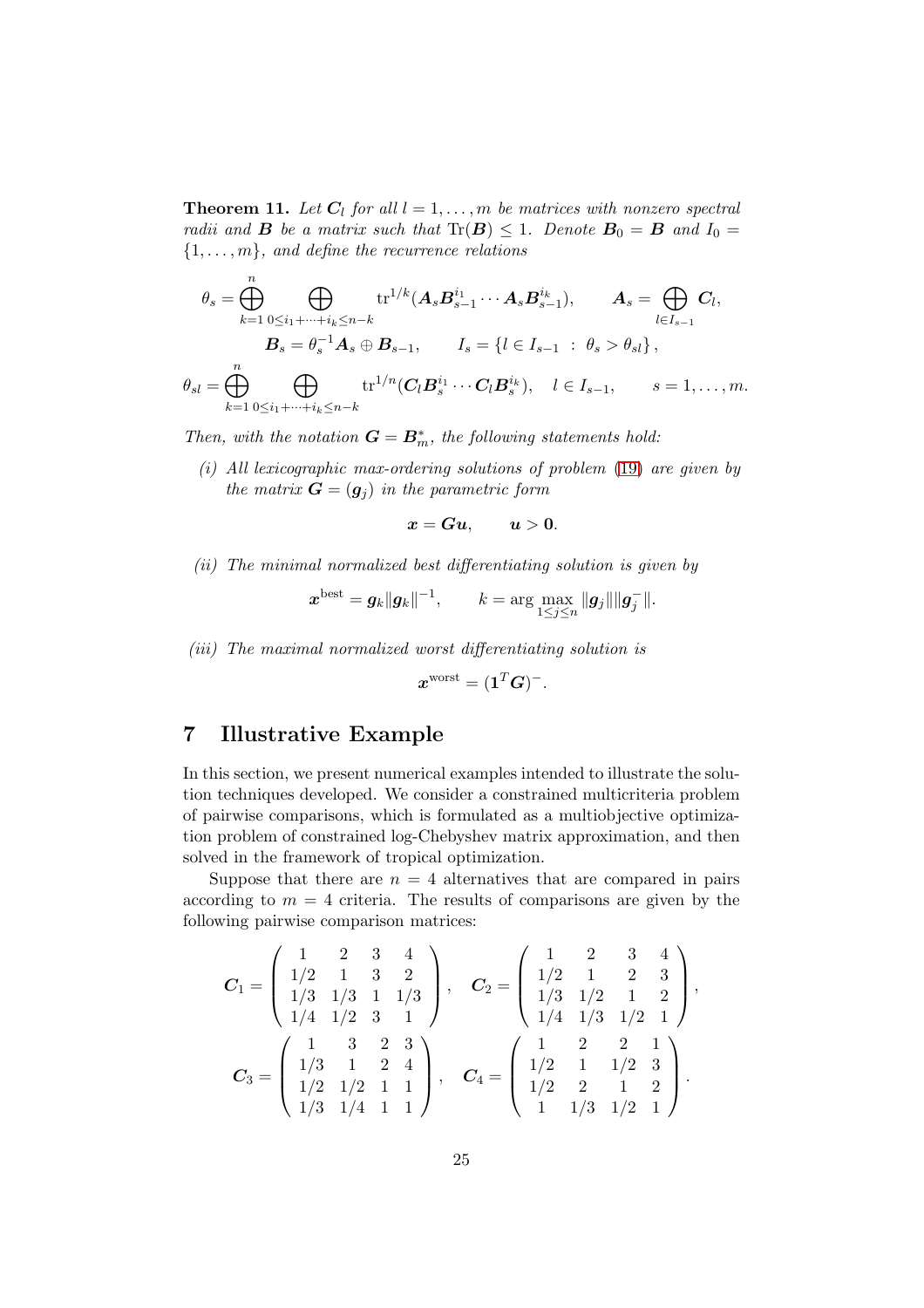The problem is to evaluate the vector  $\mathbf{x} = (x_1, x_2, x_3, x_4)^T$  of individual ratings of alternatives subject to the constraint  $x_3 \geq x_4$ , which specifies that the rating of alternative 3 cannot be less than the rating of alternative 4.

In terms of max-algebra, the problem takes the form of [\(19\)](#page-18-1) where the constraint matrix is given by

$$
\boldsymbol{B} = \left( \begin{array}{cccc} 0 & 0 & 0 & 0 \\ 0 & 0 & 0 & 0 \\ 0 & 0 & 0 & 1 \\ 0 & 0 & 0 & 0 \end{array} \right).
$$

Note that a straightforward analysis of the pairwise comparison matrices shows that according to the matrices, alternatives 1 and 2 should respectively receive the first and second highest ratings. Alternatives 3 and 4 have lower ratings and must satisfy the constraint specified in the problem.

Below we describe solutions obtained for the problem according to the max-ordering, lexicographic ordering and lexicographic max-ordering principles of optimality.

### 7.1 Max-Ordering Solution

To obtain the max-ordering solution, we apply Theorem [9.](#page-20-0) Under the same notation as in this theorem, we calculate

$$
\mathbf{A} = \left( \begin{array}{rrrr} 1 & 3 & 3 & 4 \\ 1/2 & 1 & 3 & 4 \\ 1/2 & 2 & 1 & 2 \\ 1 & 1/2 & 3 & 1 \end{array} \right), \quad \theta = 3.
$$

Furthermore, we form the matrices

$$
\boldsymbol{B}_1 = \left( \begin{array}{cccc} 1/3 & 1 & 1 & 4/3 \\ 1/6 & 1/3 & 1 & 4/3 \\ 1/6 & 2/3 & 1/3 & 1 \\ 1/3 & 1/6 & 1 & 1/3 \end{array} \right), \quad \boldsymbol{G} = \boldsymbol{B}_1^* = \left( \begin{array}{cccc} 1 & 1 & 4/3 & 4/3 \\ 4/9 & 1 & 4/3 & 4/3 \\ 1/3 & 2/3 & 1 & 1 \\ 1/3 & 2/3 & 1 & 1 \end{array} \right).
$$

Evaluation of the minimal normalized best differentiating and maximal normalized worst differentiating solutions from the matrix  $G$  gives

$$
\boldsymbol{x}^{\text{best}} = \left(\begin{array}{c} 1 \\ 4/9 \\ 1/3 \\ 1/3 \end{array}\right) \approx \left(\begin{array}{c} 1.0000 \\ 0.4444 \\ 0.3333 \\ 0.3333 \end{array}\right), \quad \boldsymbol{x}^{\text{worst}} = \left(\begin{array}{c} 1 \\ 1 \\ 3/4 \\ 3/4 \end{array}\right) = \left(\begin{array}{c} 1.0000 \\ 1.0000 \\ 0.7500 \\ 0.7500 \end{array}\right).
$$

We can combine both solutions in a vector where some entries are given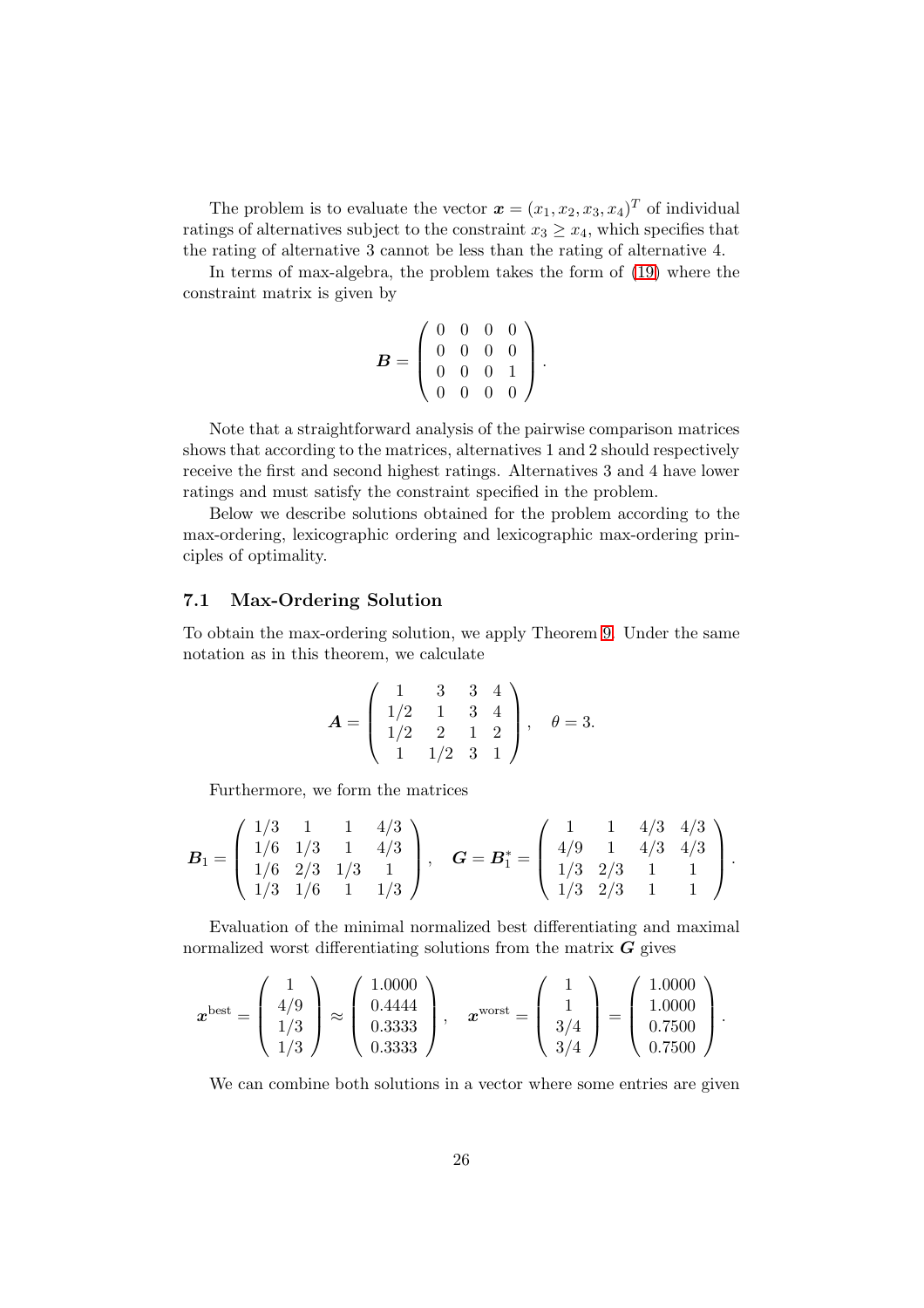in interval form as follows:

$$
\boldsymbol{x} \approx \left(\begin{array}{c} 1.0000 \\ 0.4444 \ldots 1.0000 \\ 0.3333 \ldots 0.7500 \\ 0.3333 \ldots 0.7500 \end{array}\right).
$$

### 7.2 Lexicographic Ordering Solution

According to Theorem [10,](#page-21-0) the lexicographic ordering solution consists of several steps and proceeds as follows. First, we calculate

$$
\theta_1=3,
$$

and then obtain the matrices

$$
\boldsymbol{B}_1 = \left( \begin{array}{cccc} 1/3 & 2/3 & 1 & 4/3 \\ 1/6 & 1/3 & 1 & 2/3 \\ 1/9 & 1/9 & 1/3 & 1 \\ 1/12 & 1/6 & 1 & 1/3 \end{array} \right), \quad \boldsymbol{B}_1^* = \left( \begin{array}{cccc} 1 & 2/3 & 4/3 & 4/3 \\ 1/6 & 1 & 1 & 1 \\ 1/9 & 1/6 & 1 & 1 \\ 1/9 & 1/6 & 1 & 1 \end{array} \right).
$$

To check whether the matrix  $B_1^*$  generates a nonunique solution, we find the corresponding best and worst differentiating solution vectors

$$
\boldsymbol{x}_1^{\text{best}} = \left(\begin{array}{c} 1 \\ 1/6 \\ 1/9 \\ 1/9 \end{array}\right), \quad \boldsymbol{x}_1^{\text{worst}} = \left(\begin{array}{c} 1 \\ 1 \\ 3/4 \\ 3/4 \end{array}\right).
$$

Since these vectors are different, we continue to the next step to evaluate

$$
\theta_2=2.
$$

Further calculations lead to the matrices

$$
\boldsymbol{B}_2 = \left(\begin{array}{rrr} 1/2 & 1 & 3/2 & 2 \\ 1/4 & 1/2 & 1 & 3/2 \\ 1/6 & 1/4 & 1/2 & 1 \\ 1/8 & 1/6 & 1 & 1/2 \end{array}\right), \quad \boldsymbol{B}_2^* = \left(\begin{array}{rrr} 1 & 1 & 2 & 2 \\ 1/4 & 1 & 3/2 & 3/2 \\ 1/6 & 1/4 & 1 & 1 \\ 1/6 & 1/4 & 1 & 1 \end{array}\right).
$$

The best and worst differentiating solution vectors given by  $B_2^*$  are

$$
\mathbf{x}_{2}^{\text{best}} = \begin{pmatrix} 1 \\ 1/4 \\ 1/6 \\ 1/6 \end{pmatrix}, \quad \mathbf{x}_{2}^{\text{worst}} = \begin{pmatrix} 1 \\ 1 \\ 1/2 \\ 1/2 \end{pmatrix},
$$

which shows that these vectors do not coincide.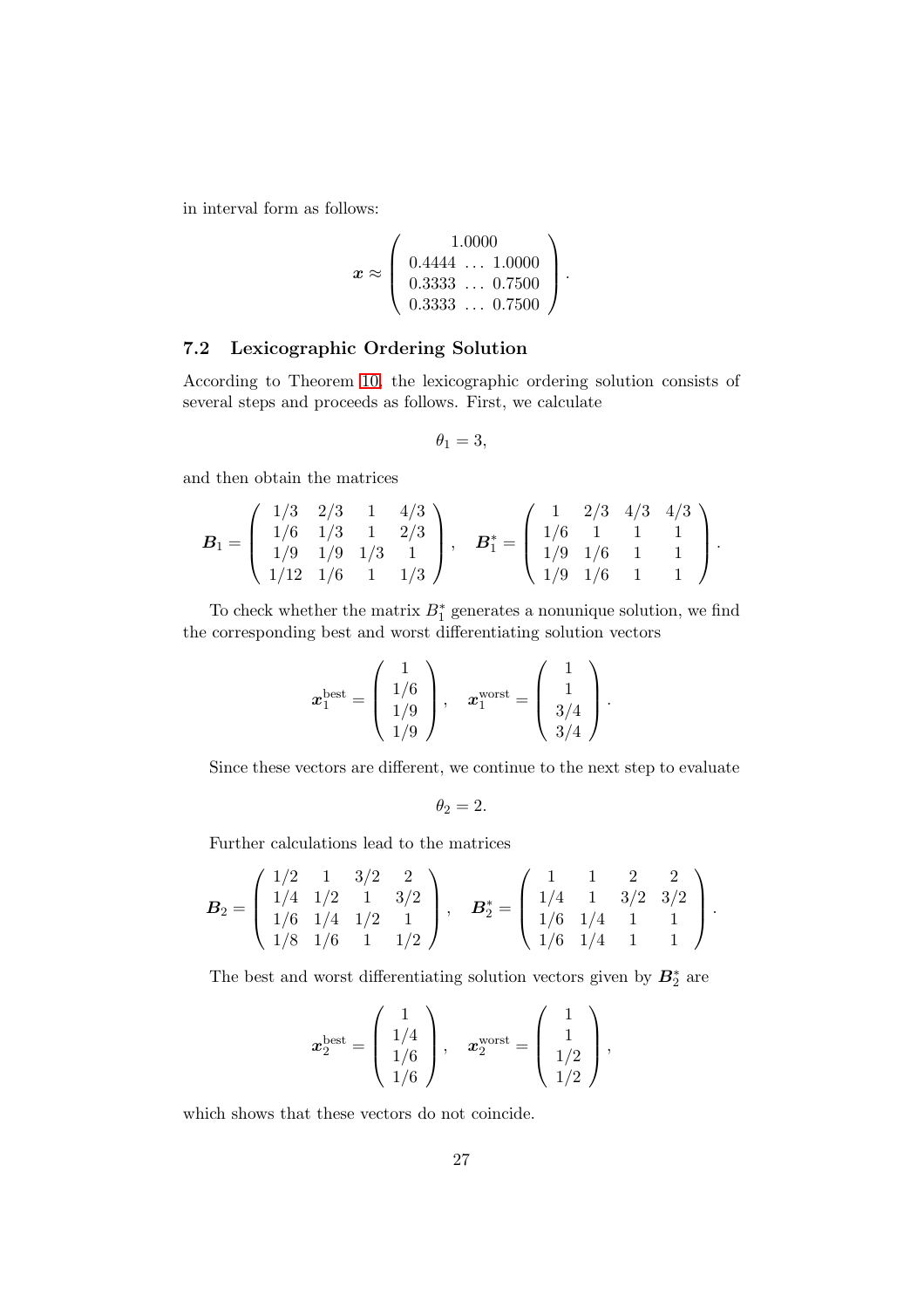Because the solution is not unique, we perform the next step and calculate

$$
\theta_3 = 6^{1/3} \approx 1.8171.
$$

Furthermore, we use the above result to obtain the matrices

$$
\boldsymbol{B}_3 = \left( \begin{array}{cccc} 1/\theta_3 & 3/\theta_3 & 3/2 & 2 \\ 1/4 & 1/\theta_3 & 2/\theta_3 & 4/\theta_3 \\ 1/2\theta_3 & 1/2\theta_3 & 1/\theta_3 & 1 \\ 1/3\theta_3 & 1/6 & 1 & 1/\theta_3 \end{array} \right), \quad \boldsymbol{B}_3^* = \left( \begin{array}{cccc} 1 & 3/\theta_3 & 2\theta_3 & 2\theta_3 \\ \theta_3/3 & 1 & 4/\theta_3 & 4/\theta_3 \\ 1/2\theta_3 & \theta_3/4 & 1 & 1 \\ 1/2\theta_3 & \theta_3/4 & 1 & 1 \end{array} \right).
$$

After evaluation of the best and worst solutions from  $\mathbf{B}_{3}^{*}$ , we have

$$
\boldsymbol{x}^{\text{best}}_3 = \left(\begin{array}{c} 1 \\ \theta_3/3 \\ 1/2\theta_3 \\ 1/2\theta_3 \end{array}\right), \quad \boldsymbol{x}^{\text{worst}}_3 = \left(\begin{array}{c} 1 \\ \theta_3/3 \\ 1/2\theta_3 \\ 1/2\theta_3 \end{array}\right).
$$

Since both solutions coincide, we complete the procedure. As the unique final solution, we take the vector

$$
\boldsymbol{x} = \left(\begin{array}{c} 1 \\ \theta_3/3 \\ 1/2\theta_3 \\ 1/2\theta_3 \end{array}\right) \approx \left(\begin{array}{c} 1.0000 \\ 0.6057 \\ 0.2752 \\ 0.2752 \end{array}\right).
$$

### 7.3 Lexicographic Max-Ordering Solution

At the first step of this solution, we set  $I_0 = \{1, 2, 3, 4\}$  and then obtain

$$
\mathbf{A}_1 = \left( \begin{array}{rrrr} 1 & 3 & 3 & 4 \\ 1/2 & 1 & 3 & 4 \\ 1/2 & 2 & 1 & 2 \\ 1 & 1/2 & 3 & 1 \end{array} \right), \quad \theta_1 = 3.
$$

Furthermore, we calculate the matrices

$$
\boldsymbol{B}_1 = \left( \begin{array}{cccc} 1/3 & 1 & 1 & 4/3 \\ 1/6 & 1/3 & 1 & 4/3 \\ 1/6 & 2/3 & 1/3 & 1 \\ 1/3 & 1/6 & 1 & 1/3 \end{array} \right), \quad \boldsymbol{B}_1^* = \left( \begin{array}{cccc} 1 & 1 & 4/3 & 4/3 \\ 4/9 & 1 & 4/3 & 4/3 \\ 1/3 & 2/3 & 1 & 1 \\ 1/3 & 2/3 & 1 & 1 \end{array} \right).
$$

Evaluation of the best and worst differentiating vectors yields

$$
\boldsymbol{x}_1^{\text{best}} = \begin{pmatrix} 1 \\ 4/9 \\ 1/3 \\ 1/3 \end{pmatrix}, \quad \boldsymbol{x}_1^{\text{worst}} = \begin{pmatrix} 1 \\ 1 \\ 3/4 \\ 3/4 \end{pmatrix}.
$$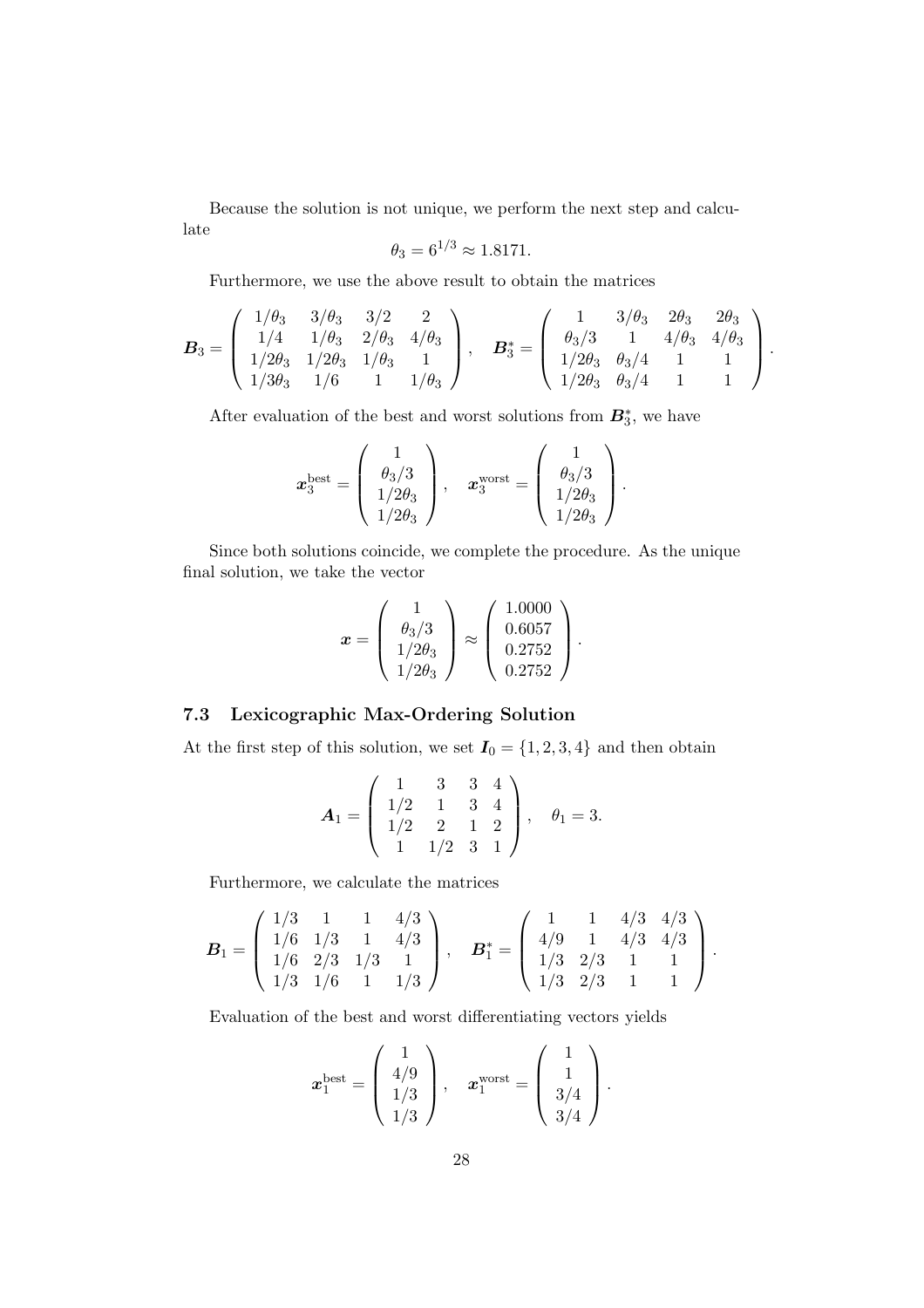We observe that these vectors do not coincide and further calculate

$$
\theta_{11} = 3
$$
,  $\theta_{12} = 2$ ,  $\theta_{13} = 8/3$ ,  $\theta_{14} = 8/3$ .

Since  $\theta_{12}, \theta_{13}, \theta_{14} < \theta_1$ , we have the index set  $I_1 = \{2, 3, 4\}.$ We turn to the next step and use the set  ${\cal I}_1$  to calculate

$$
\mathbf{A}_2 = \left( \begin{array}{rrr} 1 & 3 & 3 & 4 \\ 1/2 & 1 & 2 & 4 \\ 1/2 & 2 & 1 & 2 \\ 1 & 1/3 & 1 & 1 \end{array} \right), \quad \theta_2 = 8^{1/2} \approx 2.8284.
$$

To describe the solution set for this step, we form the matrices

$$
\boldsymbol{B}_2 = \left(\begin{array}{cccc} 1/\theta_2 & 3/\theta_2 & 3/\theta_2 & 4/\theta_2 \\ 1/2\theta_2 & 1/\theta_2 & 1 & 4/\theta_2 \\ 1/2\theta_2 & 2/\theta_2 & 1/\theta_2 & 1 \\ 1/\theta_2 & 1/6 & 1 & 1/\theta_2 \end{array}\right), \quad \boldsymbol{B}_2^* = \left(\begin{array}{cccc} 1 & 3/\theta_2 & 3/2 & 3/2 \\ 1/2 & 1 & 4/\theta_2 & 4/\theta_2 \\ 1/\theta_2 & 2/\theta_2 & 1 & 1 \\ 1/\theta_2 & 2/\theta_2 & 1 & 1 \end{array}\right)
$$

and then obtain the vectors

$$
\boldsymbol{x}^{\text{best}}_2 = \left( \begin{array}{c} 1 \\ 1/2 \\ 1/\theta_2 \\ 1/\theta_2 \end{array} \right), \quad \boldsymbol{x}^{\text{worst}}_2 = \left( \begin{array}{c} 1 \\ \theta_2/3 \\ 2/3 \\ 2/3 \end{array} \right).
$$

Next, we calculate the minimums

$$
\theta_{22} = 3 \cdot 8^{1/2}/4, \quad \theta_{23} = 8^{1/2}, \quad \theta_{24} = 8^{1/2},
$$

which leads to the index set  $I_2 = \{2\}.$ According to the set  $I_2$ , we define

$$
\mathbf{A}_3 = \left( \begin{array}{rrr} 1 & 2 & 3 & 4 \\ 1/2 & 1 & 2 & 3 \\ 1/3 & 1/2 & 1 & 2 \\ 1/4 & 1/3 & 1/2 & 1 \end{array} \right), \quad \theta_3 = 3 \cdot 8^{1/2}/4 \approx 2.1213.
$$

Furthermore, we calculate the matrices

$$
\boldsymbol{B}_3 = \left( \begin{array}{cccc} 1/\theta_3 & \theta_3/2 & 4/\theta_3 & 4/\theta_3 \\ \theta_3/9 & 1/\theta_3 & 1 & 3/\theta_3 \\ \theta_3/12 & \theta_3/3 & 1/\theta_3 & 1 \\ \theta_3/6 & 1/6 & 1 & 1/\theta_3 \end{array} \right), \quad \boldsymbol{B}_3^* = \left( \begin{array}{cccc} 1 & 4/3 & \theta_3/2 & 4/\theta_3 \\ 1/2 & 1 & 3/\theta_3 & 3/\theta_3 \\ \theta_3/6 & \theta_3/3 & 1 & 1 \\ \theta_3/6 & \theta_3/3 & 1 & 1 \end{array} \right).
$$

The best and worst differentiating vectors are given by

$$
\boldsymbol{x}_3^{\text{best}} = \left(\begin{array}{c} 1 \\ 1/2 \\ \theta_3/6 \\ \theta_3/6 \end{array}\right) \approx \left(\begin{array}{c} 1.0000 \\ 0.5000 \\ 0.3536 \\ 0.3536 \end{array}\right), \quad \boldsymbol{x}_3^{\text{worst}} = \left(\begin{array}{c} 1 \\ 3/4 \\ \theta_3/4 \\ \theta_3/4 \end{array}\right) \approx \left(\begin{array}{c} 1.0000 \\ 0.7500 \\ 0.5303 \\ 0.5303 \end{array}\right).
$$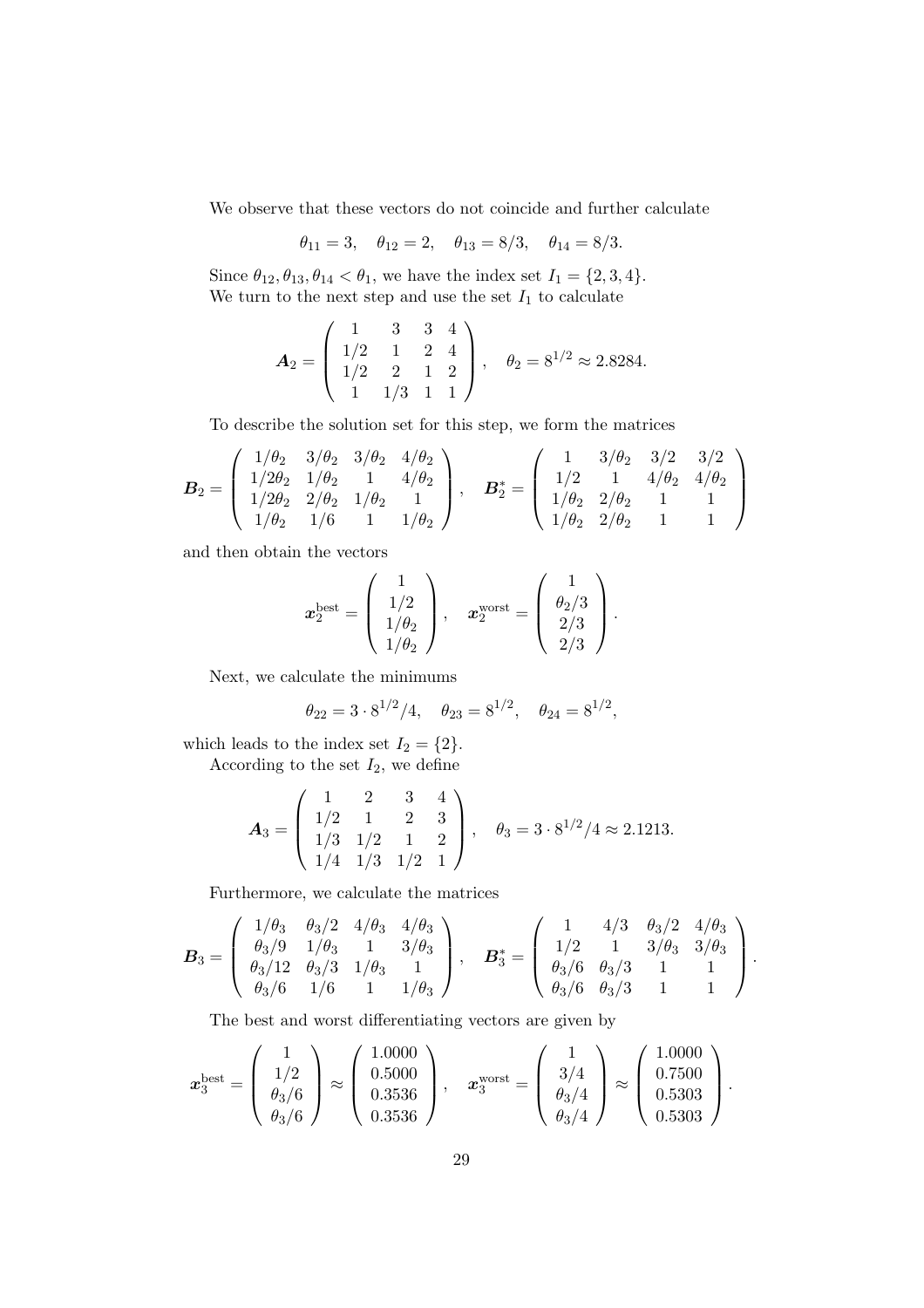These equal vectors determine a unique solution to the problem. We can couple both vectors into one vector with interval entries as

$$
x \approx \left(\begin{array}{c} 1.0000 \\ 0.5000 \ldots 0.7500 \\ 0.3536 \ldots 0.5303 \\ 0.3536 \ldots 0.5303 \end{array}\right).
$$

To conclude we observe that all solutions result in the same preference order of alternatives in the form  $(1) \succ (2) \succ (3) \equiv (4)$ , whereas the individual ratings of alternatives may differ. We note that this order is in agreement with the above conclusions based on straightforward analysis of pairwise comparison matrices, and satisfies the constraint imposed on the ratings.

### <span id="page-29-0"></span>8 Conclusion

We have considered a decision-making problem of evaluating ratings of alternatives, based on pairwise comparisons under multiple criteria, subject to constraints imposed on ratings. The problem was reduced to constrained log-Chebyshev approximation of pairwise comparison matrices by a common consistent matrix that directly determines the vector of ratings. We have represented the approximation problem as a constrained multiobjective optimization problem in terms of tropical max-algebra, where the addition is defined as maximum. We have applied methods and results of tropical optimization to solve the multiobjective problem according to max-ordering, lexicographic ordering and lexicographic max-ordering principles of optimality. Direct analytical solutions have been obtained in a compact vector form, which can be used for further analysis and immediate computation.

The implications of the obtained results are twofold. First, new direct solutions are provided for the topical multicriteria pairwise comparison problem, which supplement and complement existing approaches. The solutions take into account constraints and allow one to handle constrained pairwise comparison problems that seem to be not well studied in the literature. As the second outcome, new solution methods and practical applications are developed to extend the formal instruments and broaden the application scope of tropical optimization.

Possible lines of further investigation include extension of the results to solve multicriteria pairwise comparison problems under different types of constraints and according to different principles of optimality.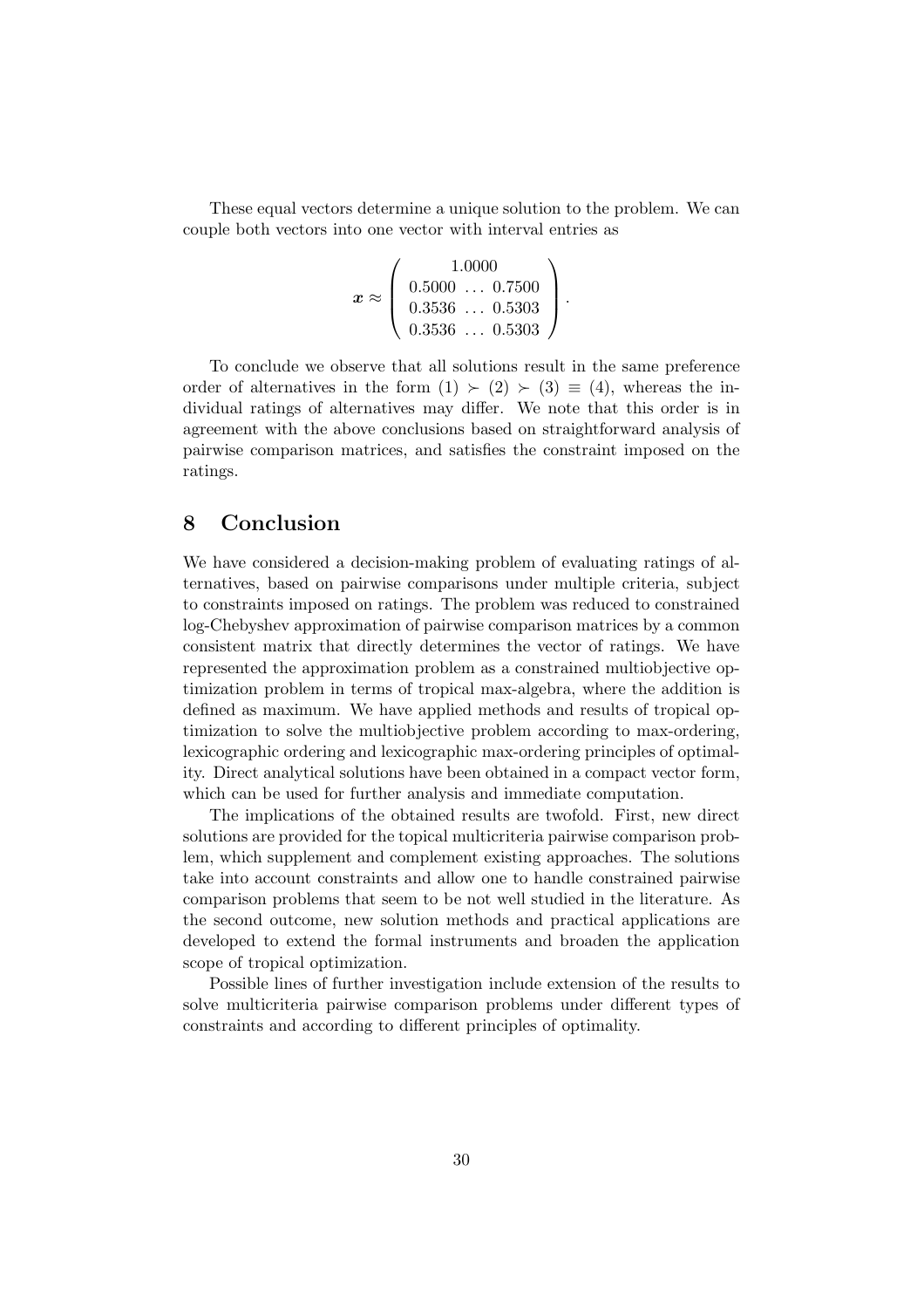### <span id="page-30-5"></span>References

- [1] J. Barzilai, W. Cook, and B. Golany. Consistent weights for judgements matrices of the relative importance of alternatives. Oper. Res. Lett.,  $6(3):131-134, 1987.$  [doi:10.1016/0167-6377\(87\)90026-5](https://doi.org/10.1016/0167-6377(87)90026-5).
- <span id="page-30-6"></span>[2] V. Belton and T. Gear. On a short-coming of saaty's method of analytic hierarchies. Omega, 11(3):228–230, 1983. [doi:10.1016/0305-0483\(83\)90047-6](https://doi.org/10.1016/0305-0483(83)90047-6).
- <span id="page-30-8"></span>[3] H. P. Benson. Multi-objective optimization: Pareto optimal solutions, properties. In C. A. Floudas and P. M. Pardalos, editors, Encyclopedia of Optimization, pages 2478–2481. Springer, 2 edition, 2009. [doi:10.1007/978-0-387-74759-0\\_426](https://doi.org/10.1007/978-0-387-74759-0_426).
- <span id="page-30-9"></span><span id="page-30-0"></span>[4] J. J. Buckley. Fuzzy hierarchical analysis. Fuzzy Sets and Systems, 17(3):233–247, 1985. [doi:10.1016/0165-0114\(85\)90090-9](https://doi.org/10.1016/0165-0114(85)90090-9).
- [5] E. U. Choo and W. C. Wedley. A common framework for deriving preference values from pairwise comparison matrices. Comput. Oper.  $Res., 31(6):893-908, 2004.$  [doi:10.1016/S0305-0548\(03\)00042-X](https://doi.org/10.1016/S0305-0548(03)00042-X).
- <span id="page-30-4"></span>[6] G. Crawford and C. Williams. A note on the analysis of subjective judgment matrices. J. Math. Psych., 29(4):387–405, 1985. [doi:10.1016/0022-2496\(85\)90002-1](https://doi.org/10.1016/0022-2496(85)90002-1).
- <span id="page-30-7"></span><span id="page-30-1"></span>[7] M. Ehrgott. Multicriteria Optimization. Springer, Berlin, 2 edition, 2005. [doi:10.1007/3-540-27659-9](https://doi.org/10.1007/3-540-27659-9).
- [8] L. Elsner and P. van den Driessche. Max-algebra and pairwise comparison matrices. Linear Algebra Appl., 385(1):47–62, 2004. [doi:10.1016/S0024-3795\(03\)00476-2](https://doi.org/10.1016/S0024-3795(03)00476-2).
- <span id="page-30-2"></span>[9] L. Elsner and P. van den Driessche. Max-algebra and pairwise comparison matrices, II. Linear Algebra Appl., 432(4):927–935, 2010. [doi:10.1016/j.laa.2009.10.005](https://doi.org/10.1016/j.laa.2009.10.005).
- <span id="page-30-3"></span>[10] M. Gavalec, J. Ramík, and K. Zimmermann. Decision Making and Optimization, volume 677 of Lecture Notes in Economics and Mathematical Systems. Springer, Cham, 2015. [doi:10.1007/978-3-319-08323-0](https://doi.org/10.1007/978-3-319-08323-0).
- <span id="page-30-10"></span>[11] J. S. Golan. Semirings and Affine Equations Over Them, volume 556 of Mathematics and Its Applications. Kluwer Acad. Publ., Dordrecht, 2003. [doi:10.1007/978-94-017-0383-3](https://doi.org/10.1007/978-94-017-0383-3).
- <span id="page-30-11"></span>[12] M. Gondran and M. Minoux. Graphs, Dioids and Semirings, volume 41 of Operations Research/ Computer Science Interfaces. Springer, New York, 2008. [doi:10.1007/978-0-387-75450-5](https://doi.org/10.1007/978-0-387-75450-5).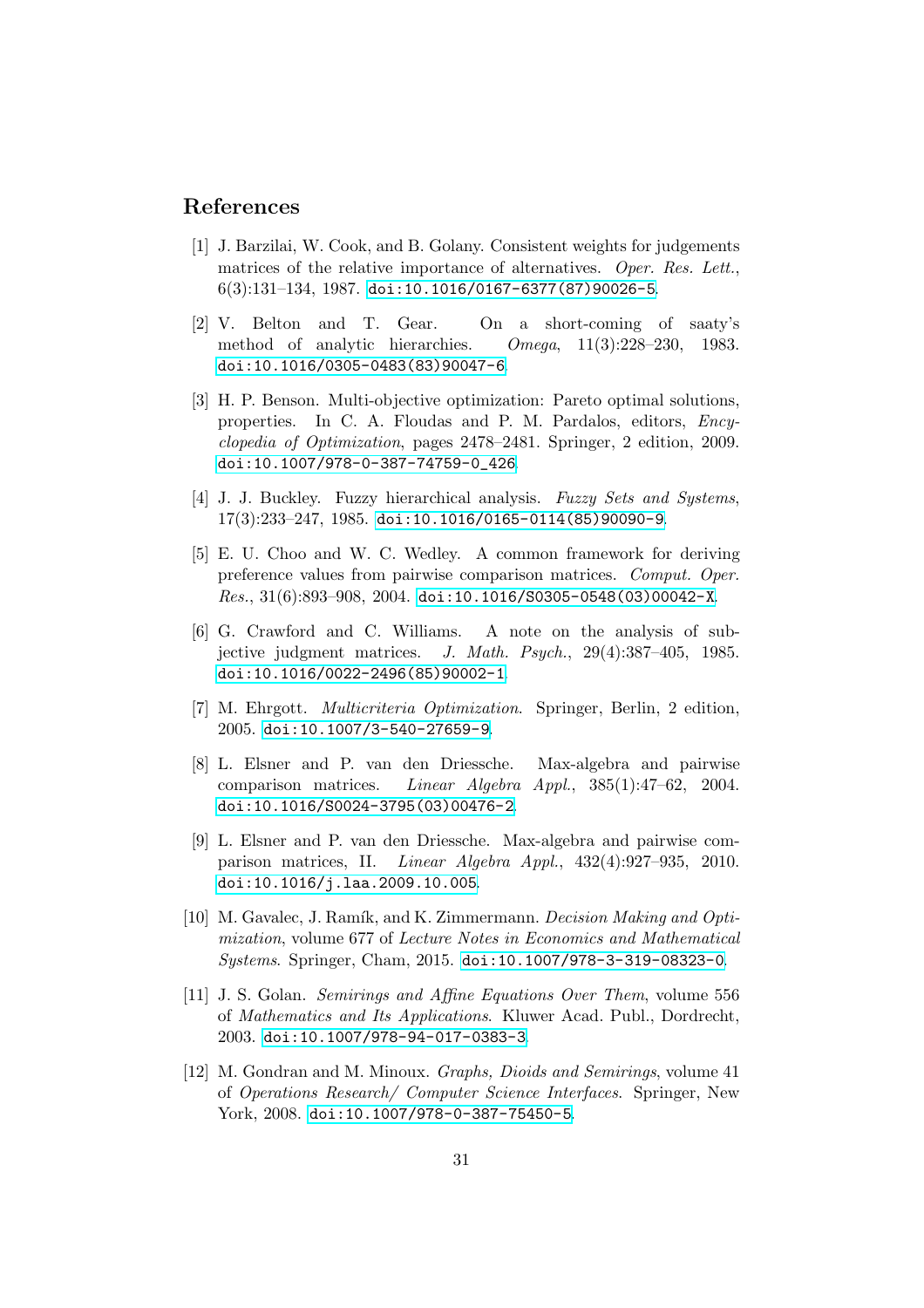- <span id="page-31-1"></span>[13] B. B. Gursoy, O. Mason, and S. Sergeev. The analytic hierarchy process, max algebra and multi-objective optimisation. Linear Algebra Appl., 438(7):2911–2928, 2013. [doi:10.1016/j.laa.2012.11.020](https://doi.org/10.1016/j.laa.2012.11.020).
- <span id="page-31-5"></span>[14] B. Heidergott, G. J. Olsder, and J. van der Woude. Max Plus at work. Princeton series in applied mathematics. Princeton Univ. Press, Princeton, NJ, 2006.
- <span id="page-31-2"></span>[15] A. Ishizaka and M. Lusti. How to derive priorities in AHP: a comparative study. Cent. Eur. J. Oper. Res., 14(4):387–400, 2006. [doi:10.1007/s10100-006-0012-9](https://doi.org/10.1007/s10100-006-0012-9).
- <span id="page-31-0"></span>[16] J. Krejčí. Pairwise Comparison Matrices and their Fuzzy Extension. Studies in Fuzziness and Soft Computing. Springer, Cham, 2018. [doi:10.1007/978-3-319-77715-3](https://doi.org/10.1007/978-3-319-77715-3).
- <span id="page-31-9"></span>[17] N. Krivulin. Complete solution of a constrained tropical optimization problem with application to location analysis. In P. Höfner, P. Jipsen, W. Kahl, and M. E. Müller, editors, Relational and Algebraic Methods in Computer Science, volume 8428 of Lecture Notes in Comput. Sci., pages 362–378. Springer, Cham, 2014. [arXiv:1311.2795](http://arxiv.org/abs/1311.2795), [doi:10.1007/978-3-319-06251-8\\_22](https://doi.org/10.1007/978-3-319-06251-8_22).
- <span id="page-31-6"></span>[18] N. Krivulin. Extremal properties of tropical eigenvalues and solutions to tropical optimization problems. Linear Algebra Appl., 468:211–232, 2015. [arXiv:1311.0442](http://arxiv.org/abs/1311.0442), [doi:10.1016/j.laa.2014.06.044](https://doi.org/10.1016/j.laa.2014.06.044).
- <span id="page-31-7"></span>[19] N. Krivulin. A multidimensional tropical optimization problem with a non-linear objective function and linear constraints. Optimization, 64(5):1107–1129, 2015. [arXiv:1303.0542](http://arxiv.org/abs/1303.0542), [doi:10.1080/02331934.2013.840624](https://doi.org/10.1080/02331934.2013.840624).
- <span id="page-31-3"></span>[20] N. Krivulin. Rating alternatives from pairwise comparisons by solving tropical optimization problems. In Z. Tang, J. Du, S. Yin, L. He, and R. Li, editors, 2015 12th Intern. Conf. on Fuzzy Systems and Knowledge Discovery (FSKD), pages 162–167. IEEE, 2015. [arXiv:1504.00800](http://arxiv.org/abs/1504.00800), [doi:10.1109/FSKD.2015.7381933](https://doi.org/10.1109/FSKD.2015.7381933).
- <span id="page-31-4"></span>[21] N. Krivulin. Using tropical optimization techniques to evaluate alternatives via pairwise comparisons. In A. H. Gebremedhin, E. G. Boman, and B. Ucar, editors, 2016 Proc. 7th SIAM Workshop on Combinatorial Scientific Computing, pages 62–72. SIAM, Philadelphia, PA, 2016. [arXiv:1503.04003](http://arxiv.org/abs/1503.04003), [doi:10.1137/1.9781611974690.ch7](https://doi.org/10.1137/1.9781611974690.ch7).
- <span id="page-31-8"></span>[22] N. Krivulin. Algebraic solution of tropical optimization problems via matrix sparsification with application to scheduling. J. Log. Algebr. Methods Program., 89:150–170, 2017. [arXiv:1504.02602](http://arxiv.org/abs/1504.02602), [doi:10.1016/j.jlamp.2017.03.004](https://doi.org/10.1016/j.jlamp.2017.03.004).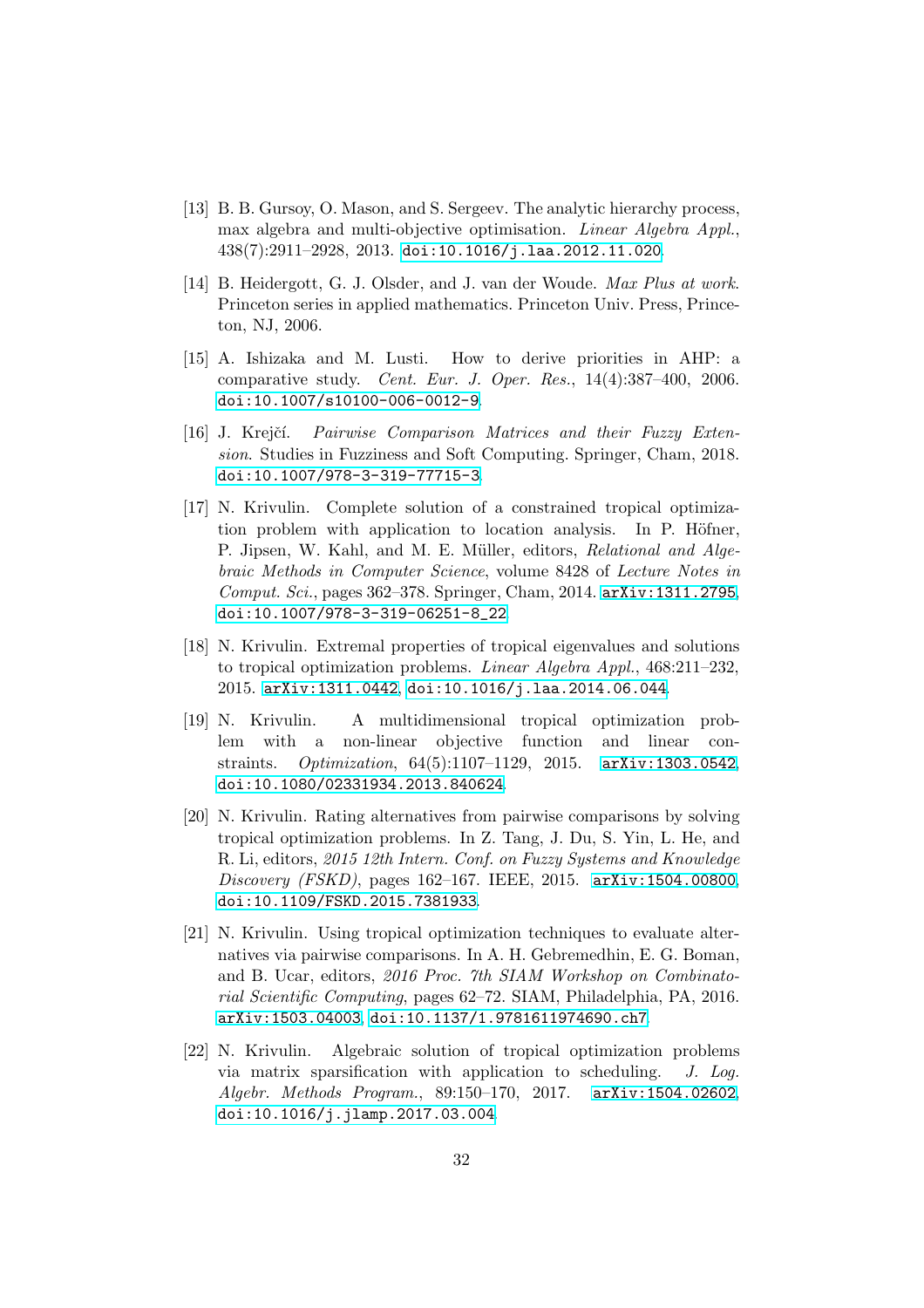- <span id="page-32-9"></span>[23] N. Krivulin. Direct solution to constrained tropical optimization problems with application to project scheduling. Comput. Manag. Sci., 14(1):91-113, Jan 2017. [arXiv:1501.07591](http://arxiv.org/abs/1501.07591), [doi:10.1007/s10287-016-0259-0](https://doi.org/10.1007/s10287-016-0259-0).
- <span id="page-32-7"></span>[24] N. Krivulin. Using tropical optimization techniques in bi-criteria decision problems. Comput. Manag. Sci., 17(1):79-104, 2020. [arXiv:1810.08662](http://arxiv.org/abs/1810.08662), [doi:10.1007/s10287-018-0341-x](https://doi.org/10.1007/s10287-018-0341-x).
- <span id="page-32-3"></span>[25] N. Krivulin and S. Sergeev. Tropical implementation of the Analytical Hierarchy Process decision method. Fuzzy Sets and Systems, 377:31–51, 2019. [arXiv:1802.01989](http://arxiv.org/abs/1802.01989), [doi:10.1016/j.fss.2018.10.013](https://doi.org/10.1016/j.fss.2018.10.013).
- <span id="page-32-10"></span>[26] N. K. Krivulin and S. A. Gubanov. Algebraic solution of a problem of optimal project scheduling in project management. Vestnik St. Petersburg Univ. Math., 54(1):58–68, 2021. [doi:10.1134/S1063454121010088](https://doi.org/10.1134/S1063454121010088).
- <span id="page-32-4"></span>[27] D. T. Luc. Pareto optimality. In A. Chinchuluun, P. M. Pardalos, A. Migdalas, and L. Pitsoulis, editors, Pareto Optimality, Game Theory and Equilibria, pages 481–515. Springer, New York, 2008. [doi:10.1007/978-0-387-77247-9\\_18](https://doi.org/10.1007/978-0-387-77247-9_18).
- <span id="page-32-8"></span>[28] D. Maclagan and B. Sturmfels. Introduction to Tropical Geometry, volume 161 of Graduate Studies in Mathematics. AMS, Providence, RI, 2015. [doi:10.1090/gsm/161](https://doi.org/10.1090/gsm/161).
- <span id="page-32-2"></span>[29] J. Mazurek, R. Perzina, J. Ram´ık, and D. Bartl. A numerical comparison of the sensitivity of the geometric mean method, eigenvalue method, and best–worst method. Mathematics, 9(5), 2021. [doi:10.3390/math9050554](https://doi.org/10.3390/math9050554).
- <span id="page-32-5"></span>[30] H. Nakayama, Y. Yun, and M. Yoon. Sequential Approximate Multiobjective Optimization Using Computational Intelligence. Vector Optimization. Springer, Berlin, 2009. [doi:10.1007/978-3-540-88910-6](https://doi.org/10.1007/978-3-540-88910-6).
- <span id="page-32-1"></span>[31] R. Narasimhan. A geometric averaging procedure for constructing supertransitive approximation to binary comparison matrices. Fuzzy Sets and Systems,  $8(1):53-61$ , 1982. [doi:10.1016/0165-0114\(82\)90029-X](https://doi.org/10.1016/0165-0114(82)90029-X).
- <span id="page-32-6"></span>[32] R. Ramesh and S. Zionts. Multiple criteria decision making. In S. I. Gass and M. C. Fu, editors, Encyclopedia of Operations Research and Management Science, pages 1007–1013. Springer, Boston, MA, 2013. [doi:10.1007/978-1-4419-1153-7\\_653](https://doi.org/10.1007/978-1-4419-1153-7_653).
- <span id="page-32-0"></span>[33] J. Ramík. Pairwise Comparisons Method, volume 690 of Lecture Notes in Economics and Mathematical Systems. Springer, Cham, 2020. [doi:10.1007/978-3-030-39891-0](https://doi.org/10.1007/978-3-030-39891-0).